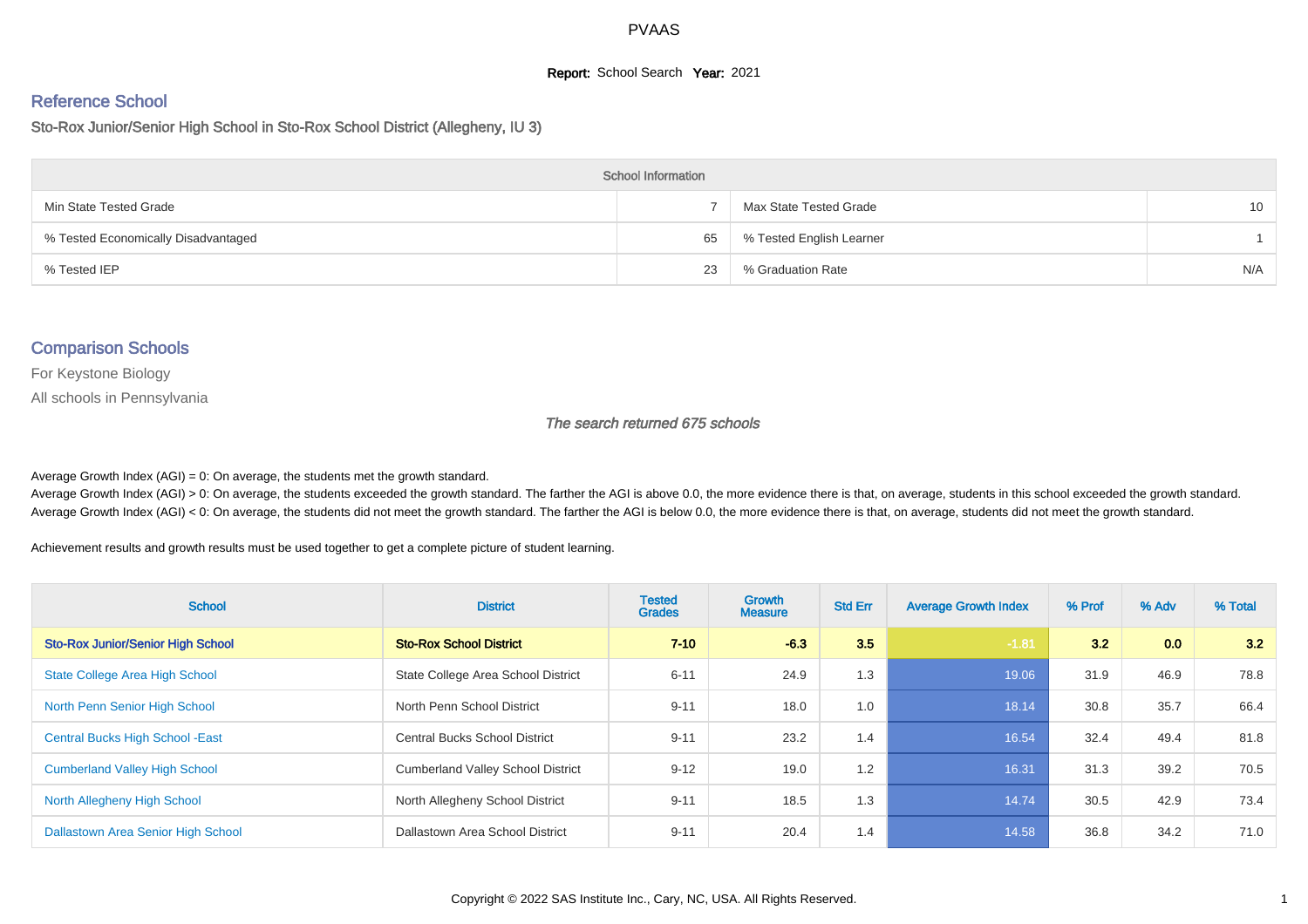| <b>School</b>                                | <b>District</b>                                  | <b>Tested</b><br><b>Grades</b> | <b>Growth</b><br><b>Measure</b> | <b>Std Err</b> | <b>Average Growth Index</b> | % Prof | % Adv | % Total |
|----------------------------------------------|--------------------------------------------------|--------------------------------|---------------------------------|----------------|-----------------------------|--------|-------|---------|
| <b>Sto-Rox Junior/Senior High School</b>     | <b>Sto-Rox School District</b>                   | $7 - 10$                       | $-6.3$                          | 3.5            | $-1.81$                     | 3.2    | 0.0   | 3.2     |
| Spring-Ford Senior High School 9-12 Center   | Spring-Ford Area School District                 | $9 - 11$                       | 17.0                            | 1.2            | 14.46                       | 30.4   | 45.3  | 75.7    |
| Plymouth-Whitemarsh Senior High School       | <b>Colonial School District</b>                  | $9 - 11$                       | 22.6                            | 1.6            | 13.93                       | 27.2   | 43.5  | 70.6    |
| Souderton Area Senior High School            | Souderton Area School District                   | $9 - 11$                       | 19.0                            | 1.4            | 13.32                       | 39.2   | 31.2  | 70.4    |
| <b>Tyrone Area High School</b>               | Tyrone Area School District                      | $9 - 12$                       | 29.8                            | 2.3            | 13.19                       | 36.6   | 29.1  | 65.7    |
| <b>Lower Merion High School</b>              | Lower Merion School District                     | $8 - 10$                       | 21.5                            | 1.7            | 12.55                       | 31.1   | 48.2  | 79.3    |
| <b>Littlestown Senior High School</b>        | Littlestown Area School District                 | $9 - 11$                       | 29.5                            | 2.4            | 12.16                       | 38.4   | 29.3  | 67.7    |
| <b>Warwick Senior High School</b>            | <b>Warwick School District</b>                   | $9 - 11$                       | 22.2                            | 1.8            | 12.11                       | 27.7   | 36.3  | 64.0    |
| <b>Hempfield Senior High School</b>          | <b>Hempfield School District</b>                 | $9 - 11$                       | 13.8                            | 1.3            | 10.94                       | 29.9   | 36.8  | 66.7    |
| Downingtown Stem Academy                     | Downingtown Area School District                 | $9 - 10$                       | 21.4                            | 2.0            | 10.84                       | 24.5   | 70.9  | 95.4    |
| <b>Hershey High School</b>                   | Derry Township School District                   | $9 - 10$                       | 20.6                            | 2.0            | 10.49                       | 32.8   | 46.9  | 79.7    |
| <b>Central Bucks High School -South</b>      | <b>Central Bucks School District</b>             | $10 - 11$                      | 13.2                            | 1.3            | 10.25                       | 38.1   | 36.3  | 74.4    |
| <b>Loyalsock Township Senior High School</b> | Loyalsock Township School District               | $8 - 12$                       | 27.3                            | 2.7            | 10.16                       | 36.8   | 35.1  | 71.9    |
| New Hope-Solebury High School                | New Hope-Solebury School District                | $9 - 11$                       | 29.4                            | 2.9            | 10.00                       | 31.6   | 50.0  | 81.6    |
| <b>Delaware Valley High School</b>           | Delaware Valley School District                  | $9 - 11$                       | 16.2                            | 1.6            | 9.99                        | 36.7   | 32.1  | 68.8    |
| Fox Chapel Area High School                  | Fox Chapel Area School District                  | $9 - 11$                       | 18.1                            | 1.9            | 9.75                        | 22.9   | 52.0  | 74.9    |
| <b>Unionville High School</b>                | Unionville-Chadds Ford School<br><b>District</b> | $8 - 11$                       | 16.3                            | 1.7            | 9.43                        | 31.2   | 48.0  | 79.2    |
| <b>Honesdale High School</b>                 | Wayne Highlands School District                  | $9 - 11$                       | 23.1                            | 2.5            | 9.41                        | 33.8   | 40.4  | 74.2    |
| <b>Council Rock High School South</b>        | <b>Council Rock School District</b>              | $9 - 11$                       | 13.3                            | 1.4            | 9.36                        | 35.2   | 29.8  | 65.0    |
| Palmyra Area Senior High School              | Palmyra Area School District                     | $9 - 11$                       | 16.6                            | 1.8            | 9.33                        | 38.8   | 34.0  | 72.8    |
| Council Rock High School - North             | <b>Council Rock School District</b>              | $9 - 11$                       | 14.3                            | 1.5            | 9.28                        | 28.3   | 41.8  | 70.1    |
| <b>Marple Newtown Senior High School</b>     | Marple Newtown School District                   | $9 - 11$                       | 21.1                            | 2.3            | 9.18                        | 31.1   | 42.7  | 73.8    |
| <b>Central York High School</b>              | Central York School District                     | $9 - 12$                       | 13.4                            | 1.5            | 9.03                        | 31.4   | 24.1  | 55.5    |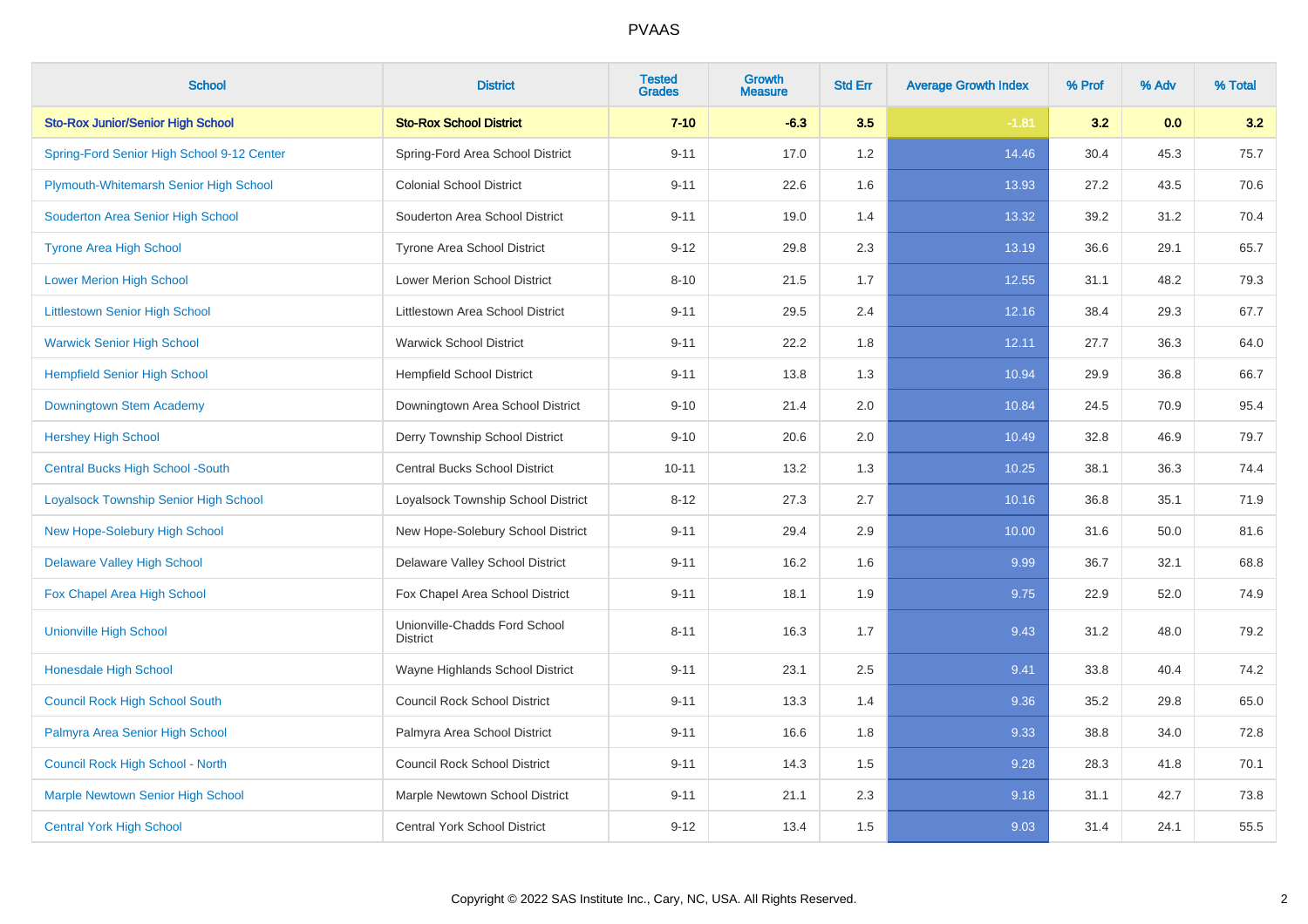| <b>School</b>                             | <b>District</b>                         | <b>Tested</b><br><b>Grades</b> | <b>Growth</b><br><b>Measure</b> | <b>Std Err</b> | <b>Average Growth Index</b> | % Prof | % Adv | % Total |
|-------------------------------------------|-----------------------------------------|--------------------------------|---------------------------------|----------------|-----------------------------|--------|-------|---------|
| <b>Sto-Rox Junior/Senior High School</b>  | <b>Sto-Rox School District</b>          | $7 - 10$                       | $-6.3$                          | 3.5            | $-1.81$                     | 3.2    | 0.0   | 3.2     |
| <b>Upper Darby Senior High School</b>     | <b>Upper Darby School District</b>      | $9 - 12$                       | 11.9                            | 1.3            | 8.84                        | 23.8   | 11.8  | 35.6    |
| <b>Susquehannock High School</b>          | Southern York County School<br>District | $9 - 11$                       | 15.9                            | 1.8            | 8.77                        | 37.6   | 29.2  | 66.8    |
| Saucon Valley Senior High School          | Saucon Valley School District           | $9 - 11$                       | 19.4                            | 2.2            | 8.74                        | 26.0   | 39.6  | 65.6    |
| <b>Peters Township High School</b>        | Peters Township School District         | $8 - 11$                       | 14.4                            | 1.7            | 8.42                        | 35.2   | 41.6  | 76.8    |
| <b>Collegium Charter School</b>           | Collegium Charter School                | $3 - 10$                       | 21.2                            | 2.6            | 8.18                        | 25.4   | 16.4  | 41.8    |
| <b>Upper Saint Clair High School</b>      | Upper Saint Clair School District       | $9 - 11$                       | 14.2                            | 1.7            | 8.14                        | 32.2   | 44.5  | 76.7    |
| <b>Emmaus High School</b>                 | East Penn School District               | $9 - 11$                       | 9.4                             | 1.2            | 8.11                        | 32.8   | 26.4  | 59.2    |
| <b>Manheim Township High School</b>       | Manheim Township School District        | $8 - 12$                       | 11.3                            | 1.4            | 7.85                        | 30.9   | 31.0  | 61.9    |
| <b>Bala-Cynwyd Middle School</b>          | Lower Merion School District            | $6 - 8$                        | 28.2                            | 3.7            | 7.68                        | 15.6   | 79.7  | 95.3    |
| <b>Central Bucks High School - West</b>   | Central Bucks School District           | $10 - 11$                      | 10.5                            | 1.4            | 7.52                        | 34.0   | 38.0  | 72.0    |
| <b>Whitehall High School</b>              | Whitehall-Coplay School District        | $9 - 11$                       | 12.4                            | 1.7            | 7.46                        | 32.3   | 21.7  | 54.0    |
| <b>Upper Merion High School</b>           | Upper Merion Area School District       | $9 - 11$                       | 14.5                            | 1.9            | 7.43                        | 34.4   | 32.6  | 67.0    |
| Danville Area Senior High School          | Danville Area School District           | $9 - 11$                       | 18.9                            | 2.6            | 7.39                        | 32.0   | 46.1  | 78.1    |
| Mountain View Junior/Senior High School   | Mountain View School District           | $7 - 11$                       | 24.8                            | 3.4            | 7.38                        | 45.8   | 37.3  | 83.0    |
| <b>Methacton High School</b>              | <b>Methacton School District</b>        | $9 - 11$                       | 11.4                            | 1.6            | 7.24                        | 36.0   | 33.6  | 69.6    |
| Camp Hill Senior High School              | Camp Hill School District               | $9 - 12$                       | 21.3                            | 2.9            | 7.22                        | 32.3   | 41.4  | 73.7    |
| Mifflin County Junior High School         | Mifflin County School District          | $8 - 9$                        | 13.5                            | 1.9            | 7.17                        | 43.6   | 21.2  | 64.8    |
| <b>Harriton Senior High School</b>        | Lower Merion School District            | $9 - 11$                       | 13.0                            | 1.8            | 7.06                        | 31.5   | 39.6  | 71.1    |
| <b>Neshaminy High School</b>              | <b>Neshaminy School District</b>        | $9 - 11$                       | 9.1                             | 1.3            | 6.99                        | 31.3   | 23.9  | 55.2    |
| <b>Mcdowell High School</b>               | Millcreek Township School District      | $9 - 11$                       | 9.5                             | 1.4            | 6.98                        | 34.5   | 30.1  | 64.6    |
| <b>Cocalico Senior High School</b>        | <b>Cocalico School District</b>         | $9 - 11$                       | 12.8                            | 1.9            | 6.79                        | 28.2   | 32.3  | 60.5    |
| <b>Manheim Central Senior High School</b> | Manheim Central School District         | $9 - 11$                       | 13.3                            | 2.0            | 6.79                        | 27.8   | 35.4  | 63.2    |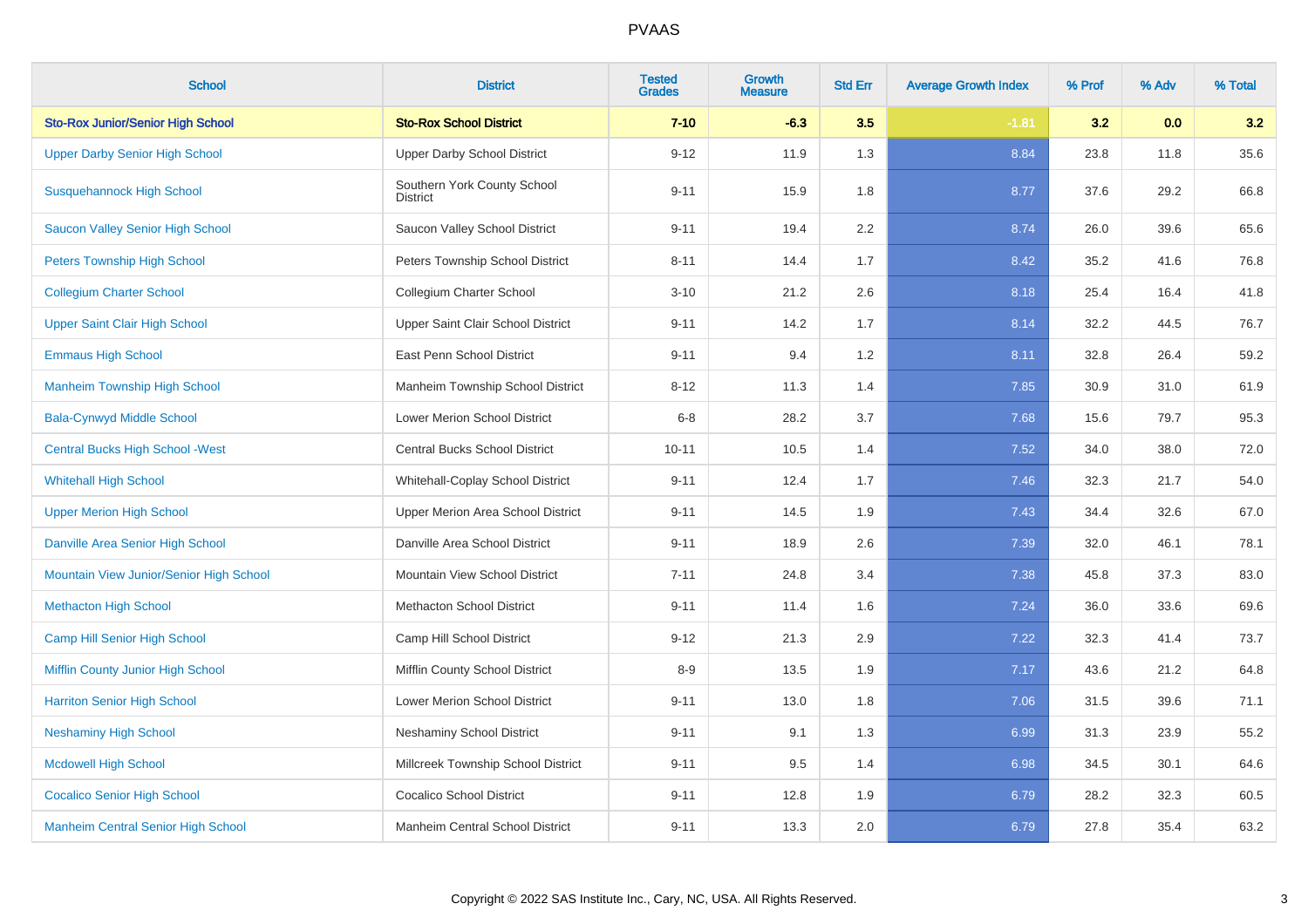| <b>School</b>                               | <b>District</b>                      | <b>Tested</b><br><b>Grades</b> | <b>Growth</b><br><b>Measure</b> | <b>Std Err</b> | <b>Average Growth Index</b> | % Prof | % Adv | % Total |
|---------------------------------------------|--------------------------------------|--------------------------------|---------------------------------|----------------|-----------------------------|--------|-------|---------|
| <b>Sto-Rox Junior/Senior High School</b>    | <b>Sto-Rox School District</b>       | $7 - 10$                       | $-6.3$                          | 3.5            | $-1.81$                     | 3.2    | 0.0   | 3.2     |
| James Buchanan High School                  | <b>Tuscarora School District</b>     | $9 - 11$                       | 14.0                            | 2.1            | 6.52                        | 37.1   | 26.3  | 63.4    |
| <b>Armstrong Junior/Senior High School</b>  | Armstrong School District            | $6 - 11$                       | 12.0                            | 1.9            | 6.46                        | 32.6   | 27.7  | 60.3    |
| Franklin Regional Senior High School        | Franklin Regional School District    | $9 - 11$                       | 11.7                            | 1.8            | 6.40                        | 30.0   | 35.0  | 65.0    |
| Indiana Area Senior High School             | Indiana Area School District         | $9 - 11$                       | 12.6                            | 2.0            | 6.28                        | 30.0   | 30.4  | 60.3    |
| Juniata Senior High School                  | Juniata County School District       | $8 - 11$                       | 14.9                            | 2.4            | 6.25                        | 23.5   | 22.0  | 45.4    |
| <b>Punxsutawney Area High School</b>        | Punxsutawney Area School District    | $7 - 11$                       | 16.4                            | 2.7            | 6.08                        | 18.6   | 29.0  | 47.6    |
| <b>Blue Mountain High School</b>            | <b>Blue Mountain School District</b> | $9 - 10$                       | 12.6                            | 2.1            | 6.07                        | 30.7   | 26.1  | 56.8    |
| <b>Agora Cyber Charter School</b>           | Agora Cyber Charter School           | $3 - 11$                       | 14.6                            | 2.4            | 6.03                        | 24.7   | 19.5  | 44.2    |
| Harbor Creek Senior High School             | Harbor Creek School District         | $8 - 11$                       | 13.8                            | $2.3\,$        | 5.98                        | 34.5   | 40.7  | 75.2    |
| Lampeter-Strasburg Senior High School       | Lampeter-Strasburg School District   | $9 - 12$                       | 11.4                            | 1.9            | 5.92                        | 35.4   | 32.3  | 67.7    |
| <b>Pequea Valley High School</b>            | Pequea Valley School District        | $9 - 11$                       | 18.5                            | 3.1            | 5.92                        | 29.2   | 37.5  | 66.7    |
| Pine-Richland High School                   | <b>Pine-Richland School District</b> | $8 - 11$                       | 9.7                             | 1.7            | 5.84                        | 42.3   | 35.8  | 78.1    |
| <b>Hickory High School</b>                  | Hermitage School District            | $7 - 12$                       | 14.6                            | 2.5            | 5.82                        | 34.0   | 27.0  | 61.0    |
| <b>Cedar Crest High School</b>              | Cornwall-Lebanon School District     | $9 - 11$                       | 8.7                             | 1.6            | 5.63                        | 28.0   | 20.5  | 48.6    |
| <b>Avon Grove High School</b>               | Avon Grove School District           | $9 - 10$                       | 8.0                             | 1.4            | 5.61                        | 33.7   | 33.2  | 67.0    |
| Lake-Lehman Junior/Senior High School       | Lake-Lehman School District          | $7 - 11$                       | 15.5                            | 2.8            | 5.57                        | 25.8   | 22.5  | 48.3    |
| Penns Valley Area Junior/Senior High School | Penns Valley Area School District    | $6 - 12$                       | 14.6                            | 2.6            | 5.55                        | 29.6   | 23.3  | 52.9    |
| <b>Pennridge High School</b>                | Pennridge School District            | $9 - 10$                       | 7.9                             | 1.4            | 5.48                        | 32.0   | 27.6  | 59.6    |
| <b>Easton Area High School</b>              | Easton Area School District          | $9 - 12$                       | 7.0                             | 1.3            | 5.43                        | 24.1   | 13.0  | 37.1    |
| <b>Fleetwood Senior High School</b>         | Fleetwood Area School District       | $9 - 10$                       | 10.8                            | 2.0            | 5.43                        | 31.7   | 25.8  | 57.5    |
| <b>West Branch Area High School</b>         | West Branch Area School District     | $9 - 11$                       | 17.6                            | 3.3            | 5.39                        | 47.1   | 19.1  | 66.2    |
| Shikellamy Middle School (8372)             | Shikellamy School District           | $6 - 8$                        | 30.2                            | 5.6            | 5.38                        | 5.0    | 95.0  | 100.0   |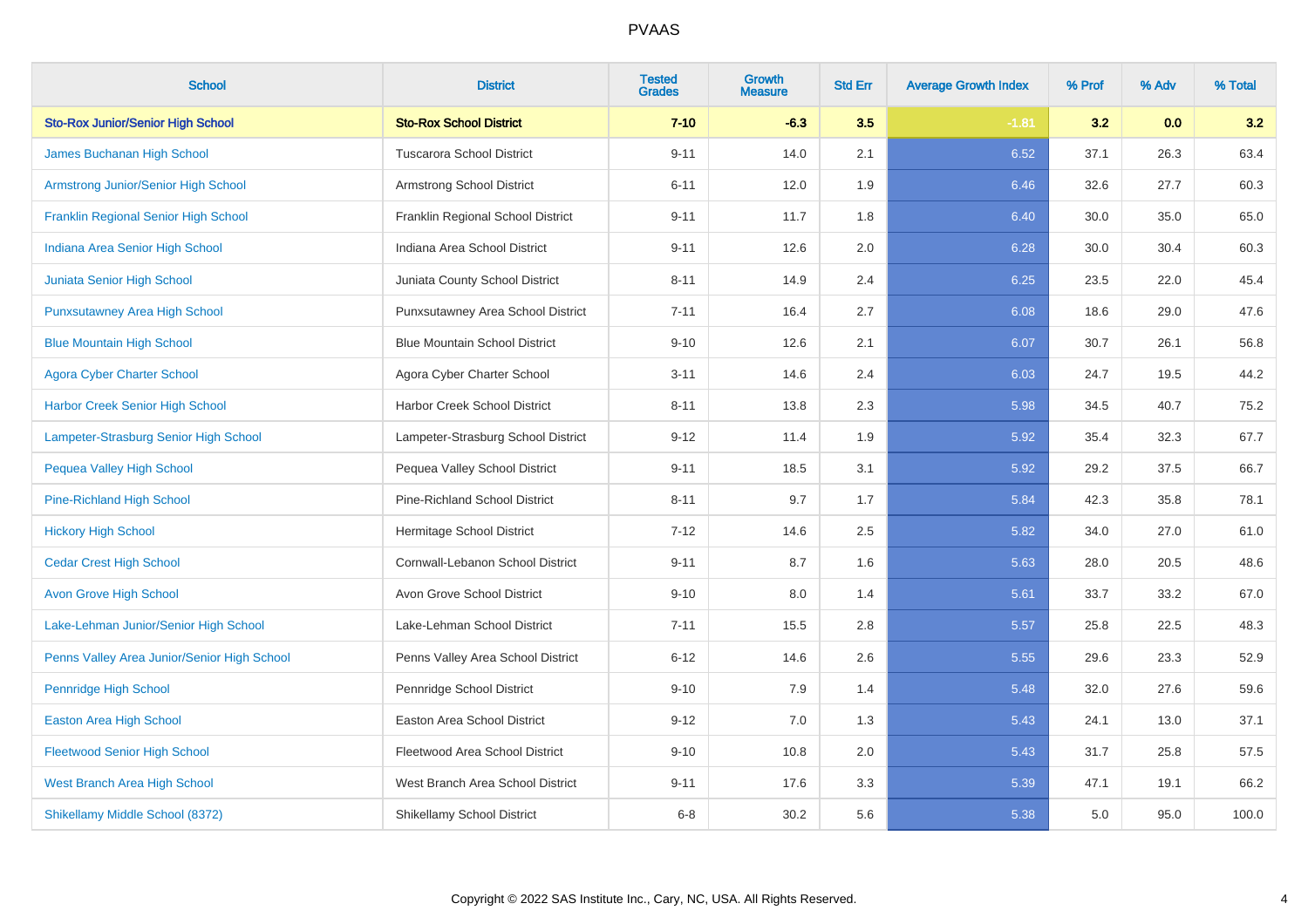| <b>School</b>                                     | <b>District</b>                                   | <b>Tested</b><br><b>Grades</b> | <b>Growth</b><br><b>Measure</b> | <b>Std Err</b> | <b>Average Growth Index</b> | % Prof | % Adv | % Total |
|---------------------------------------------------|---------------------------------------------------|--------------------------------|---------------------------------|----------------|-----------------------------|--------|-------|---------|
| <b>Sto-Rox Junior/Senior High School</b>          | <b>Sto-Rox School District</b>                    | $7 - 10$                       | $-6.3$                          | 3.5            | $-1.81$                     | 3.2    | 0.0   | 3.2     |
| Pen Argyl Area High School                        | Pen Argyl Area School District                    | $8 - 12$                       | 13.4                            | 2.5            | 5.34                        | 28.5   | 23.8  | 52.3    |
| Penn Manor High School                            | Penn Manor School District                        | $7 - 11$                       | 7.5                             | 1.5            | 5.15                        | 26.7   | 20.5  | 47.2    |
| <b>Belle Vernon Area High School</b>              | Belle Vernon Area School District                 | $9 - 11$                       | 11.7                            | 2.3            | 5.14                        | 31.6   | 25.4  | 57.1    |
| <b>Quaker Valley High School</b>                  | Quaker Valley School District                     | $9 - 11$                       | 12.7                            | 2.5            | 5.13                        | 39.5   | 26.4  | 65.9    |
| Lehighton Area High School                        | Lehighton Area School District                    | $9 - 11$                       | 12.0                            | 2.3            | 5.10                        | 30.5   | 24.9  | 55.3    |
| <b>Berlin Brothersvalley Senior High School</b>   | Berlin Brothersvalley School District             | $9 - 11$                       | 20.3                            | 4.0            | 5.09                        | 28.3   | 41.3  | 69.6    |
| <b>West Perry Senior High School</b>              | West Perry School District                        | $7 - 11$                       | 11.6                            | 2.3            | 5.04                        | 26.9   | 20.5  | 47.4    |
| <b>Iroquois Junior/Senior High School</b>         | <b>Iroquois School District</b>                   | $7 - 11$                       | 14.1                            | 2.8            | 5.03                        | 33.3   | 16.0  | 49.4    |
| <b>Lakeland Junior/Senior High School</b>         | <b>Lakeland School District</b>                   | $7 - 11$                       | 13.9                            | 2.8            | 5.00                        | 22.2   | 21.2  | 43.4    |
| Northern High School                              | Northern York County School District              | $9 - 11$                       | 9.0                             | 1.8            | 4.95                        | 24.3   | 23.1  | 47.4    |
| <b>New Oxford Senior High School</b>              | Conewago Valley School District                   | $7 - 12$                       | 8.2                             | 1.7            | 4.79                        | 41.3   | 19.4  | 60.6    |
| <b>Pennsbury High School</b>                      | Pennsbury School District                         | $7 - 11$                       | 6.0                             | 1.3            | 4.73                        | 37.7   | 27.7  | 65.4    |
| Montrose Area Junior/Senior High School           | Montrose Area School District                     | $7 - 10$                       | 12.8                            | 2.8            | 4.62                        | 37.8   | 28.9  | 66.7    |
| <b>West Allegheny Senior High School</b>          | West Allegheny School District                    | $9 - 12$                       | 9.1                             | 2.0            | 4.58                        | 37.3   | 27.2  | 64.5    |
| <b>Wallenpaupack Area High School</b>             | Wallenpaupack Area School District                | $8 - 11$                       | 9.3                             | 2.1            | 4.54                        | 28.5   | 18.9  | 47.4    |
| <b>Lower Moreland High School</b>                 | Lower Moreland Township School<br><b>District</b> | $8 - 11$                       | 9.0                             | 2.0            | 4.54                        | 38.2   | 33.2  | 71.4    |
| <b>Coudersport Area Junior/Senior High School</b> | Coudersport Area School District                  | $7 - 11$                       | 15.5                            | 3.4            | 4.53                        | 34.7   | 28.0  | 62.7    |
| <b>Stroudsburg High School</b>                    | Stroudsburg Area School District                  | $10 - 11$                      | 7.5                             | 1.7            | 4.51                        | 29.6   | 14.3  | 43.8    |
| Elizabethtown Area Senior High School             | Elizabethtown Area School District                | $9 - 12$                       | 7.4                             | 1.7            | 4.44                        | 36.4   | 27.6  | 64.0    |
| <b>Ephrata Senior High School</b>                 | Ephrata Area School District                      | $9 - 11$                       | 7.3                             | 1.7            | 4.40                        | 31.6   | 17.1  | 48.8    |
| <b>Laurel High School</b>                         | <b>Laurel School District</b>                     | $9 - 11$                       | 13.7                            | 3.1            | 4.39                        | 30.3   | 15.7  | 46.1    |
| <b>Valley View High School</b>                    | Valley View School District                       | $9 - 11$                       | 9.7                             | 2.2            | 4.39                        | 26.6   | 23.1  | 49.7    |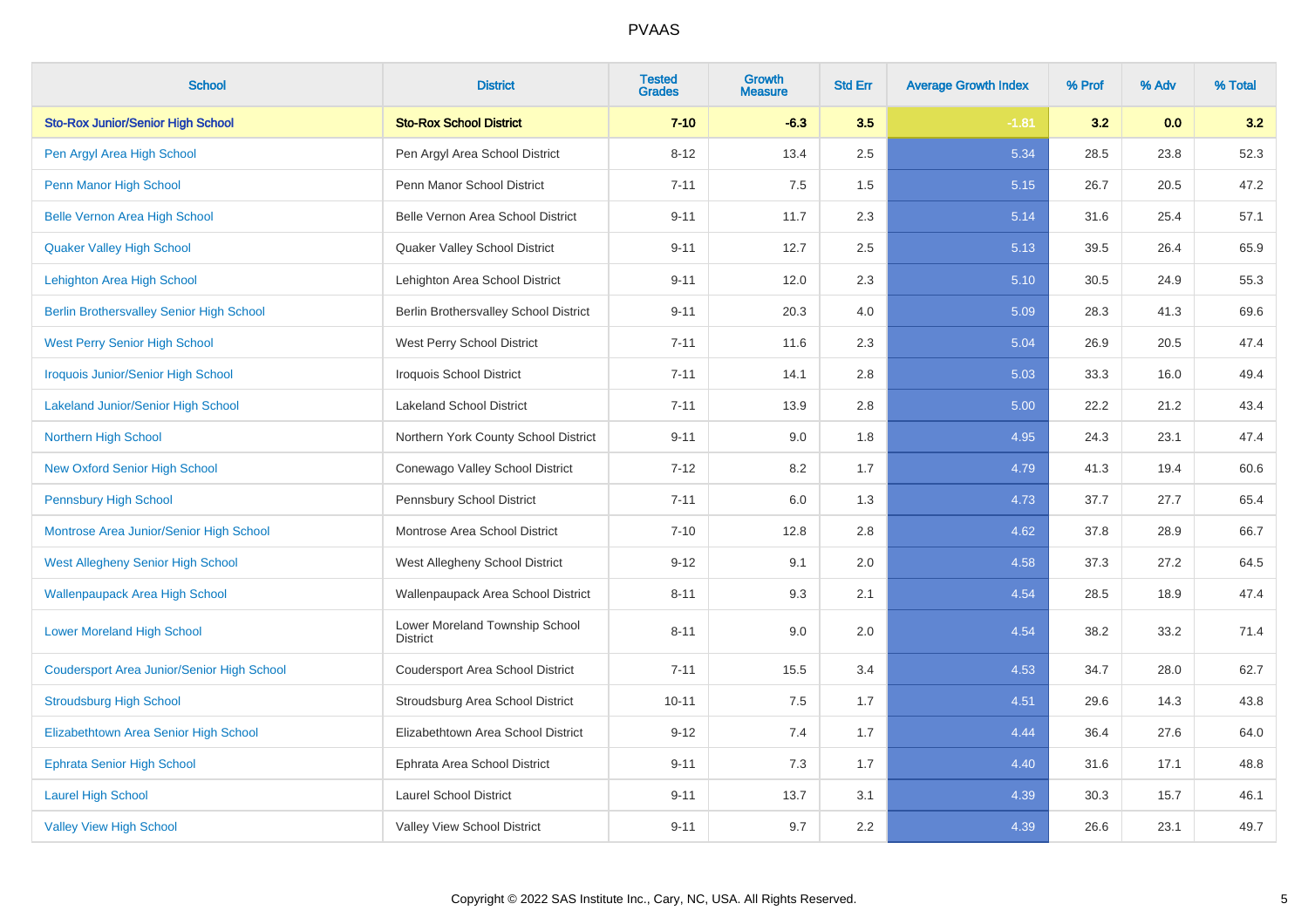| <b>School</b>                            | <b>District</b>                           | <b>Tested</b><br><b>Grades</b> | <b>Growth</b><br><b>Measure</b> | <b>Std Err</b> | <b>Average Growth Index</b> | % Prof | % Adv | % Total |
|------------------------------------------|-------------------------------------------|--------------------------------|---------------------------------|----------------|-----------------------------|--------|-------|---------|
| <b>Sto-Rox Junior/Senior High School</b> | <b>Sto-Rox School District</b>            | $7 - 10$                       | $-6.3$                          | 3.5            | $-1.81$                     | 3.2    | 0.0   | 3.2     |
| <b>Reading Senior High School</b>        | <b>Reading School District</b>            | $9 - 11$                       | 5.0                             | 1.2            | 4.33                        | 16.8   | 6.0   | 22.8    |
| <b>Maritime Academy Charter School</b>   | Maritime Academy Charter School           | $3 - 10$                       | 13.2                            | 3.1            | 4.29                        | 24.0   | 1.3   | 25.3    |
| <b>Radnor Senior High School</b>         | Radnor Township School District           | $8 - 12$                       | 7.9                             | 1.8            | 4.26                        | 33.0   | 38.3  | 71.3    |
| Abington Heights High School             | Abington Heights School District          | $8 - 11$                       | 7.1                             | 1.7            | 4.26                        | 33.8   | 31.7  | 65.5    |
| <b>Hazleton Area High School</b>         | Hazleton Area School District             | $9 - 11$                       | 6.6                             | 1.6            | 4.26                        | 20.5   | 9.0   | 29.5    |
| Pennsylvania Leadership Charter School   | Pennsylvania Leadership Charter<br>School | $3 - 11$                       | 8.0                             | 1.9            | 4.22                        | 33.1   | 27.8  | 60.9    |
| Phoenixville Area High School            | Phoenixville Area School District         | $9 - 11$                       | 7.6                             | 1.8            | 4.20                        | 32.3   | 27.6  | 59.8    |
| <b>Dallas Senior High School</b>         | <b>Dallas School District</b>             | $9 - 11$                       | 8.5                             | 2.1            | 4.12                        | 32.4   | 22.4  | 54.8    |
| Eisenhower M/Hs                          | Warren County School District             | $6 - 11$                       | 13.4                            | 3.3            | 4.12                        | 27.3   | 8.7   | 36.0    |
| Dover Area High School                   | Dover Area School District                | $9 - 12$                       | 7.7                             | 1.9            | 4.08                        | 33.0   | 18.7  | 51.7    |
| <b>Warrior Run High School</b>           | Warrior Run School District               | $8 - 11$                       | 11.0                            | 2.7            | 4.08                        | 34.1   | 16.8  | 50.9    |
| <b>Hampton High School</b>               | Hampton Township School District          | $9 - 11$                       | 7.9                             | 2.0            | 4.03                        | 37.9   | 39.2  | 77.0    |
| <b>Central High School</b>               | Spring Cove School District               | $9 - 11$                       | 9.6                             | 2.4            | 4.00                        | 31.8   | 25.4  | 57.1    |
| Penn Wood High School                    | William Penn School District              | $9 - 12$                       | 7.6                             | 1.9            | 3.97                        | 14.0   | 7.2   | 21.3    |
| Mifflin County High School               | Mifflin County School District            | $10 - 11$                      | 10.8                            | 2.7            | 3.95                        | 14.2   | 0.0   | 14.2    |
| <b>Welsh Valley Middle School</b>        | Lower Merion School District              | $6 - 10$                       | 18.2                            | 4.7            | 3.89                        | 19.4   | 75.0  | 94.4    |
| <b>Bucktail High School</b>              | Keystone Central School District          | $9 - 10$                       | 19.1                            | 5.0            | 3.86                        | 30.4   | 17.4  | 47.8    |
| Oil City Senior High School              | Oil City Area School District             | $9 - 11$                       | 9.3                             | 2.4            | 3.83                        | 29.1   | 13.1  | 42.2    |
| <b>York Suburban Senior High School</b>  | York Suburban School District             | $8 - 11$                       | 7.9                             | 2.1            | 3.80                        | 24.9   | 31.2  | 56.1    |
| <b>Conestoga Senior High School</b>      | Tredyffrin-Easttown School District       | $9 - 10$                       | 9.1                             | 2.4            | 3.77                        | 35.2   | 35.8  | 71.0    |
| Mars Area Senior High School             | Mars Area School District                 | $8 - 10$                       | 7.1                             | 1.9            | 3.69                        | 36.7   | 32.4  | 69.1    |
| North Pocono High School                 | North Pocono School District              | $9 - 11$                       | 13.6                            | 3.7            | 3.68                        | 31.4   | 33.3  | 64.7    |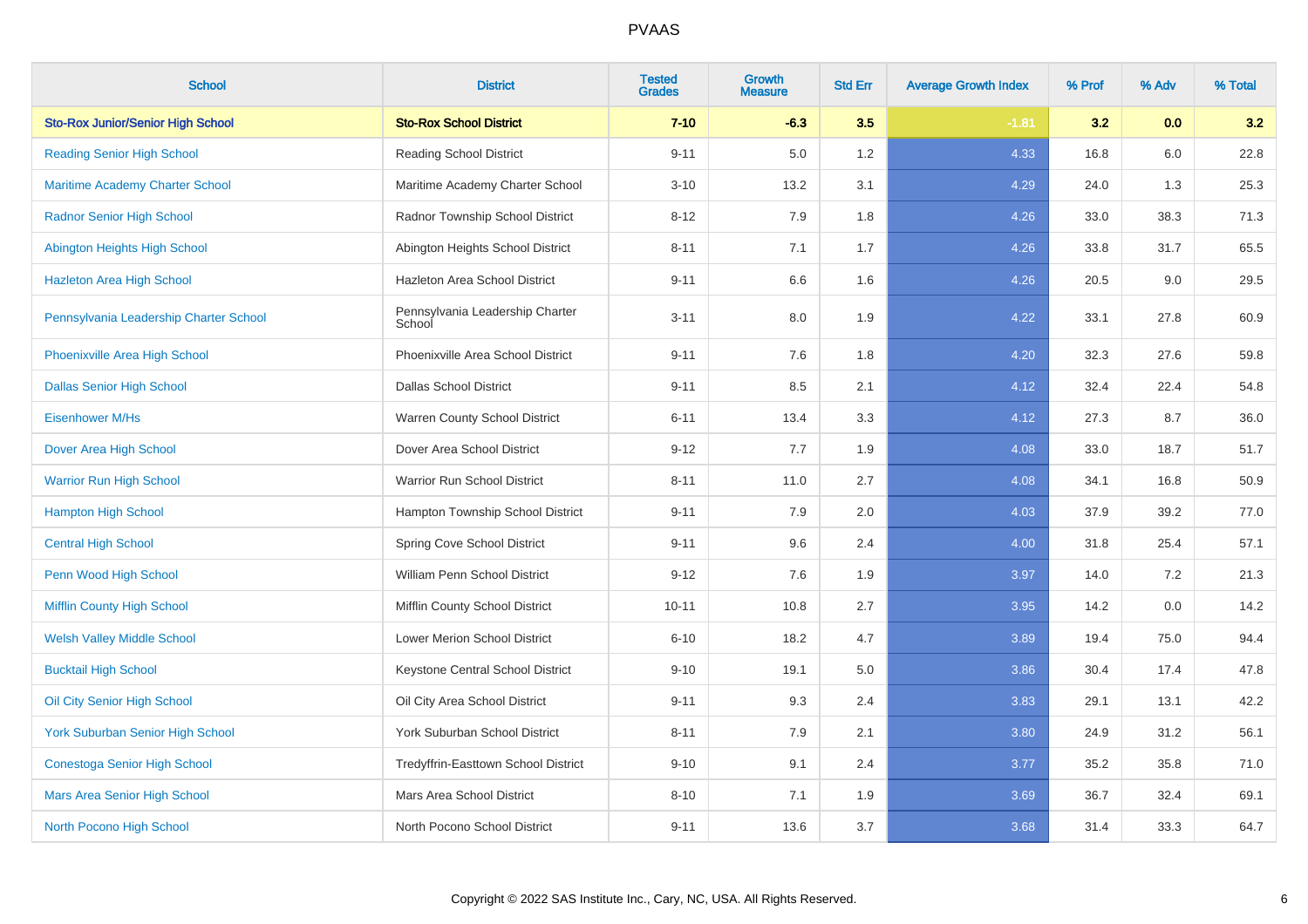| <b>School</b>                                    | <b>District</b>                                    | <b>Tested</b><br><b>Grades</b> | Growth<br><b>Measure</b> | <b>Std Err</b> | <b>Average Growth Index</b> | % Prof | % Adv | % Total |
|--------------------------------------------------|----------------------------------------------------|--------------------------------|--------------------------|----------------|-----------------------------|--------|-------|---------|
| <b>Sto-Rox Junior/Senior High School</b>         | <b>Sto-Rox School District</b>                     | $7 - 10$                       | $-6.3$                   | 3.5            | $-1.81$                     | 3.2    | 0.0   | 3.2     |
| <b>Bellefonte Area High School</b>               | Bellefonte Area School District                    | $9 - 11$                       | 7.2                      | 2.0            | 3.63                        | 28.8   | 21.5  | 50.2    |
| Cambridge Springs Junior/Senior High School      | <b>Penncrest School District</b>                   | $7 - 11$                       | 11.1                     | 3.1            | 3.61                        | 28.6   | 31.2  | 59.7    |
| <b>Conrad Weiser High School</b>                 | Conrad Weiser Area School District                 | $9 - 11$                       | 7.6                      | 2.1            | 3.60                        | 28.2   | 14.4  | 42.6    |
| <b>Fairview High School</b>                      | <b>Fairview School District</b>                    | $9 - 11$                       | 8.6                      | 2.4            | 3.58                        | 41.9   | 34.9  | 76.7    |
| South Fayette Township High School               | South Fayette Township School<br><b>District</b>   | $9 - 11$                       | 6.4                      | 1.8            | 3.55                        | 32.2   | 38.3  | 70.5    |
| <b>Steel Valley Senior High School</b>           | <b>Steel Valley School District</b>                | $9 - 11$                       | 11.8                     | 3.3            | 3.53                        | 34.8   | 10.1  | 44.9    |
| Kutztown Area Senior High School                 | Kutztown Area School District                      | $9 - 12$                       | 9.8                      | 2.8            | 3.51                        | 38.5   | 14.6  | 53.2    |
| <b>Wilmington Area High School</b>               | Wilmington Area School District                    | $8 - 11$                       | 11.4                     | 3.3            | 3.44                        | 30.1   | 25.3  | 55.4    |
| Apollo-Ridge High School                         | Apollo-Ridge School District                       | $9 - 12$                       | 10.2                     | 2.9            | 3.44                        | 34.0   | 9.4   | 43.4    |
| Upper Dauphin Area High School                   | Upper Dauphin Area School District                 | $9 - 11$                       | 17.2                     | 5.1            | 3.36                        | 37.5   | 26.8  | 64.3    |
| <b>Upper Perkiomen High School</b>               | Upper Perkiomen School District                    | $9 - 11$                       | 6.3                      | 1.9            | 3.36                        | 25.4   | 19.9  | 45.4    |
| <b>Lower Dauphin High School</b>                 | Lower Dauphin School District                      | $9 - 10$                       | 5.8                      | 1.7            | 3.31                        | 30.9   | 27.0  | 57.9    |
| <b>Greenwood High School</b>                     | <b>Greenwood School District</b>                   | $9 - 11$                       | 11.8                     | 3.6            | 3.29                        | 31.2   | 32.8  | 63.9    |
| Kane Area High School                            | Kane Area School District                          | $9 - 10$                       | 9.3                      | 2.9            | 3.25                        | 31.4   | 19.8  | 51.2    |
| <b>Bald Eagle Area Junior/Senior High School</b> | <b>Bald Eagle Area School District</b>             | $6 - 11$                       | 8.1                      | 2.5            | 3.23                        | 31.6   | 15.6  | 47.3    |
| <b>Red Land Senior High School</b>               | West Shore School District                         | $9 - 11$                       | 5.4                      | 1.7            | 3.18                        | 35.5   | 16.1  | 51.6    |
| <b>Avon Grove Charter School</b>                 | Avon Grove Charter School                          | $3 - 11$                       | 9.8                      | 3.1            | 3.18                        | 32.4   | 26.0  | 58.4    |
| <b>Allegheny-Clarion Valley High School</b>      | Allegheny-Clarion Valley School<br>District        | $7 - 10$                       | 12.9                     | 4.1            | 3.17                        | 33.3   | 19.0  | 52.4    |
| 21st Century Cyber Charter School                | 21st Century Cyber Charter School                  | $6 - 12$                       | 6.6                      | 2.1            | 3.16                        | 29.0   | 21.8  | 50.8    |
| <b>Line Mountain High School</b>                 | Line Mountain School District                      | $9 - 11$                       | 12.2                     | 3.9            | 3.13                        | 40.4   | 42.3  | 82.7    |
| Capital Area School for the Arts Charter School  | Capital Area School for the Arts<br>Charter School | $9 - 11$                       | 14.2                     | 4.5            | 3.13                        | 27.5   | 30.0  | 57.5    |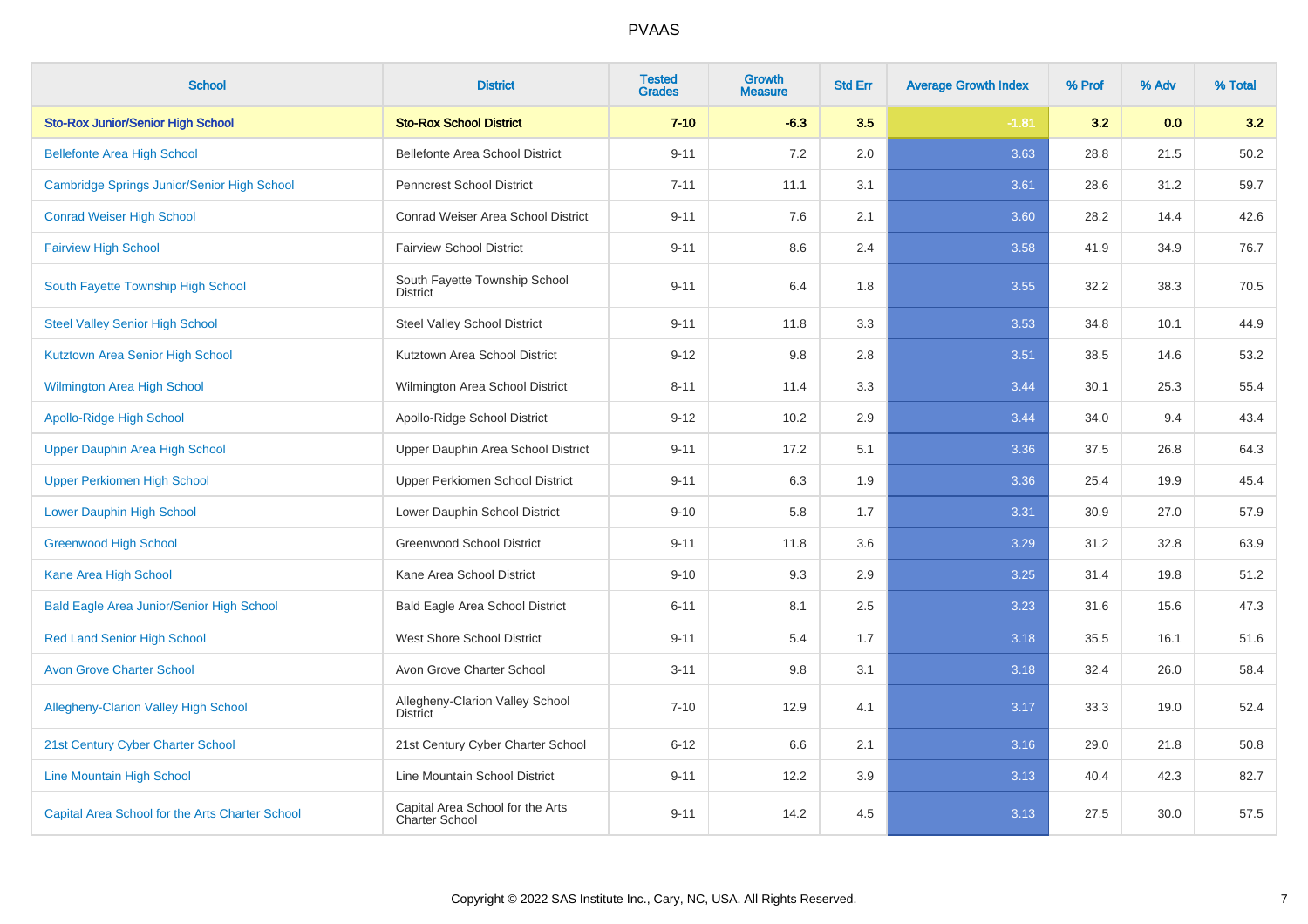| <b>School</b>                                      | <b>District</b>                                       | <b>Tested</b><br><b>Grades</b> | <b>Growth</b><br><b>Measure</b> | <b>Std Err</b> | <b>Average Growth Index</b> | % Prof | % Adv | % Total |
|----------------------------------------------------|-------------------------------------------------------|--------------------------------|---------------------------------|----------------|-----------------------------|--------|-------|---------|
| <b>Sto-Rox Junior/Senior High School</b>           | <b>Sto-Rox School District</b>                        | $7 - 10$                       | $-6.3$                          | 3.5            | $-1.81$                     | 3.2    | 0.0   | 3.2     |
| <b>Canton Junior/Senior High School</b>            | Canton Area School District                           | $7 - 11$                       | 8.9                             | 2.9            | 3.11                        | 13.8   | 23.0  | 36.8    |
| <b>Knoch High School</b>                           | South Butler County School District                   | $9 - 10$                       | 6.9                             | 2.2            | 3.08                        | 37.8   | 19.2  | 57.0    |
| <b>Great Valley High School</b>                    | <b>Great Valley School District</b>                   | $9 - 11$                       | 5.9                             | 2.0            | 2.99                        | 33.8   | 33.5  | 67.3    |
| <b>Meadville Area Senior High School</b>           | <b>Crawford Central School District</b>               | $9 - 11$                       | 7.1                             | 2.4            | 2.97                        | 27.6   | 14.7  | 42.2    |
| Lankenau High School                               | Philadelphia City School District                     | $9 - 10$                       | 8.8                             | 3.0            | 2.96                        | 21.5   | 3.8   | 25.3    |
| St Marys Area Senior High School                   | Saint Marys Area School District                      | $9 - 11$                       | 6.6                             | 2.2            | 2.96                        | 35.4   | 18.3  | 53.7    |
| <b>Donegal High School</b>                         | Donegal School District                               | $8 - 12$                       | 6.3                             | 2.1            | 2.95                        | 34.1   | 23.1  | 57.2    |
| Tamaqua Area Senior High School                    | Tamaqua Area School District                          | $9 - 12$                       | 6.9                             | 2.4            | 2.93                        | 34.3   | 17.5  | 51.8    |
| <b>Bedford Senior High School</b>                  | <b>Bedford Area School District</b>                   | $9 - 11$                       | 6.9                             | 2.4            | 2.90                        | 31.0   | 20.6  | 51.6    |
| <b>Palisades High School</b>                       | Palisades School District                             | $9 - 11$                       | 8.3                             | 2.9            | 2.87                        | 27.8   | 20.3  | 48.1    |
| <b>Commonwealth Charter Academy Charter School</b> | Commonwealth Charter Academy<br><b>Charter School</b> | $3 - 10$                       | 4.2                             | 1.6            | 2.68                        | 27.0   | 15.6  | 42.5    |
| Homer-Center Junior/Senior High School             | Homer-Center School District                          | $7 - 11$                       | 9.3                             | 3.5            | 2.68                        | 38.0   | 17.7  | 55.8    |
| Northern Lehigh Senior High School                 | Northern Lehigh School District                       | $9 - 12$                       | 6.6                             | 2.5            | 2.63                        | 21.4   | 18.0  | 39.3    |
| Red Lion Area Senior High School                   | Red Lion Area School District                         | $9 - 11$                       | 5.0                             | 1.9            | 2.59                        | 32.3   | 21.5  | 53.8    |
| <b>Bentworth Senior High School</b>                | <b>Bentworth School District</b>                      | $9 - 11$                       | 7.6                             | 3.0            | 2.57                        | 26.6   | 17.0  | 43.6    |
| Huntingdon Area Senior High School                 | Huntingdon Area School District                       | $9 - 11$                       | 6.4                             | 2.6            | 2.51                        | 27.8   | 17.4  | 45.2    |
| East Pennsboro Area Senior High School             | East Pennsboro Area School District                   | $9 - 11$                       | 5.3                             | 2.1            | 2.50                        | 36.8   | 16.9  | 53.7    |
| <b>Mckeesport Area Senior High School</b>          | Mckeesport Area School District                       | $9 - 12$                       | 5.3                             | 2.2            | 2.48                        | 21.1   | 4.4   | 25.5    |
| <b>Brandywine Heights High School</b>              | Brandywine Heights Area School<br><b>District</b>     | $9 - 11$                       | 6.2                             | 2.5            | 2.44                        | 27.7   | 28.6  | 56.2    |
| <b>Strath Haven High School</b>                    | Wallingford-Swarthmore School<br><b>District</b>      | $9 - 10$                       | 5.3                             | 2.2            | 2.42                        | 33.3   | 37.1  | 70.4    |
| Northampton Area High School                       | Northampton Area School District                      | $9 - 11$                       | 3.7                             | 1.5            | 2.41                        | 29.8   | 17.9  | 47.7    |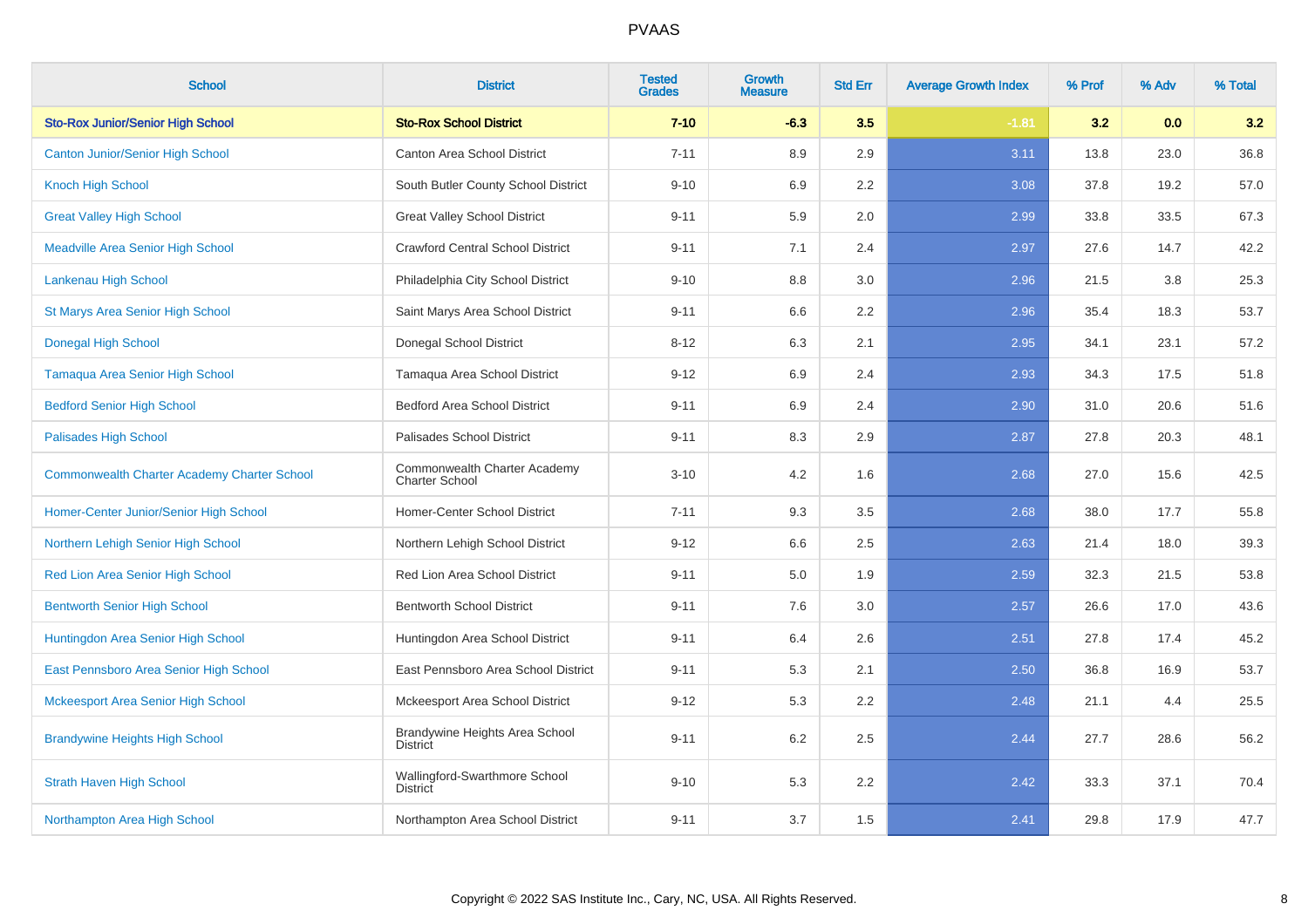| <b>School</b>                                  | <b>District</b>                                  | <b>Tested</b><br><b>Grades</b> | <b>Growth</b><br><b>Measure</b> | <b>Std Err</b> | <b>Average Growth Index</b> | % Prof | % Adv | % Total |
|------------------------------------------------|--------------------------------------------------|--------------------------------|---------------------------------|----------------|-----------------------------|--------|-------|---------|
| <b>Sto-Rox Junior/Senior High School</b>       | <b>Sto-Rox School District</b>                   | $7 - 10$                       | $-6.3$                          | 3.5            | $-1.81$                     | 3.2    | 0.0   | 3.2     |
| <b>Blue Ridge High School</b>                  | <b>Blue Ridge School District</b>                | $9 - 11$                       | 8.9                             | 3.7            | 2.41                        | 29.6   | 9.3   | 38.9    |
| <b>Glendale Junior/Senior High School</b>      | <b>Glendale School District</b>                  | $7 - 10$                       | 8.4                             | 3.5            | 2.40                        | 42.6   | 9.3   | 51.8    |
| Northeastern Senior High School                | Northeastern York School District                | $8 - 11$                       | 4.2                             | 1.8            | 2.35                        | 32.7   | 21.0  | 53.7    |
| <b>Brookville Junior/Senior High School</b>    | <b>Brookville Area School District</b>           | $7 - 11$                       | 7.3                             | 3.1            | 2.35                        | 46.1   | 14.6  | 60.7    |
| <b>Stroudsburg Junior High School</b>          | Stroudsburg Area School District                 | $8 - 9$                        | 10.2                            | 4.4            | 2.31                        | 36.8   | 50.0  | 86.8    |
| <b>Williamson Senior High School</b>           | Northern Tioga School District                   | $7 - 10$                       | 7.2                             | 3.1            | 2.30                        | 31.1   | 20.3  | 51.4    |
| Muncy Junior/Senior High School                | <b>Muncy School District</b>                     | $7 - 11$                       | 7.4                             | 3.3            | 2.27                        | 37.6   | 18.8  | 56.4    |
| <b>Boiling Springs High School</b>             | South Middleton School District                  | $9 - 11$                       | 4.9                             | 2.2            | 2.21                        | 31.1   | 16.4  | 47.5    |
| <b>Mastery Charter School - Hardy Williams</b> | Mastery Charter School - Hardy<br>Williams       | $3 - 11$                       | 6.6                             | 3.0            | 2.21                        | 24.7   | 1.2   | 25.9    |
| West Shamokin Junior/Senior High School        | Armstrong School District                        | $7 - 10$                       | 5.9                             | 2.7            | 2.20                        | 33.3   | 18.1  | 51.4    |
| Eastern Lebanon County Senior High School      | Eastern Lebanon County School<br>District        | $9 - 11$                       | 4.7                             | 2.1            | 2.20                        | 23.5   | 11.5  | 35.0    |
| <b>Benton Area High School</b>                 | Benton Area School District                      | $9 - 10$                       | 8.6                             | 4.0            | 2.14                        | 35.7   | 28.6  | 64.3    |
| <b>Spring Grove Area High School</b>           | Spring Grove Area School District                | $9 - 11$                       | 4.3                             | 2.0            | 2.13                        | 30.0   | 23.0  | 53.0    |
| <b>Harrisburg High School</b>                  | Harrisburg City School District                  | $9 - 11$                       | 5.7                             | 2.7            | 2.11                        | 2.1    | 0.7   | $2.8\,$ |
| Perkiomen Valley High School                   | Perkiomen Valley School District                 | $9 - 11$                       | 3.1                             | 1.5            | 2.11                        | 35.0   | 25.3  | 60.3    |
| <b>United Junior/Senior High School</b>        | United School District                           | $7 - 11$                       | 6.9                             | 3.3            | 2.05                        | 38.8   | 16.3  | 55.0    |
| <b>Central Valley High School</b>              | Central Valley School District                   | $9 - 10$                       | 5.3                             | 2.6            | 2.05                        | 37.8   | 18.5  | 56.3    |
| <b>Oswayo Valley High School</b>               | Oswayo Valley School District                    | $9 - 12$                       | 10.4                            | 5.1            | 2.02                        | 26.5   | 44.1  | 70.6    |
| Mt Lebanon Senior High School                  | Mt Lebanon School District                       | $8 - 11$                       | 2.7                             | 1.3            | 2.02                        | 39.3   | 37.4  | 76.8    |
| Pennsylvania Distance Learning Charter School  | Pennsylvania Distance Learning<br>Charter School | $3 - 12$                       | 6.8                             | 3.4            | 1.99                        | 19.8   | 6.2   | 25.9    |
| <b>Sayre Area High School</b>                  | Sayre Area School District                       | $7 - 11$                       | 6.3                             | 3.2            | 1.99                        | 30.3   | 21.0  | 51.3    |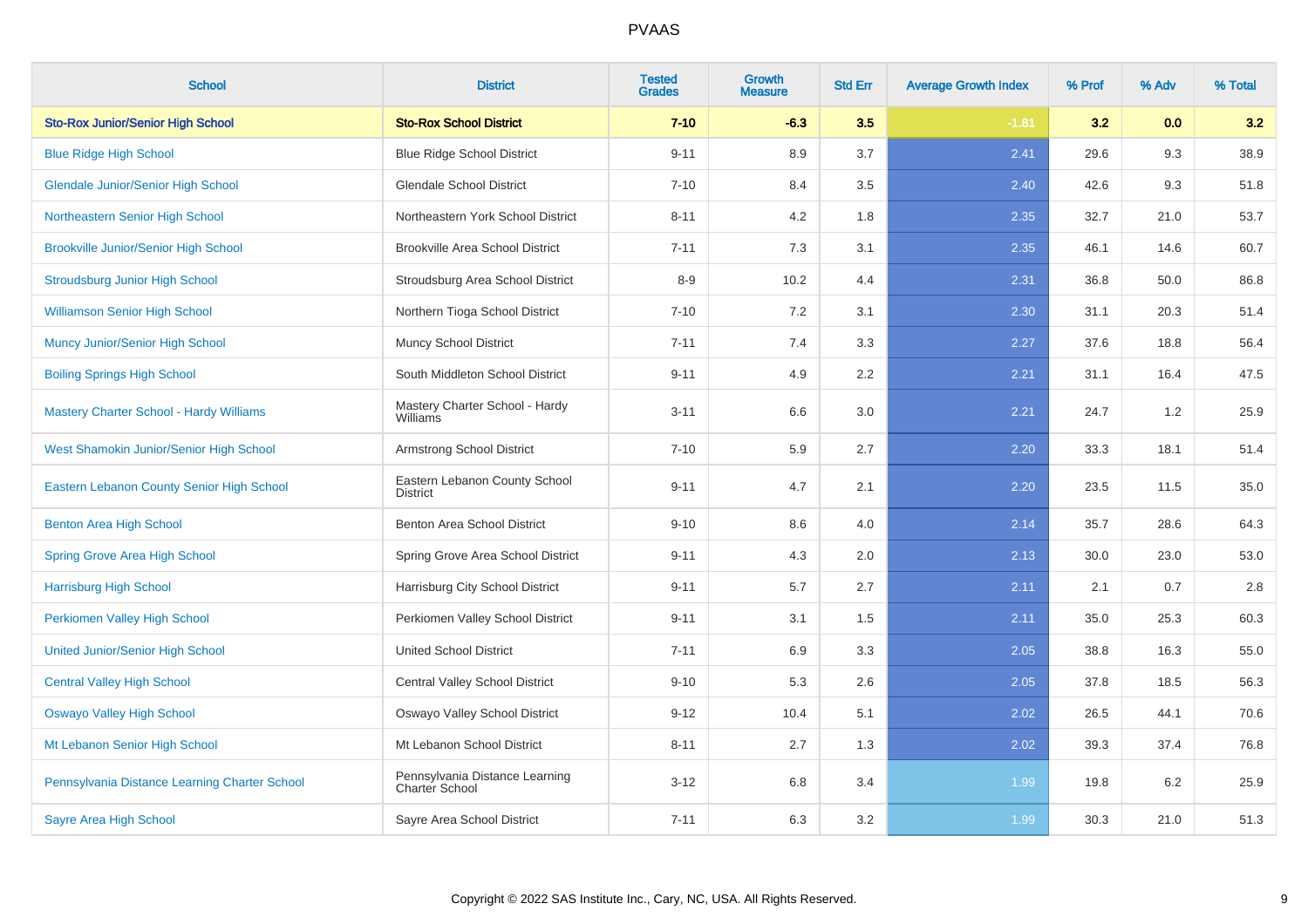| <b>School</b>                                     | <b>District</b>                                 | <b>Tested</b><br><b>Grades</b> | <b>Growth</b><br><b>Measure</b> | <b>Std Err</b> | <b>Average Growth Index</b> | % Prof | % Adv | % Total |
|---------------------------------------------------|-------------------------------------------------|--------------------------------|---------------------------------|----------------|-----------------------------|--------|-------|---------|
| <b>Sto-Rox Junior/Senior High School</b>          | <b>Sto-Rox School District</b>                  | $7 - 10$                       | $-6.3$                          | 3.5            | $-1.81$                     | 3.2    | 0.0   | 3.2     |
| <b>Waynesboro Area Senior High School</b>         | Waynesboro Area School District                 | $9 - 12$                       | 3.5                             | 1.8            | 1.97                        | 26.0   | 23.5  | 49.5    |
| <b>Wyalusing Valley Junior/Senior High School</b> | <b>Wyalusing Area School District</b>           | $7 - 12$                       | 6.2                             | 3.2            | 1.95                        | 38.6   | 12.9  | 51.4    |
| Penn Trafford High School                         | Penn-Trafford School District                   | $9 - 11$                       | 3.4                             | 1.7            | 1.94                        | 46.3   | 26.2  | 72.5    |
| Leechburg Area High School                        | Leechburg Area School District                  | $8 - 11$                       | 7.6                             | 3.9            | 1.93                        | 37.7   | 4.9   | 42.6    |
| Port Allegany Junior/Senior High School           | Port Allegany School District                   | $7 - 11$                       | 7.1                             | 3.8            | 1.89                        | 26.4   | 11.3  | 37.7    |
| <b>Gateway Senior High School</b>                 | <b>Gateway School District</b>                  | $9 - 11$                       | 3.6                             | 2.0            | 1.81                        | 35.7   | 18.5  | 54.2    |
| Fort Leboeuf Senior High School                   | Fort Leboeuf School District                    | $8 - 11$                       | 4.0                             | 2.2            | 1.79                        | 32.0   | 16.8  | 48.8    |
| <b>Halifax Area High School</b>                   | Halifax Area School District                    | $9 - 11$                       | 6.3                             | 3.5            | 1.79                        | 32.1   | 18.9  | 50.9    |
| <b>Salisbury Senior High School</b>               | Salisbury Township School District              | $9 - 11$                       | 6.3                             | 3.6            | 1.77                        | 24.4   | 12.6  | 37.0    |
| Multicultural Academy Charter School              | Multicultural Academy Charter<br>School         | $9 - 11$                       | 6.0                             | 3.4            | 1.77                        | 12.3   | 0.0   | 12.3    |
| South Western Senior High School                  | South Western School District                   | $9 - 12$                       | 2.9                             | 1.7            | 1.73                        | 36.2   | 19.7  | 55.9    |
| <b>Frankford High School</b>                      | Philadelphia City School District               | $9 - 11$                       | 6.5                             | 3.8            | 1.70                        | 0.0    | 1.8   | 1.8     |
| Conestoga Valley Senior High School               | Conestoga Valley School District                | $9 - 11$                       | 2.8                             | 1.7            | 1.68                        | 35.0   | 23.5  | 58.5    |
| Susquehanna Township High School                  | Susquehanna Township School<br><b>District</b>  | $9 - 12$                       | 4.5                             | 2.7            | 1.68                        | 19.0   | 13.1  | 32.0    |
| Smethport Area Junior/Senior High School          | Smethport Area School District                  | $7 - 12$                       | 6.4                             | 3.8            | 1.67                        | 24.6   | 20.0  | 44.6    |
| Dr Robert Ketterer Charter School Inc             | Dr Robert Ketterer Charter School<br><b>Inc</b> | $6 - 12$                       | 7.1                             | 4.3            | 1.66                        | 7.3    | 1.7   | 9.0     |
| Northern Potter Junior/Senior High School         | Northern Potter School District                 | $7 - 12$                       | 7.4                             | 4.6            | 1.61                        | 30.6   | 11.1  | 41.7    |
| West Chester Henderson High School                | West Chester Area School District               | $9 - 10$                       | 3.0                             | 1.9            | 1.61                        | 39.2   | 24.2  | 63.4    |
| <b>Western Wayne High School</b>                  | Western Wayne School District                   | $9 - 11$                       | 4.1                             | 2.6            | 1.60                        | 30.8   | 16.2  | 47.0    |
| <b>Midd-West High School</b>                      | Midd-West School District                       | $7 - 11$                       | 4.0                             | 2.5            | 1.59                        | 28.6   | 25.0  | 53.6    |
| <b>Ringgold Senior High School</b>                | <b>Ringgold School District</b>                 | $9 - 11$                       | 3.4                             | 2.2            | 1.58                        | 23.8   | 13.3  | 37.1    |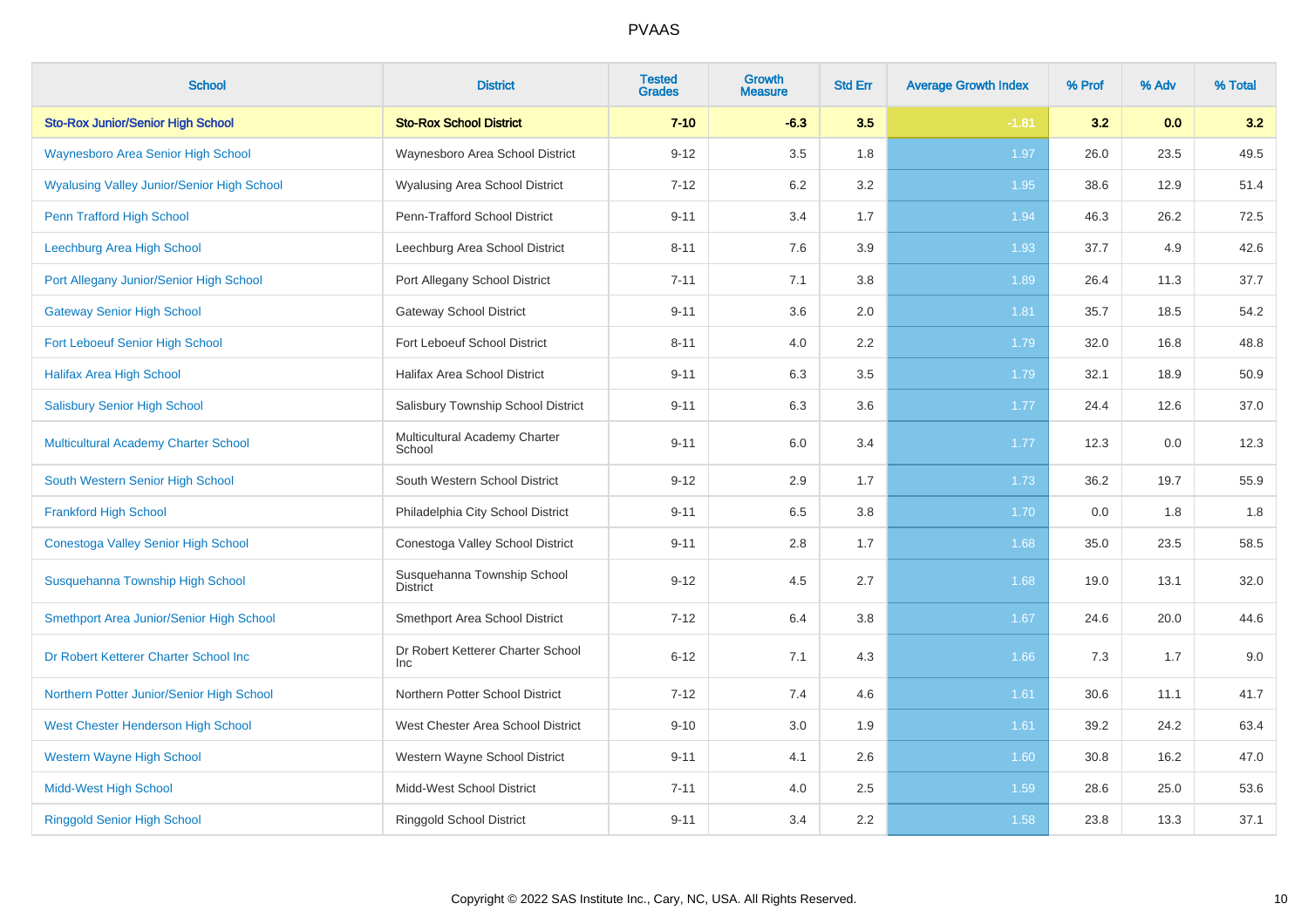| <b>School</b>                                     | <b>District</b>                                    | <b>Tested</b><br><b>Grades</b> | <b>Growth</b><br><b>Measure</b> | <b>Std Err</b> | <b>Average Growth Index</b> | % Prof | % Adv | % Total |
|---------------------------------------------------|----------------------------------------------------|--------------------------------|---------------------------------|----------------|-----------------------------|--------|-------|---------|
| <b>Sto-Rox Junior/Senior High School</b>          | <b>Sto-Rox School District</b>                     | $7 - 10$                       | $-6.3$                          | 3.5            | $-1.81$                     | 3.2    | 0.0   | 3.2     |
| Cowanesque Valley Junior/Senior High School       | Northern Tioga School District                     | $7 - 12$                       | 6.3                             | 4.0            | 1.56                        | 19.8   | 14.0  | 33.7    |
| Philipsburg-Osceola Area High School              | Philipsburg-Osceola Area School<br><b>District</b> | $9 - 11$                       | 4.6                             | 3.0            | 1.56                        | 22.5   | 16.2  | 38.8    |
| <b>Chestnut Ridge Senior High School</b>          | Chestnut Ridge School District                     | $8 - 12$                       | 4.5                             | 2.9            | 1.56                        | 33.2   | 11.0  | 44.2    |
| Conemaugh Township Area Middle/Senior High School | Conemaugh Township Area School<br><b>District</b>  | $6 - 12$                       | 5.3                             | 3.5            | 1.52                        | 30.9   | 27.8  | 58.8    |
| <b>Kensington High School</b>                     | Philadelphia City School District                  | $9 - 11$                       | 4.9                             | 3.2            | $1.52$                      | 0.0    | 0.0   | 0.0     |
| Saegertown Junior/Senior High School              | <b>Penncrest School District</b>                   | $7 - 11$                       | 4.4                             | 2.9            | 1.50                        | 36.9   | 14.3  | 51.2    |
| Solanco High School                               | Solanco School District                            | $9 - 11$                       | 2.7                             | 1.8            | 1.49                        | 27.2   | 15.0  | 42.3    |
| <b>Parkway West</b>                               | Philadelphia City School District                  | $9 - 10$                       | 5.3                             | 3.6            | 1.48                        | 13.5   | 1.9   | 15.4    |
| <b>Purchase Line Junior/Senior High School</b>    | <b>Purchase Line School District</b>               | $7 - 12$                       | 4.8                             | 3.3            | 1.44                        | 32.3   | 9.0   | 41.4    |
| Keystone Junior/Senior High School                | Keystone School District                           | $7 - 11$                       | 8.3                             | 5.8            | 1.43                        | 35.0   | 45.0  | 80.0    |
| <b>Upper Dublin High School</b>                   | Upper Dublin School District                       | $9 - 12$                       | 2.5                             | 1.8            | 1.42                        | 34.7   | 30.0  | 64.7    |
| <b>Bloomsburg Area High School</b>                | Bloomsburg Area School District                    | $8 - 10$                       | 4.9                             | 3.4            | 1.41                        | 36.5   | 20.6  | 57.1    |
| <b>William Tennent High School</b>                | <b>Centennial School District</b>                  | $6 - 10$                       | 2.1                             | 1.5            | 1.40                        | 23.6   | 12.4  | 36.0    |
| <b>Bellwood-Antis High School</b>                 | Bellwood-Antis School District                     | $9 - 10$                       | 3.9                             | 2.8            | 1.39                        | 40.9   | 19.4  | 60.2    |
| <b>Mastery Charter School - Thomas Campus</b>     | Mastery Charter School - Thomas<br>Campus          | $3 - 10$                       | 7.9                             | 5.7            | 1.39                        | 12.5   | 0.0   | 12.5    |
| Johnsonburg Area High School                      | Johnsonburg Area School District                   | $7 - 11$                       | 5.4                             | 3.9            | 1.38                        | 35.5   | 11.8  | 47.4    |
| <b>Athens Area High School</b>                    | Athens Area School District                        | $9 - 11$                       | 3.2                             | 2.3            | 1.37                        | 34.9   | 12.3  | 47.3    |
| <b>Newport High School</b>                        | <b>Newport School District</b>                     | $9 - 12$                       | 4.3                             | 3.3            | 1.32                        | 38.8   | 10.4  | 49.2    |
| Pennsylvania Virtual Charter School               | Pennsylvania Virtual Charter School                | $3 - 11$                       | 4.4                             | 3.4            | 1.31                        | 29.8   | 21.2  | 51.0    |
| <b>Haverford Senior High School</b>               | Haverford Township School District                 | $9 - 11$                       | 1.8                             | 1.4            | 1.31                        | 36.7   | 26.3  | 63.0    |
| <b>Academy Park High School</b>                   | Southeast Delco School District                    | $9 - 10$                       | 4.5                             | 3.5            | 1.29                        | 18.6   | 3.4   | 22.0    |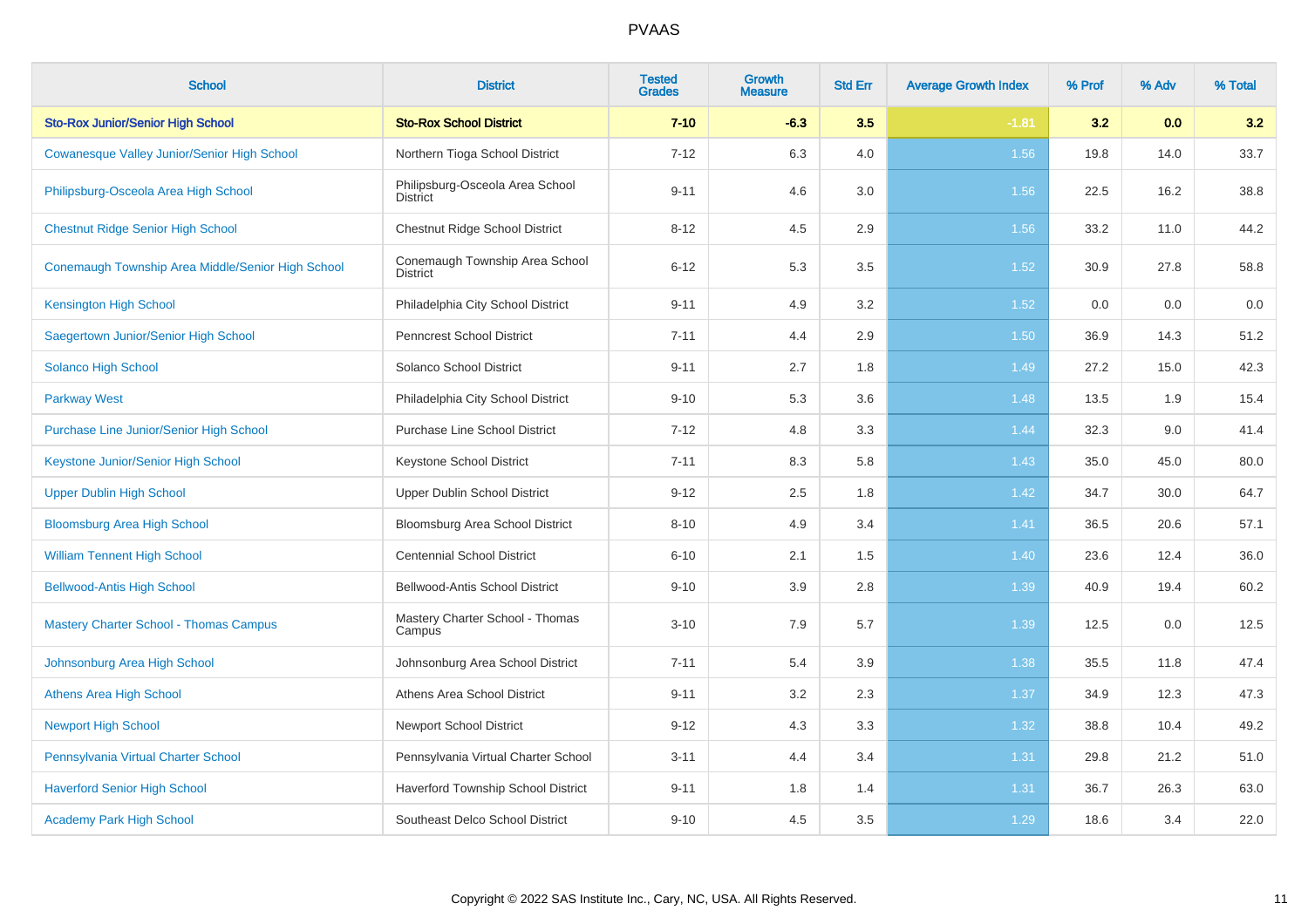| <b>School</b>                                 | <b>District</b>                                    | <b>Tested</b><br><b>Grades</b> | Growth<br><b>Measure</b> | <b>Std Err</b> | <b>Average Growth Index</b> | % Prof | % Adv | % Total |
|-----------------------------------------------|----------------------------------------------------|--------------------------------|--------------------------|----------------|-----------------------------|--------|-------|---------|
| <b>Sto-Rox Junior/Senior High School</b>      | <b>Sto-Rox School District</b>                     | $7 - 10$                       | $-6.3$                   | 3.5            | $-1.81$                     | 3.2    | 0.0   | 3.2     |
| Thomas Jefferson High School                  | West Jefferson Hills School District               | $8 - 11$                       | 2.4                      | 1.9            | 1.25                        | 34.8   | 27.3  | 62.1    |
| <b>Bermudian Springs High School</b>          | Bermudian Springs School District                  | $9 - 11$                       | 3.0                      | 2.4            | 1.25                        | 31.8   | 23.5  | 55.3    |
| <b>Brownsville Area High School</b>           | <b>Brownsville Area School District</b>            | $7 - 12$                       | 4.5                      | 3.8            | 1.20                        | 22.0   | 8.5   | 30.5    |
| <b>Pottstown Senior High School</b>           | Pottstown School District                          | $9 - 12$                       | 2.6                      | 2.2            | 1.17                        | 19.4   | 6.2   | 25.6    |
| <b>Sharpsville Area Senior High School</b>    | Sharpsville Area School District                   | $7 - 11$                       | 4.3                      | 3.7            | 1.16                        | 41.1   | 23.2  | 64.3    |
| Esperanza Cyber Charter School                | Esperanza Cyber Charter School                     | $3 - 11$                       | 7.1                      | 6.1            | 1.15                        | 8.8    | 2.9   | 11.8    |
| <b>People For People Charter School</b>       | People For People Charter School                   | $3 - 12$                       | 6.4                      | 5.6            | 1.15                        | 2.4    | 0.0   | 2.4     |
| <b>Central Mountain High School</b>           | Keystone Central School District                   | $9 - 11$                       | 2.0                      | 1.8            | 1.11                        | 26.8   | 14.4  | 41.2    |
| <b>Moon Senior High School</b>                | Moon Area School District                          | $9 - 11$                       | 2.0                      | 1.8            | 1.10                        | 34.5   | 25.5  | 60.0    |
| <b>Galeton Area School</b>                    | Galeton Area School District                       | $3 - 11$                       | 5.9                      | 5.4            | 1.09                        | 33.3   | 22.2  | 55.6    |
| <b>Blackhawk High School</b>                  | <b>Blackhawk School District</b>                   | $8 - 11$                       | 2.5                      | 2.3            | 1.06                        | 34.6   | 20.7  | 55.3    |
| Sun Valley High School                        | Penn-Delco School District                         | $9 - 11$                       | 1.9                      | 1.8            | 1.05                        | 26.5   | 12.6  | 39.1    |
| <b>Clarion Area Junior/Senior High School</b> | <b>Clarion Area School District</b>                | $7 - 11$                       | 3.8                      | 3.7            | 1.04                        | 31.7   | 13.3  | 45.0    |
| <b>Bensalem Township High School</b>          | Bensalem Township School District                  | $7 - 11$                       | 1.6                      | 1.6            | 1.01                        | 24.3   | 10.7  | 34.9    |
| Esperanza Academy Charter School              | Esperanza Academy Charter School                   | $4 - 11$                       | 2.1                      | 2.1            | 1.01                        | 14.2   | 3.6   | 17.8    |
| <b>Chester High School</b>                    | <b>Chester-Upland School District</b>              | $9 - 11$                       | 3.9                      | 3.9            | 0.99                        | 1.9    | 0.0   | 1.9     |
| <b>Furness Horace High School</b>             | Philadelphia City School District                  | $8 - 12$                       | 2.9                      | 3.0            | 0.98                        | 6.6    | 2.0   | 8.6     |
| <b>Garden Spot Senior High School</b>         | Eastern Lancaster County School<br><b>District</b> | $8 - 12$                       | 3.1                      | 3.2            | 0.98                        | 35.2   | 36.4  | 71.6    |
| <b>Fels Samuel High School</b>                | Philadelphia City School District                  | $9 - 11$                       | 3.0                      | 3.2            | 0.94                        | 2.8    | 0.9   | 3.7     |
| <b>Tunkhannock High School</b>                | Tunkhannock Area School District                   | $8 - 11$                       | 1.9                      | 2.0            | 0.94                        | 29.8   | 18.1  | 47.9    |
| <b>Springfield High School</b>                | Springfield School District                        | $9 - 11$                       | 1.6                      | 1.7            | 0.94                        | 31.8   | 25.2  | 56.9    |
| <b>Forest Hills Junior/Senior High School</b> | <b>Forest Hills School District</b>                | $7 - 11$                       | 2.4                      | 2.5            | 0.93                        | 28.8   | 10.3  | 39.1    |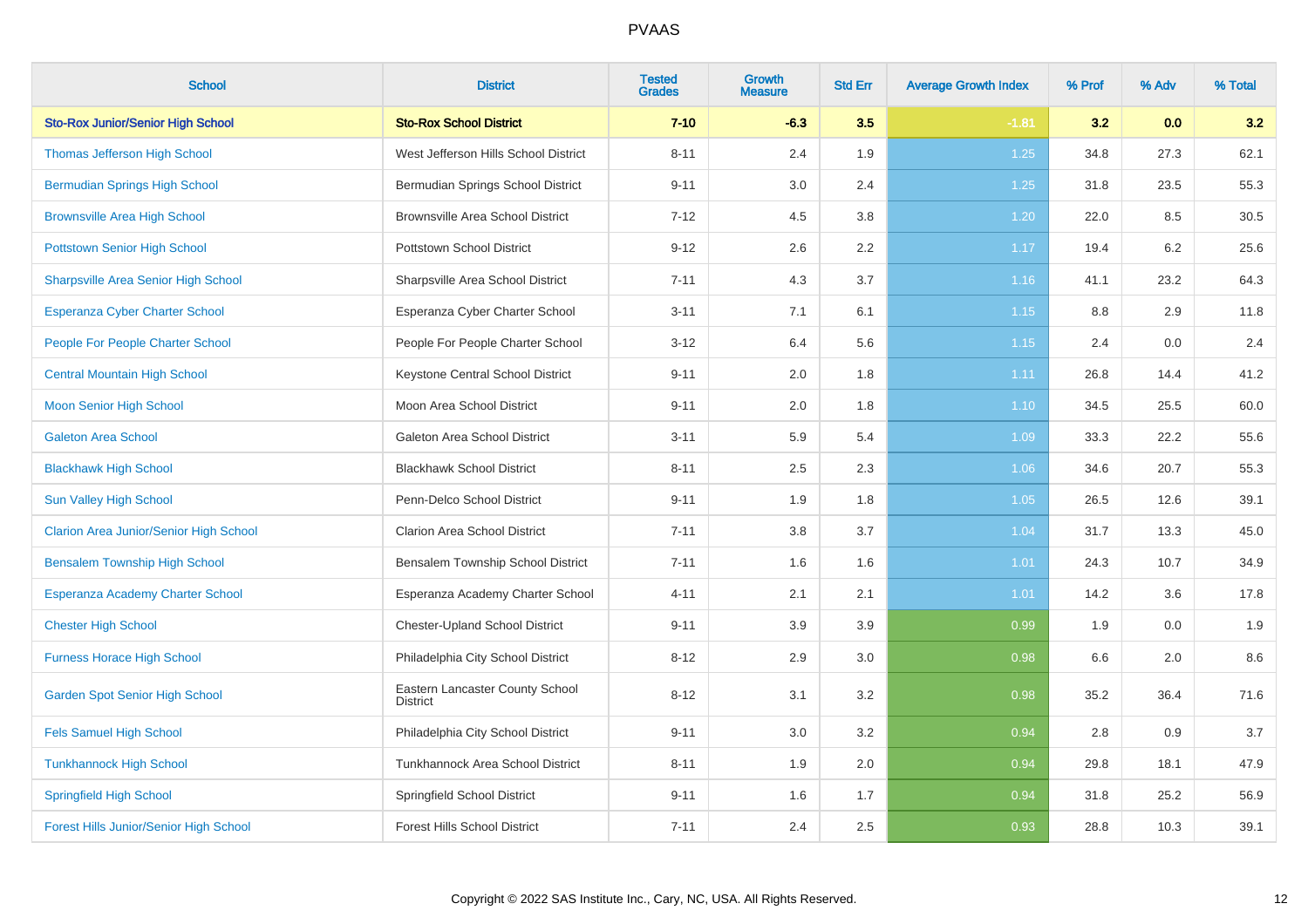| <b>School</b>                                    | <b>District</b>                                   | <b>Tested</b><br><b>Grades</b> | Growth<br><b>Measure</b> | <b>Std Err</b> | <b>Average Growth Index</b> | % Prof | % Adv | % Total |
|--------------------------------------------------|---------------------------------------------------|--------------------------------|--------------------------|----------------|-----------------------------|--------|-------|---------|
| <b>Sto-Rox Junior/Senior High School</b>         | <b>Sto-Rox School District</b>                    | $7 - 10$                       | $-6.3$                   | 3.5            | $-1.81$                     | 3.2    | 0.0   | 3.2     |
| North Clarion County Junior/Senior High School   | North Clarion County School District              | $7 - 12$                       | 3.8                      | 4.1            | 0.93                        | 45.0   | 18.8  | 63.8    |
| Maplewood Junior/Senior High School              | <b>Penncrest School District</b>                  | $7 - 11$                       | 2.9                      | 3.2            | 0.90                        | 29.1   | 10.6  | 39.7    |
| <b>Cougar Academy</b>                            | Harrisburg City School District                   | $3 - 10$                       | 5.1                      | 5.7            | 0.88                        | 0.0    | 5.0   | $5.0\,$ |
| Hope For Hyndman Charter School                  | Hope For Hyndman Charter School                   | $3 - 11$                       | 5.1                      | 5.8            | 0.88                        | 14.3   | 7.1   | 21.4    |
| Aspira Bilingual Cyber Charter School            | Aspira Bilingual Cyber Charter<br>School          | $3 - 11$                       | 5.1                      | 5.8            | 0.87                        | 4.8    | 0.0   | 4.8     |
| Williams Valley Junior/Senior High School        | Williams Valley School District                   | $7 - 11$                       | 3.2                      | 3.7            | 0.86                        | 17.0   | 5.1   | 22.0    |
| Abington Junior High School                      | Abington School District                          | $7 - 9$                        | 1.4                      | 1.6            | 0.86                        | 29.5   | 29.0  | 58.5    |
| Mercer Area Senior High School                   | Mercer Area School District                       | $8 - 11$                       | 2.7                      | 3.1            | 0.86                        | 24.4   | 11.8  | 36.2    |
| <b>Seneca Valley High School</b>                 | Seneca Valley School District                     | $7 - 11$                       | 1.2                      | 1.4            | 0.86                        | 40.6   | 25.2  | 65.8    |
| <b>Lincoln High School</b>                       | Philadelphia City School District                 | $9 - 12$                       | 1.6                      | 1.9            | 0.85                        | 7.6    | 0.4   | 8.0     |
| <b>Lewisburg High School</b>                     | Lewisburg Area School District                    | $9 - 11$                       | 2.0                      | 2.4            | 0.84                        | 35.9   | 35.9  | 71.8    |
| <b>Union High School</b>                         | <b>Union School District</b>                      | $6 - 12$                       | 3.1                      | 3.7            | 0.83                        | 17.9   | 10.4  | 28.4    |
| <b>Cochranton Junior/Senior High School</b>      | <b>Crawford Central School District</b>           | $7 - 11$                       | 3.0                      | 3.8            | 0.80                        | 23.5   | 18.4  | 41.8    |
| <b>Upper Moreland High School</b>                | Upper Moreland Township School<br><b>District</b> | $9 - 11$                       | 1.6                      | 2.0            | 0.80                        | 24.8   | 26.6  | 51.3    |
| <b>Bethlehem-Center Senior High School</b>       | Bethlehem-Center School District                  | $9 - 10$                       | 2.7                      | 3.5            | 0.76                        | 32.3   | 4.6   | 36.9    |
| <b>Northeast High School</b>                     | Philadelphia City School District                 | $8 - 11$                       | 1.0                      | 1.3            | 0.76                        | 21.0   | 6.8   | 27.8    |
| <b>Oley Valley Senior High School</b>            | <b>Oley Valley School District</b>                | $9 - 11$                       | 1.8                      | 2.4            | 0.72                        | 37.4   | 23.9  | 61.4    |
| <b>School Lane Charter School</b>                | School Lane Charter School                        | $3 - 11$                       | 2.6                      | 3.6            | 0.72                        | 23.1   | 18.7  | 41.8    |
| Daniel Boone Area High School                    | Daniel Boone Area School District                 | $9 - 12$                       | 1.3                      | 1.9            | 0.71                        | 28.9   | 22.0  | 51.0    |
| <b>Sullivan County Junior/Senior High School</b> | <b>Sullivan County School District</b>            | $7 - 10$                       | 3.0                      | 4.3            | 0.70                        | 43.6   | 7.7   | 51.3    |
| Juniata Valley Junior/Senior High School         | Juniata Valley School District                    | $6 - 11$                       | 2.1                      | 3.2            | 0.65                        | 23.1   | 9.4   | 32.5    |
| <b>Shenango High School</b>                      | Shenango Area School District                     | $7 - 11$                       | 2.1                      | 3.2            | 0.65                        | 41.4   | 13.8  | 55.3    |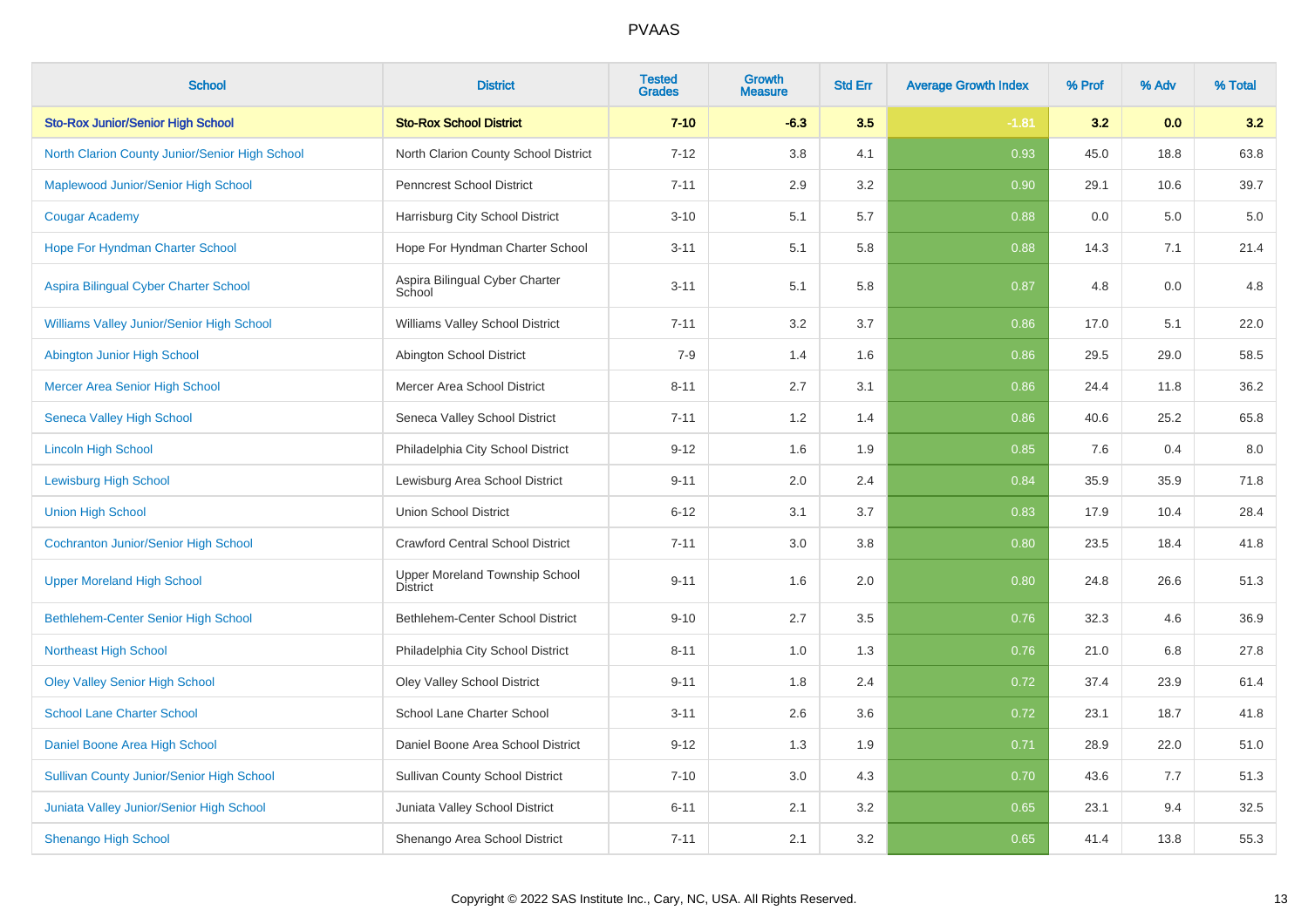| <b>School</b>                                     | <b>District</b>                                   | <b>Tested</b><br><b>Grades</b> | Growth<br><b>Measure</b> | <b>Std Err</b> | <b>Average Growth Index</b> | % Prof | % Adv | % Total |
|---------------------------------------------------|---------------------------------------------------|--------------------------------|--------------------------|----------------|-----------------------------|--------|-------|---------|
| <b>Sto-Rox Junior/Senior High School</b>          | <b>Sto-Rox School District</b>                    | $7 - 10$                       | $-6.3$                   | 3.5            | $-1.81$                     | 3.2    | 0.0   | 3.2     |
| <b>Mastery Charter School-Pickett Campus</b>      | Mastery Charter School - Pickett<br>Campus        | $6 - 10$                       | 2.7                      | 4.2            | 0.65                        | 20.6   | 0.0   | 20.6    |
| <b>Belmont Charter School</b>                     | <b>Belmont Charter School</b>                     | $3 - 10$                       | 2.2                      | 3.4            | 0.64                        | 5.3    | 1.8   | 7.0     |
| <b>Brentwood Senior High School</b>               | Brentwood Borough School District                 | $9 - 11$                       | 1.9                      | 3.0            | 0.61                        | 20.2   | 16.0  | 36.2    |
| <b>Annville Cleona High School</b>                | Annville-Cleona School District                   | $9 - 12$                       | 1.5                      | 2.4            | 0.61                        | 34.8   | 13.6  | 48.5    |
| <b>Coatesville Area Senior High School</b>        | Coatesville Area School District                  | $10 - 11$                      | 2.4                      | 4.0            | 0.61                        | 2.6    | 0.9   | $3.5\,$ |
| <b>Wilson High School</b>                         | <b>Wilson School District</b>                     | $8 - 12$                       | 0.9                      | 1.4            | 0.60                        | 30.4   | 25.5  | 55.9    |
| Seneca High School                                | Wattsburg Area School District                    | $9 - 11$                       | 1.6                      | 2.7            | 0.57                        | 20.4   | 12.4  | 32.7    |
| Bartram John - Main                               | Philadelphia City School District                 | $8 - 11$                       | 1.7                      | 3.1            | 0.57                        | 1.0    | 0.0   | 1.0     |
| Shippensburg Area Senior High School              | Shippensburg Area School District                 | $9 - 11$                       | 1.0                      | 1.7            | 0.56                        | 23.5   | 22.8  | 46.3    |
| <b>Mastbaum Jules E AVTS</b>                      | Philadelphia City School District                 | $9 - 10$                       | 1.5                      | 2.7            | 0.53                        | 5.6    | 0.0   | 5.6     |
| <b>Ridley High School</b>                         | <b>Ridley School District</b>                     | $9 - 12$                       | 0.8                      | 1.6            | 0.52                        | 32.0   | 10.7  | 42.6    |
| <b>Biglerville High School</b>                    | Upper Adams School District                       | $9 - 11$                       | 1.3                      | 2.5            | 0.51                        | 33.0   | 17.0  | 50.0    |
| <b>North Star High School</b>                     | North Star School District                        | $9 - 11$                       | 1.6                      | 3.3            | 0.50                        | 26.2   | 20.0  | 46.2    |
| <b>Hopewell Senior High School</b>                | Hopewell Area School District                     | $9 - 11$                       | 1.3                      | 2.6            | 0.49                        | 34.5   | 12.4  | 46.9    |
| Dobbins Avt High School                           | Philadelphia City School District                 | $9 - 10$                       | 1.2                      | 2.6            | 0.48                        | 3.8    | 0.0   | 3.8     |
| South Williamsport Area Junior/Senior High School | South Williamsport Area School<br><b>District</b> | $7 - 10$                       | 1.5                      | 3.1            | 0.48                        | 38.4   | 11.6  | 50.0    |
| Hamburg Area High School                          | Hamburg Area School District                      | $9 - 11$                       | 1.1                      | 2.4            | 0.48                        | 28.0   | 15.5  | 43.6    |
| Austin Area Junior/Senior High School             | Austin Area School District                       | $7 - 11$                       | 2.9                      | 6.1            | 0.47                        | 25.0   | 18.8  | 43.8    |
| Jersey Shore Area Senior High School              | Jersey Shore Area School District                 | $9 - 11$                       | 1.2                      | 2.5            | 0.47                        | 39.3   | 13.6  | 52.9    |
| Hollidaysburg Area Senior High School             | Hollidaysburg Area School District                | $10 - 11$                      | 0.9                      | 2.0            | 0.45                        | 22.1   | 2.6   | 24.7    |
| Marion Center Area Jr/Sr High School              | Marion Center Area School District                | $7 - 10$                       | 1.3                      | 2.9            | 0.45                        | 23.3   | 11.1  | 34.4    |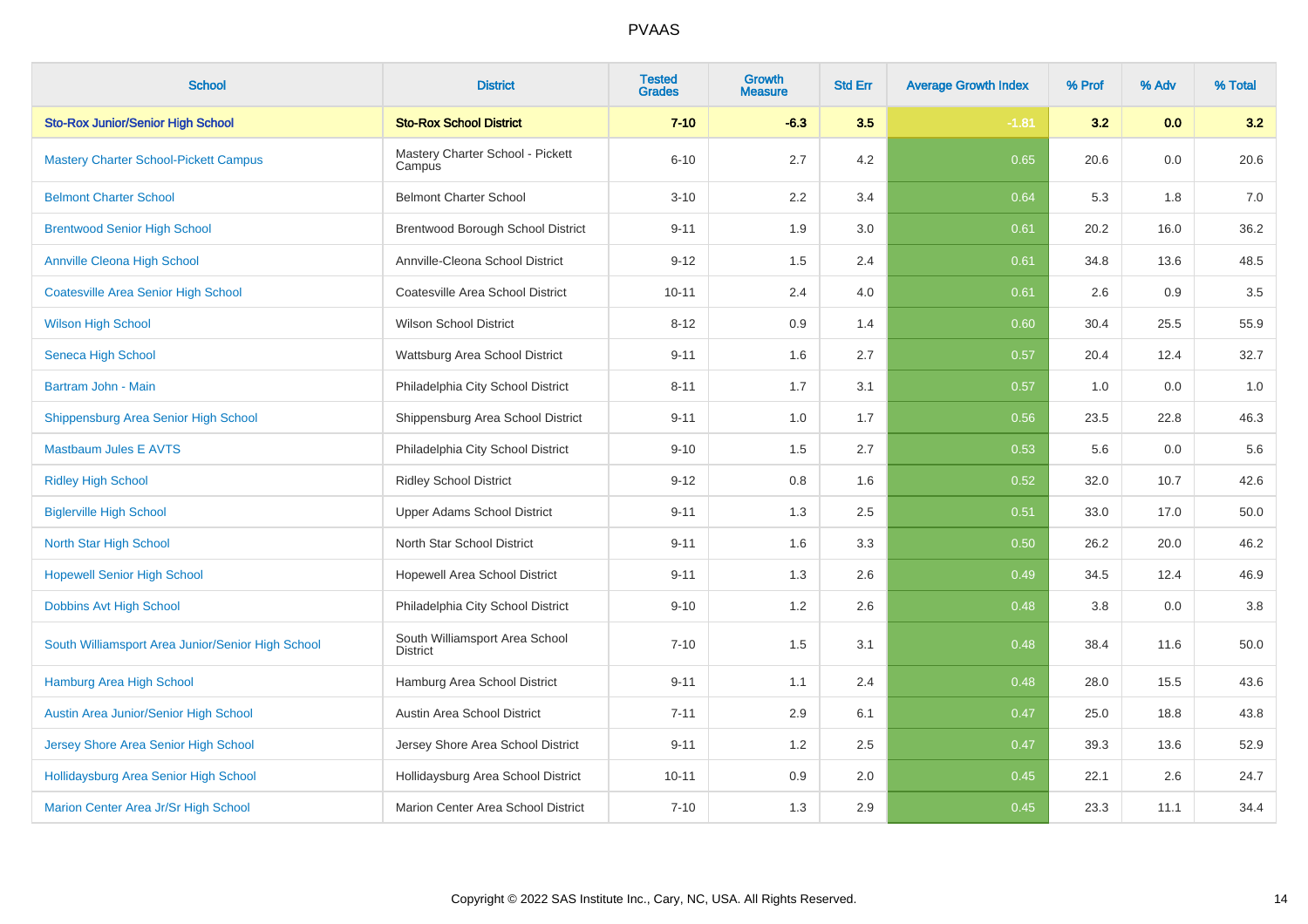| <b>School</b>                                      | <b>District</b>                                       | <b>Tested</b><br><b>Grades</b> | Growth<br>Measure | <b>Std Err</b> | <b>Average Growth Index</b> | % Prof | % Adv | % Total |
|----------------------------------------------------|-------------------------------------------------------|--------------------------------|-------------------|----------------|-----------------------------|--------|-------|---------|
| <b>Sto-Rox Junior/Senior High School</b>           | <b>Sto-Rox School District</b>                        | $7 - 10$                       | $-6.3$            | 3.5            | $-1.81$                     | 3.2    | 0.0   | 3.2     |
| Philadelphia Electrical & Tech Charter High School | Philadelphia Electrical & Tech<br>Charter High School | $10 - 10$                      | 1.2               | 2.6            | 0.45                        | 0.9    | 0.0   | 0.9     |
| <b>MaST Community Charter School II</b>            | MaST Community Charter School II                      | $3 - 10$                       | 1.4               | 3.0            | 0.45                        | 16.1   | 4.6   | 20.7    |
| <b>Warren Area High School</b>                     | Warren County School District                         | $8 - 11$                       | 1.0               | 2.3            | 0.44                        | 25.5   | 13.2  | 38.6    |
| Avella Area Junior/Senior High School              | Avella Area School District                           | $7 - 12$                       | 2.0               | 4.7            | 0.44                        | 34.8   | 7.2   | 42.0    |
| <b>Garnet Valley High School</b>                   | <b>Garnet Valley School District</b>                  | $9 - 10$                       | 0.7               | 1.7            | 0.41                        | 34.9   | 26.4  | 61.3    |
| <b>Reach Cyber Charter School</b>                  | Reach Cyber Charter School                            | $3 - 11$                       | 1.4               | 3.6            | 0.40                        | 32.9   | 15.2  | 48.1    |
| Altoona Area High School                           | Altoona Area School District                          | $9 - 12$                       | 0.6               | 1.5            | 0.39                        | 29.0   | 13.8  | 42.8    |
| King Martin Luther High School                     | Philadelphia City School District                     | $9 - 10$                       | 1.5               | 4.0            | 0.38                        | 2.2    | 0.0   | $2.2\,$ |
| Pennsylvania Cyber Charter School                  | Pennsylvania Cyber Charter School                     | $3 - 11$                       | $0.6\,$           | 1.5            | 0.37                        | 20.8   | 8.1   | 28.9    |
| Penn Hills Senior High School                      | Penn Hills School District                            | $9 - 11$                       | 0.7               | 2.4            | 0.31                        | 18.4   | 7.1   | 25.6    |
| <b>Tulpehocken Junior/Senior High School</b>       | Tulpehocken Area School District                      | $7 - 12$                       | 1.4               | 5.0            | 0.29                        | 11.5   | 23.1  | 34.6    |
| <b>New Foundations Charter School</b>              | New Foundations Charter School                        | $3 - 11$                       | 0.6               | 2.2            | 0.29                        | 22.4   | 4.0   | 26.4    |
| <b>Tech Freire Charter School</b>                  | <b>Tech Freire Charter School</b>                     | $9 - 11$                       | 0.7               | 2.5            | 0.27                        | 3.6    | 0.0   | 3.6     |
| <b>Kensington Health Sciences</b>                  | Philadelphia City School District                     | $9 - 10$                       | 1.5               | 6.1            | 0.25                        | 14.3   | 0.0   | 14.3    |
| Central Columbia Senior High School                | Central Columbia School District                      | $9 - 12$                       | 0.5               | 2.3            | 0.24                        | 25.4   | 37.6  | 63.0    |
| North Penn-Liberty Junior/Senior High School       | Southern Tioga School District                        | $7 - 11$                       | 1.2               | 5.0            | 0.24                        | 16.7   | 11.1  | 27.8    |
| Wilkes-Barre Area Sd Stem Academy                  | Wilkes-Barre Area School District                     | $9 - 11$                       | 1.4               | 6.4            | 0.22                        | 53.8   | 38.5  | 92.3    |
| Edison High School/Fareira Skills                  | Philadelphia City School District                     | $8 - 12$                       | 0.7               | 3.2            | 0.22                        | 4.9    | 0.0   | 4.9     |
| Sayre William L Middle School                      | Philadelphia City School District                     | $9 - 12$                       | 0.8               | 4.0            | 0.20                        | 2.4    | 0.0   | 2.4     |
| <b>Tidioute Community Charter School</b>           | <b>Tidioute Community Charter School</b>              | $3 - 11$                       | 0.8               | 4.4            | 0.19                        | 18.1   | 6.9   | 25.0    |
| Northern Cambria High School                       | Northern Cambria School District                      | $9 - 11$                       | 0.6               | 3.5            | 0.16                        | 27.6   | 1.3   | 29.0    |
| <b>Wilson Area High School</b>                     | Wilson Area School District                           | $9 - 11$                       | 0.2               | 2.3            | 0.09                        | 35.4   | 14.6  | 50.0    |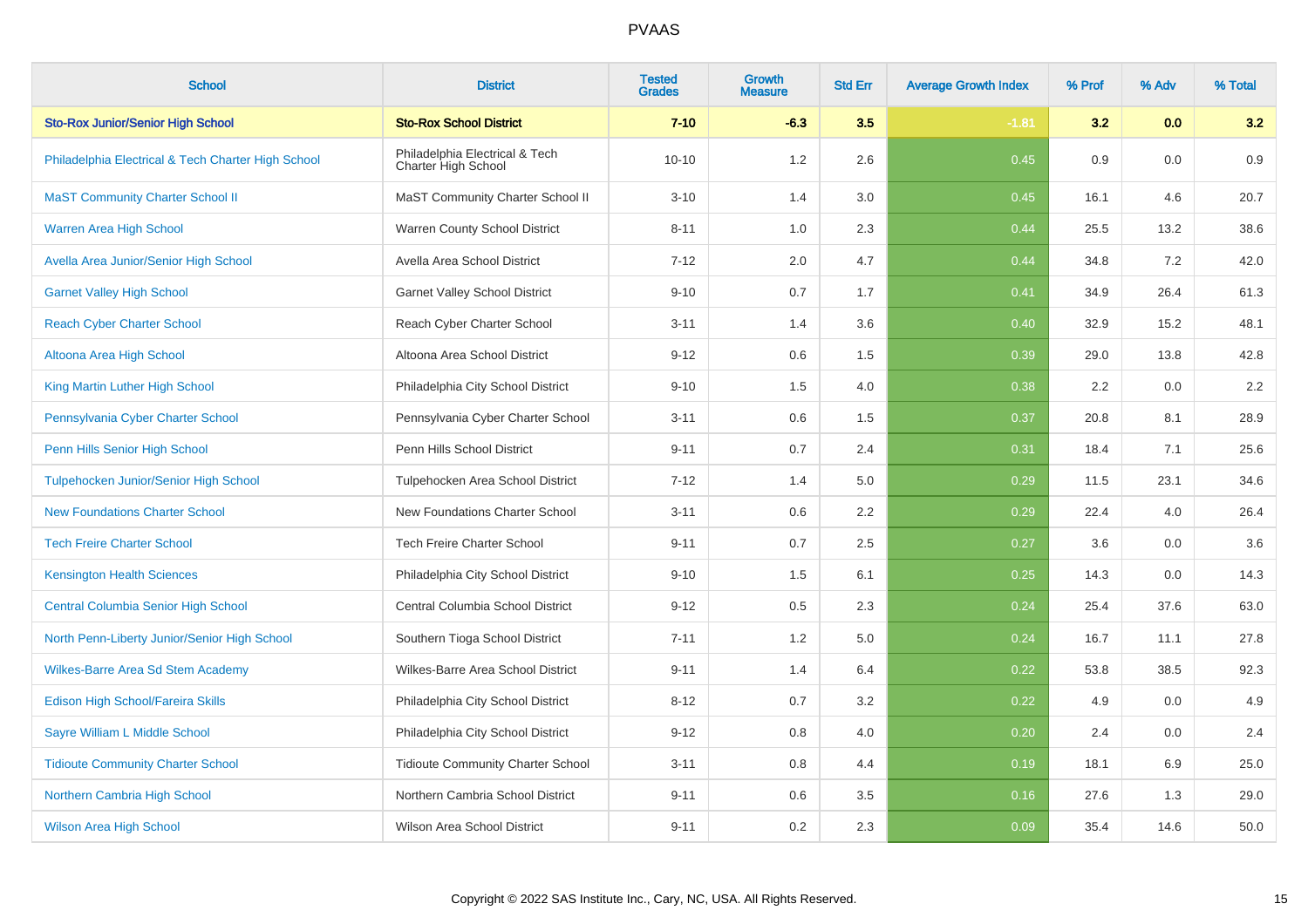| <b>School</b>                                     | <b>District</b>                                     | <b>Tested</b><br><b>Grades</b> | Growth<br><b>Measure</b> | <b>Std Err</b> | <b>Average Growth Index</b> | % Prof | % Adv | % Total |
|---------------------------------------------------|-----------------------------------------------------|--------------------------------|--------------------------|----------------|-----------------------------|--------|-------|---------|
| <b>Sto-Rox Junior/Senior High School</b>          | <b>Sto-Rox School District</b>                      | $7 - 10$                       | $-6.3$                   | 3.5            | $-1.81$                     | 3.2    | 0.0   | 3.2     |
| Sheffield M/Hs                                    | Warren County School District                       | $6 - 11$                       | 0.3                      | 4.7            | 0.07                        | 26.8   | 4.2   | 31.0    |
| Downingtown High School East Campus               | Downingtown Area School District                    | $9 - 11$                       | 0.1                      | 1.7            | 0.06                        | 31.7   | 24.0  | 55.8    |
| Community Academy Of Philadelphia Charter School  | Community Academy Of<br>Philadelphia Charter School | $3 - 11$                       | 0.1                      | 2.6            | 0.06                        | 9.7    | 2.6   | 12.4    |
| <b>Waynesburg Central High School</b>             | <b>Central Greene School District</b>               | $9 - 11$                       | 0.1                      | 2.5            | 0.05                        | 27.8   | 14.8  | 42.6    |
| <b>Freeport Area Senior High School</b>           | Freeport Area School District                       | $9 - 10$                       | 0.1                      | 2.1            | 0.05                        | 37.4   | 29.8  | 67.2    |
| Greencastle-Antrim Senior High School             | Greencastle-Antrim School District                  | $9 - 11$                       | 0.1                      | 2.0            | 0.03                        | 30.9   | 22.2  | 53.1    |
| North Penn-Mansfield Junior/Senior High School    | Southern Tioga School District                      | $7 - 10$                       | 0.1                      | 3.2            | 0.02                        | 32.0   | 9.8   | 41.8    |
| <b>Fairfield Area High School</b>                 | Fairfield Area School District                      | $8 - 11$                       | $-0.0$                   | 3.6            | $-0.00$                     | 43.9   | 6.1   | 50.0    |
| Otto-Eldred Junior/Senior High School             | Otto-Eldred School District                         | $7 - 11$                       | 0.0                      | 3.5            | 0.00                        | 35.8   | 10.5  | 46.3    |
| The Science Leadership Academy At Beeber          | Philadelphia City School District                   | $5 - 12$                       | 0.0                      | 2.8            | 0.00                        | 24.0   | 6.7   | 30.8    |
| Brockway Area Junior/Senior High School           | Brockway Area School District                       | $7 - 11$                       | 0.0                      | 3.5            | 0.00                        | 41.2   | 13.8  | 55.0    |
| Northern Lebanon Senior High School               | Northern Lebanon School District                    | $9 - 11$                       | $-0.1$                   | 2.2            | $-0.02$                     | 18.8   | 6.8   | 25.6    |
| Portage Area Junior/Senior High School            | Portage Area School District                        | $7 - 10$                       | $-0.2$                   | 3.3            | $-0.04$                     | 27.0   | 20.6  | 47.6    |
| Jeannette High School                             | Jeannette City School District                      | $7 - 11$                       | $-0.2$                   | 3.4            | $-0.05$                     | 26.8   | 4.1   | 30.9    |
| Fort Cherry Junior/Senior High School             | Fort Cherry School District                         | $7 - 10$                       | $-0.2$                   | 3.1            | $-0.05$                     | 30.6   | 14.1  | 44.7    |
| South Side High School                            | South Side Area School District                     | $9 - 11$                       | $-0.3$                   | 3.1            | $-0.08$                     | 24.0   | 28.0  | 52.0    |
| <b>Blacklick Valley Junior/Senior High School</b> | <b>Blacklick Valley School District</b>             | $7 - 11$                       | $-0.4$                   | 4.0            | $-0.09$                     | 7.7    | 7.7   | 15.4    |
| Lehigh Career & Technical Institute               | Lehigh Career & Technical Institute                 | $10 - 12$                      | $-0.7$                   | 6.3            | $-0.11$                     | 36.4   | 4.6   | 40.9    |
| <b>Cranberry Area Junior/Senior High School</b>   | <b>Cranberry Area School District</b>               | $7 - 12$                       | $-0.4$                   | 3.1            | $-0.12$                     | 25.5   | 9.7   | 35.2    |
| South Allegheny High School                       | South Allegheny School District                     | $8 - 11$                       | $-0.4$                   | 3.1            | $-0.12$                     | 23.8   | 2.5   | 26.2    |
| Claysburg-Kimmel High School                      | Claysburg-Kimmel School District                    | $7 - 11$                       | $-0.7$                   | 5.2            | $-0.13$                     | 5.0    | 0.0   | 5.0     |
| Ferndale Area Junior/Senior High School           | Ferndale Area School District                       | $7 - 10$                       | $-0.7$                   | 4.2            | $-0.15$                     | 21.0   | 7.9   | 29.0    |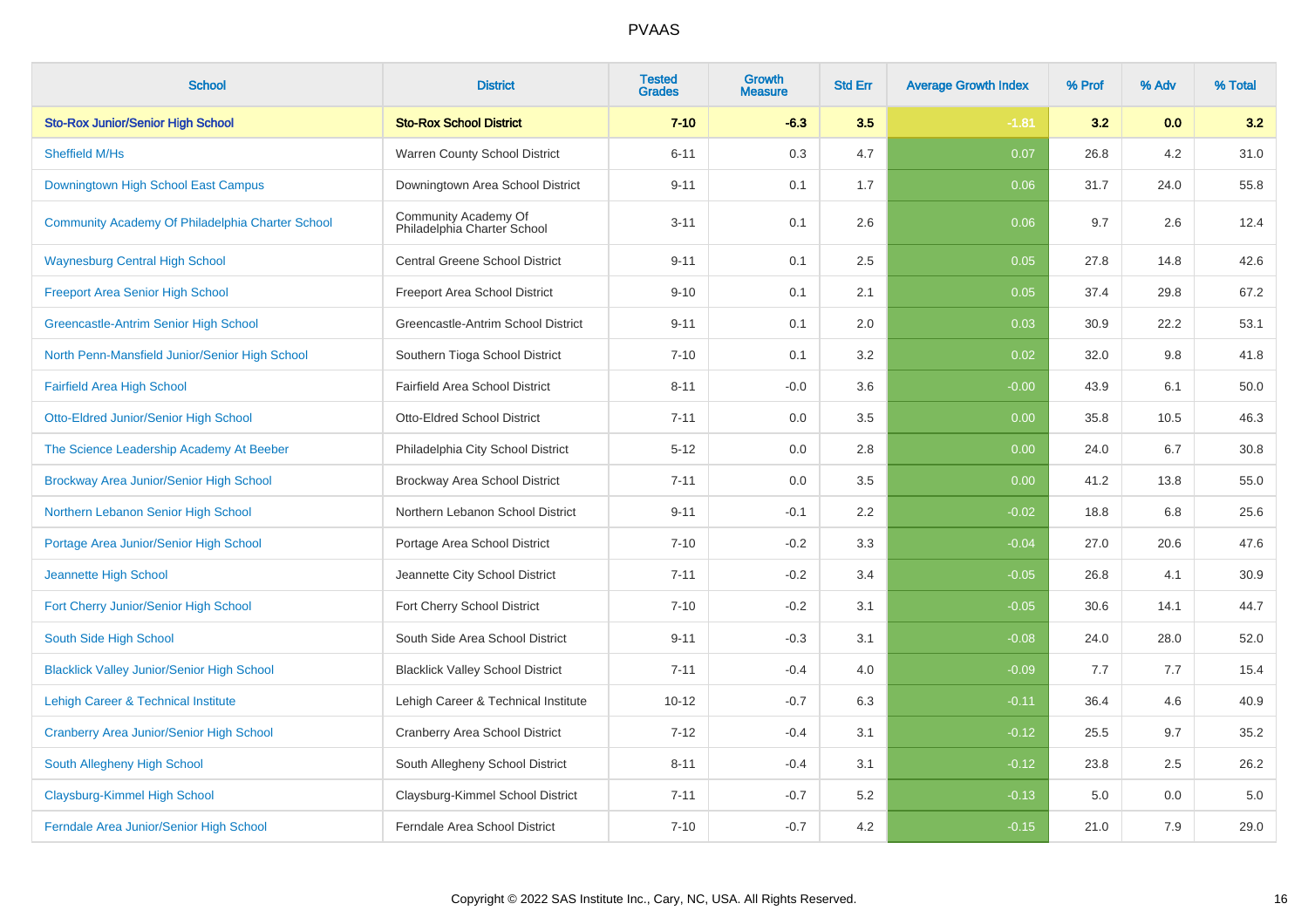| <b>School</b>                                | <b>District</b>                                | <b>Tested</b><br><b>Grades</b> | Growth<br><b>Measure</b> | <b>Std Err</b> | <b>Average Growth Index</b> | % Prof | % Adv | % Total |
|----------------------------------------------|------------------------------------------------|--------------------------------|--------------------------|----------------|-----------------------------|--------|-------|---------|
| <b>Sto-Rox Junior/Senior High School</b>     | <b>Sto-Rox School District</b>                 | $7 - 10$                       | $-6.3$                   | 3.5            | $-1.81$                     | 3.2    | 0.0   | 3.2     |
| <b>Columbia High School</b>                  | Columbia Borough School District               | $8 - 12$                       | $-0.6$                   | 3.6            | $-0.16$                     | 17.2   | 1.7   | 19.0    |
| Westmont Hilltop Junior/Senior High School   | Westmont Hilltop School District               | $7 - 11$                       | $-0.6$                   | 2.8            | $-0.19$                     | 33.3   | 14.7  | 48.0    |
| Palmerton Area High School                   | Palmerton Area School District                 | $9 - 11$                       | $-0.5$                   | 2.7            | $-0.20$                     | 34.3   | 14.3  | 48.6    |
| <b>Clairton Middle/High School</b>           | <b>Clairton City School District</b>           | $6 - 11$                       | $-1.1$                   | 5.0            | $-0.21$                     | 3.8    | 0.5   | 4.4     |
| <b>Pine Grove Area High School</b>           | Pine Grove Area School District                | $9 - 11$                       | $-0.6$                   | 3.0            | $-0.21$                     | 29.5   | 14.3  | 43.8    |
| <b>Forest City Regional High School</b>      | Forest City Regional School District           | $7 - 12$                       | $-0.8$                   | 3.6            | $-0.22$                     | 26.5   | 8.2   | 34.7    |
| <b>Evergreen Community Charter School</b>    | <b>Evergreen Community Charter</b><br>School   | $6 - 11$                       | $-1.1$                   | 4.7            | $-0.23$                     | 34.6   | 26.9  | 61.5    |
| Clearfield Area Junior/Senior High School    | Clearfield Area School District                | $7 - 10$                       | $-0.9$                   | 3.7            | $-0.24$                     | 43.9   | 24.6  | 68.4    |
| <b>Building 21</b>                           | Philadelphia City School District              | $9 - 11$                       | $-0.8$                   | 3.0            | $-0.24$                     | 0.0    | 0.0   | $0.0\,$ |
| Northwest PA Collegiate Academy              | Erie City School District                      | $6 - 11$                       | $-0.6$                   | 2.5            | $-0.25$                     | 33.3   | 22.4  | 55.8    |
| <b>Schuylkill Valley High School</b>         | Schuylkill Valley School District              | $9 - 11$                       | $-0.6$                   | 2.2            | $-0.27$                     | 29.8   | 20.2  | 50.0    |
| <b>Burrell High School</b>                   | <b>Burrell School District</b>                 | $9 - 11$                       | $-1.0$                   | 3.3            | $-0.29$                     | 27.8   | 17.7  | 45.6    |
| <b>Lebanon Senior High School</b>            | Lebanon School District                        | $9 - 11$                       | $-0.6$                   | 1.9            | $-0.29$                     | 15.2   | 6.4   | 21.6    |
| <b>Cedar Cliff High School</b>               | West Shore School District                     | $9 - 12$                       | $-0.6$                   | 1.9            | $-0.30$                     | 27.6   | 14.2  | 41.8    |
| Kennard-Dale High School                     | South Eastern School District                  | $9 - 11$                       | $-0.6$                   | 1.8            | $-0.30$                     | 36.4   | 17.1  | 53.5    |
| Mastery Charter High School-Lenfest Campus   | Mastery Charter High School-<br>Lenfest Campus | $7 - 11$                       | $-1.8$                   | 5.8            | $-0.30$                     | 26.3   | 0.0   | 26.3    |
| <b>Exeter Township Senior High School</b>    | <b>Exeter Township School District</b>         | $9 - 11$                       | $-0.5$                   | 1.7            | $-0.32$                     | 27.2   | 15.6  | 42.8    |
| <b>Bangor Area High School</b>               | <b>Bangor Area School District</b>             | $9 - 12$                       | $-0.7$                   | 2.0            | $-0.33$                     | 25.8   | 12.7  | 38.5    |
| <b>Highlands Senior High School</b>          | <b>Highlands School District</b>               | $9 - 11$                       | $-0.8$                   | 2.3            | $-0.33$                     | 32.6   | 10.5  | 43.0    |
| Farrell Area High School/Upper Middle School | <b>Farrell Area School District</b>            | $7 - 11$                       | $-1.4$                   | 4.2            | $-0.33$                     | 9.3    | 11.6  | 20.9    |
| <b>MaST Community Charter School</b>         | <b>MaST Community Charter School</b>           | $3 - 10$                       | $-0.9$                   | 2.5            | $-0.34$                     | 25.0   | 21.6  | 46.6    |
| <b>Chichester Senior High School</b>         | <b>Chichester School District</b>              | $9 - 11$                       | $-1.5$                   | 4.2            | $-0.35$                     | 40.0   | 14.0  | 54.0    |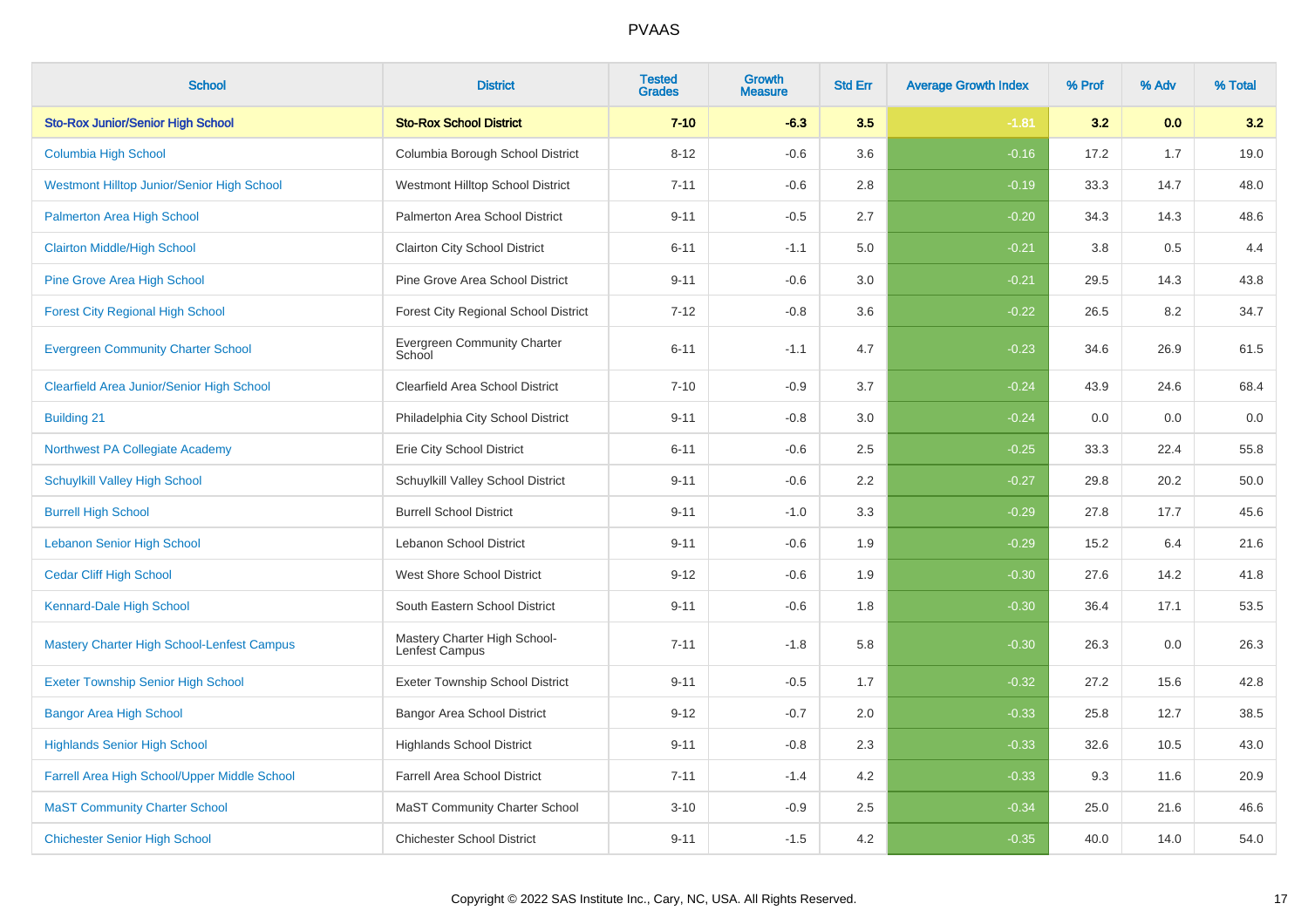| <b>School</b>                                    | <b>District</b>                                            | <b>Tested</b><br><b>Grades</b> | <b>Growth</b><br><b>Measure</b> | <b>Std Err</b> | <b>Average Growth Index</b> | % Prof | % Adv | % Total |
|--------------------------------------------------|------------------------------------------------------------|--------------------------------|---------------------------------|----------------|-----------------------------|--------|-------|---------|
| <b>Sto-Rox Junior/Senior High School</b>         | <b>Sto-Rox School District</b>                             | $7 - 10$                       | $-6.3$                          | 3.5            | $-1.81$                     | 3.2    | 0.0   | 3.2     |
| David E Williams Middle School                   | <b>Montour School District</b>                             | $5-8$                          | $-1.5$                          | 4.2            | $-0.35$                     | 30.6   | 63.3  | 93.9    |
| Franklin Benjamin High School                    | Philadelphia City School District                          | $9 - 11$                       | $-1.2$                          | 3.4            | $-0.36$                     | 1.4    | 0.0   | 1.4     |
| Springdale Junior/Senior High School             | Allegheny Valley School District                           | $7 - 11$                       | $-1.5$                          | 3.9            | $-0.37$                     | 31.8   | 11.4  | 43.2    |
| <b>Everett Area High School</b>                  | <b>Everett Area School District</b>                        | $9 - 11$                       | $-1.2$                          | 3.1            | $-0.39$                     | 34.7   | 13.3  | 48.0    |
| <b>Lakeview Middle-High School</b>               | <b>Lakeview School District</b>                            | $6 - 11$                       | $-1.5$                          | 3.5            | $-0.41$                     | 41.5   | 12.3  | 53.8    |
| Penns Manor Area Junior/Senior High School       | Penns Manor Area School District                           | $6 - 12$                       | $-1.5$                          | 3.5            | $-0.42$                     | 24.2   | 3.8   | 28.0    |
| <b>Overbrook High School</b>                     | Philadelphia City School District                          | $9 - 11$                       | $-1.7$                          | 3.9            | $-0.43$                     | 3.6    | 0.0   | 3.6     |
| <b>Penn Treaty School</b>                        | Philadelphia City School District                          | $6 - 11$                       | $-1.7$                          | 3.7            | $-0.44$                     | 0.0    | 0.0   | 0.0     |
| Mapletown Junior/Senior High School              | Southeastern Greene School District                        | $7 - 10$                       | $-2.0$                          | 4.4            | $-0.44$                     | 29.0   | 9.7   | 38.7    |
| <b>Carlynton Junior/Senior High School</b>       | Carlynton School District                                  | $7 - 11$                       | $-1.4$                          | 3.2            | $-0.45$                     | 27.9   | 5.2   | 33.1    |
| Norwin Senior High School                        | Norwin School District                                     | $8 - 11$                       | $-0.7$                          | 1.6            | $-0.46$                     | 37.7   | 27.6  | 65.2    |
| New Brighton Area High School                    | New Brighton Area School District                          | $9 - 11$                       | $-1.6$                          | 3.2            | $-0.50$                     | 31.5   | 11.1  | 42.6    |
| <b>York Academy Regional Charter School</b>      | York Academy Regional Charter<br>School                    | $3 - 11$                       | $-2.3$                          | 4.4            | $-0.52$                     | 23.5   | 2.0   | 25.5    |
| Albert Gallatin Area Senior High School          | Albert Gallatin Area School District                       | $8 - 11$                       | $-1.2$                          | 2.3            | $-0.53$                     | 31.9   | 20.7  | 52.7    |
| <b>Susq-Cyber Charter School</b>                 | Susq-Cyber Charter School                                  | $9 - 11$                       | $-3.2$                          | 5.8            | $-0.54$                     | 23.8   | 4.8   | 28.6    |
| <b>Bradford Area High School</b>                 | <b>Bradford Area School District</b>                       | $9 - 12$                       | $-1.2$                          | 2.2            | $-0.54$                     | 31.2   | 16.7  | 47.9    |
| Northern Bedford County High School              | Northern Bedford County School<br><b>District</b>          | $9 - 11$                       | $-1.8$                          | 3.3            | $-0.55$                     | 26.2   | 16.9  | 43.1    |
| Center For Student Lrng Charter School Pennsbury | Center For Student Learning Charter<br>School At Pennsbury | $6 - 12$                       | $-3.3$                          | 6.0            | $-0.55$                     | 23.1   | 0.0   | 23.1    |
| <b>Strawberry Mansion High School</b>            | Philadelphia City School District                          | $9 - 11$                       | $-3.5$                          | 6.0            | $-0.57$                     | 0.0    | 0.0   | 0.0     |
| <b>Tri-Valley Junior/Senior High School</b>      | Tri-Valley School District                                 | $7 - 10$                       | $-2.3$                          | 3.9            | $-0.59$                     | 31.0   | 9.5   | 40.5    |
| Monessen Senior High School                      | Monessen City School District                              | $8 - 10$                       | $-3.6$                          | 5.7            | $-0.62$                     | 21.0   | 10.5  | 31.6    |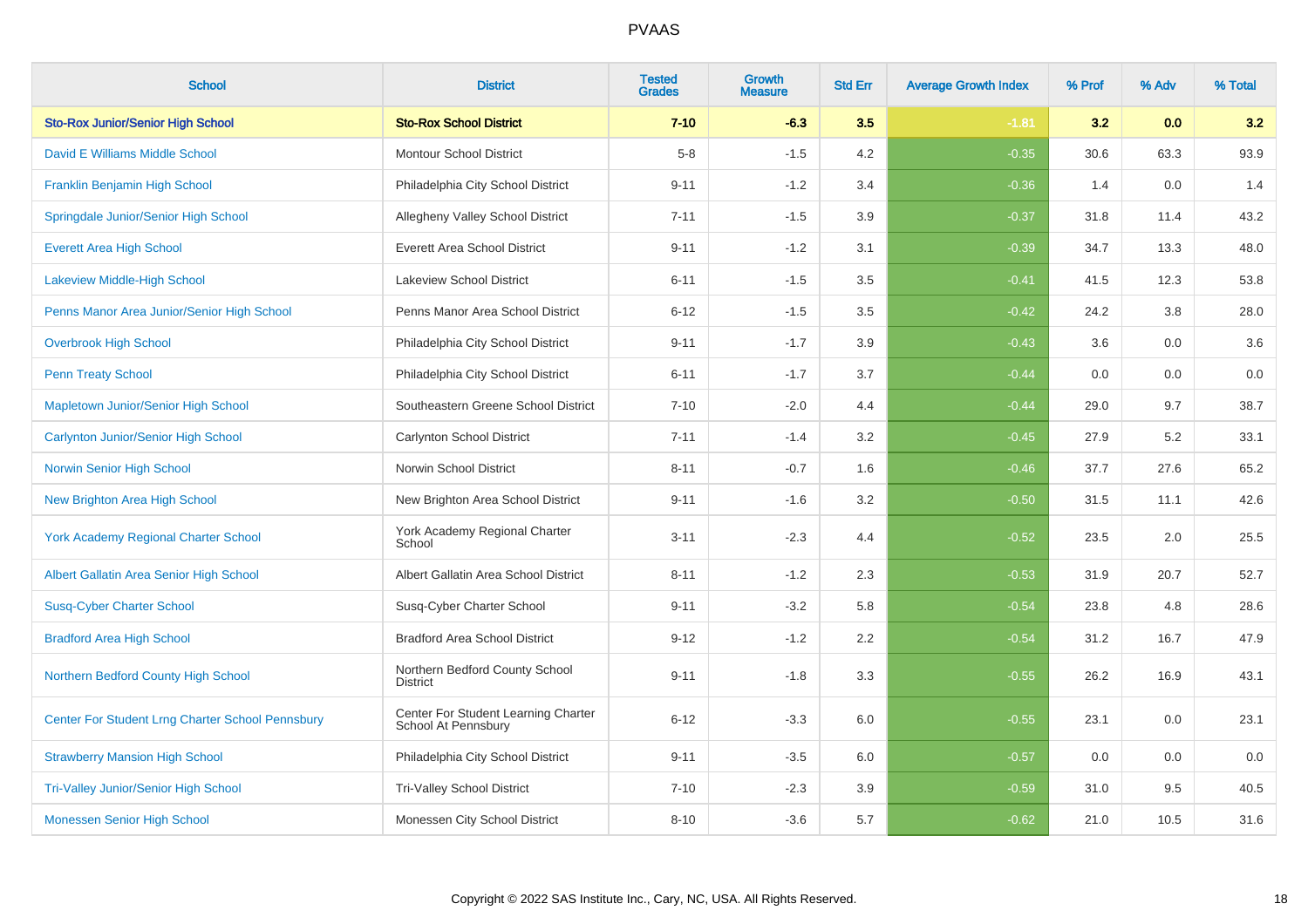| <b>School</b>                                       | <b>District</b>                                     | <b>Tested</b><br><b>Grades</b> | <b>Growth</b><br><b>Measure</b> | <b>Std Err</b> | <b>Average Growth Index</b> | % Prof | % Adv | % Total |
|-----------------------------------------------------|-----------------------------------------------------|--------------------------------|---------------------------------|----------------|-----------------------------|--------|-------|---------|
| <b>Sto-Rox Junior/Senior High School</b>            | <b>Sto-Rox School District</b>                      | $7 - 10$                       | $-6.3$                          | 3.5            | $-1.81$                     | 3.2    | 0.0   | 3.2     |
| <b>Scranton High School</b>                         | <b>Scranton School District</b>                     | $9 - 11$                       | $-2.5$                          | 4.0            | $-0.62$                     | 25.5   | 14.9  | 40.4    |
| <b>Propel Charter School-Braddock Hills</b>         | Propel Charter School - Braddock<br><b>Hills</b>    | $3 - 11$                       | $-2.1$                          | 3.3            | $-0.63$                     | 4.8    | 3.2   | 8.1     |
| Rocky Grove Junior/Senior High School               | Valley Grove School District                        | $7 - 10$                       | $-3.8$                          | 5.6            | $-0.68$                     | 68.4   | 15.8  | 84.2    |
| <b>Conneaut Area Senior High</b>                    | <b>Conneaut School District</b>                     | $9 - 12$                       | $-1.8$                          | 2.5            | $-0.69$                     | 27.4   | 9.7   | 37.1    |
| Mount Union Area Senior High School                 | Mount Union Area School District                    | $9 - 10$                       | $-2.0$                          | 2.8            | $-0.70$                     | 19.8   | 5.8   | 25.6    |
| Roosevelt Campus of the Norristown Area High School | Norristown Area School District                     | $9 - 12$                       | $-4.4$                          | 6.3            | $-0.70$                     | 0.0    | 0.0   | 0.0     |
| <b>Motivation High School</b>                       | Philadelphia City School District                   | $9 - 10$                       | $-2.4$                          | 3.3            | $-0.71$                     | 1.3    | 0.0   | 1.3     |
| Urban Pathways 6-12 Charter School                  | Urban Pathways 6-12 Charter<br>School               | $6 - 11$                       | $-4.1$                          | 5.7            | $-0.72$                     | 0.0    | 0.0   | 0.0     |
| Carbondale Area Junior/Senior High School           | Carbondale Area School District                     | $7 - 10$                       | $-2.3$                          | 3.2            | $-0.72$                     | 27.5   | 2.9   | 30.4    |
| Reynolds Junior/Senior High School                  | Reynolds School District                            | $7 - 10$                       | $-2.5$                          | 3.5            | $-0.73$                     | 27.3   | 9.1   | 36.4    |
| Northgate Middle School High School                 | Northgate School District                           | $7 - 11$                       | $-2.6$                          | 3.4            | $-0.75$                     | 35.6   | 6.8   | 42.4    |
| Uniontown Area Senior High School                   | Uniontown Area School District                      | $9 - 11$                       | $-2.3$                          | 3.0            | $-0.75$                     | 31.7   | 7.3   | 39.0    |
| Minersville Area Junior/Senior High School          | Minersville Area School District                    | $7 - 11$                       | $-2.6$                          | 3.4            | $-0.75$                     | 27.4   | 9.7   | 37.1    |
| Randolph A. Philip AVT High School                  | Philadelphia City School District                   | $9 - 10$                       | $-3.1$                          | 4.1            | $-0.76$                     | 2.7    | 0.0   | 2.7     |
| Wyomissing Area Junior/Senior High School           | Wyomissing Area School District                     | $7 - 12$                       | $-2.0$                          | 2.6            | $-0.78$                     | 25.6   | 28.1  | 53.7    |
| <b>Roberto Clemente Charter School</b>              | Roberto Clemente Charter School                     | $3 - 12$                       | $-3.3$                          | 4.1            | $-0.79$                     | 22.7   | 4.6   | 27.3    |
| <b>Mastery Charter School - Shoemaker Campus</b>    | Mastery Charter School -<br><b>Shoemaker Campus</b> | $7 - 10$                       | $-2.3$                          | 2.8            | $-0.81$                     | 10.1   | 3.7   | 13.8    |
| Northwest Area High School                          | Northwest Area School District                      | $7 - 10$                       | $-2.8$                          | 3.3            | $-0.84$                     | 30.4   | 13.0  | 43.5    |
| <b>Shamokin Area High School</b>                    | Shamokin Area School District                       | $8 - 11$                       | $-2.1$                          | 2.4            | $-0.85$                     | 19.6   | 9.8   | 29.3    |
| West Philadelphia High School                       | Philadelphia City School District                   | $9 - 11$                       | $-3.4$                          | 3.9            | $-0.87$                     | 8.5    | 0.0   | 8.5     |
| Mahanoy Area Junior/Senior High School              | Mahanoy Area School District                        | $7 - 10$                       | $-2.9$                          | 3.1            | $-0.91$                     | 21.4   | 8.6   | 30.0    |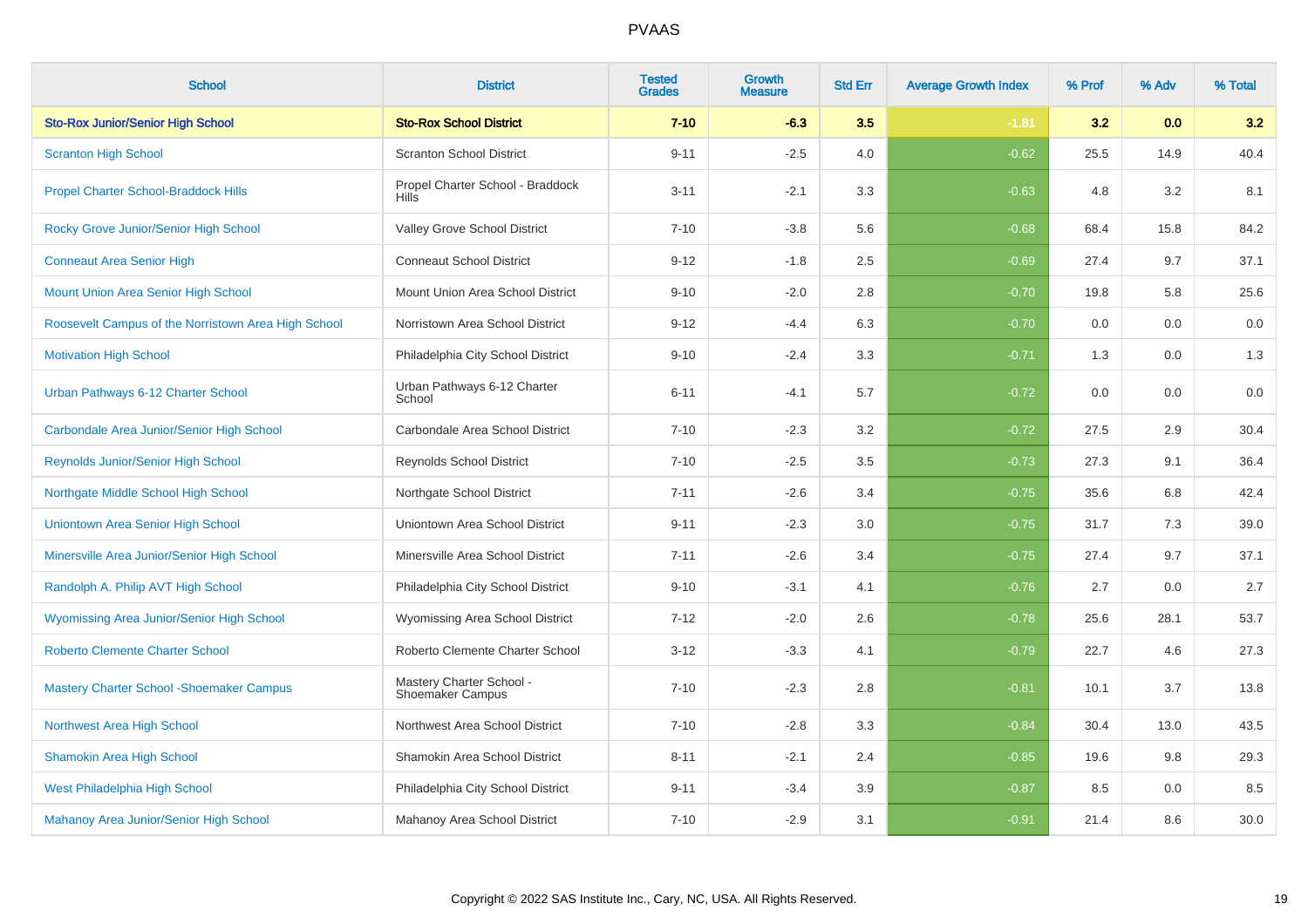| <b>School</b>                                   | <b>District</b>                                 | <b>Tested</b><br><b>Grades</b> | Growth<br><b>Measure</b> | <b>Std Err</b> | <b>Average Growth Index</b> | % Prof | % Adv | % Total |
|-------------------------------------------------|-------------------------------------------------|--------------------------------|--------------------------|----------------|-----------------------------|--------|-------|---------|
| <b>Sto-Rox Junior/Senior High School</b>        | <b>Sto-Rox School District</b>                  | $7 - 10$                       | $-6.3$                   | 3.5            | $-1.81$                     | 3.2    | 0.0   | 3.2     |
| <b>West Chester East High School</b>            | West Chester Area School District               | $9 - 11$                       | $-1.7$                   | 1.9            | $-0.91$                     | 34.3   | 24.6  | 59.0    |
| <b>Shaler Area High School</b>                  | <b>Shaler Area School District</b>              | $9 - 11$                       | $-1.6$                   | 1.7            | $-0.92$                     | 32.0   | 13.0  | 45.0    |
| <b>Propel Charter School-Montour</b>            | Propel Charter School-Montour                   | $3 - 10$                       | $-3.4$                   | 3.6            | $-0.93$                     | 7.7    | 0.0   | 7.7     |
| Northwestern Lehigh High School                 | Northwestern Lehigh School District             | $9 - 11$                       | $-2.0$                   | 2.1            | $-0.94$                     | 41.7   | 17.9  | 59.5    |
| The Linc                                        | Philadelphia City School District               | $9 - 11$                       | $-5.7$                   | 6.0            | $-0.95$                     | 7.1    | 0.0   | 7.1     |
| <b>KIPP Dubois Charter School</b>               | KIPP Dubois Charter School                      | $9 - 10$                       | $-3.0$                   | 3.1            | $-0.95$                     | 10.0   | 0.0   | 10.0    |
| <b>Sugar Valley Rural Charter School</b>        | Sugar Valley Rural Charter School               | $3 - 11$                       | $-3.6$                   | 3.7            | $-0.98$                     | 10.3   | 0.0   | 10.3    |
| <b>Beaver Area Senior High School</b>           | <b>Beaver Area School District</b>              | $9 - 10$                       | $-2.5$                   | 2.5            | $-0.99$                     | 25.8   | 27.8  | 53.6    |
| Pocono Mountain East High School                | Pocono Mountain School District                 | $9 - 12$                       | $-2.4$                   | 2.4            | $-1.01$                     | 31.2   | 20.0  | 51.2    |
| <b>Cameron County Junior/Senior High School</b> | Cameron County School District                  | $7 - 12$                       | $-4.6$                   | 4.5            | $-1.02$                     | 34.9   | 4.8   | 39.7    |
| Moshannon Valley Junior/Senior High School      | Moshannon Valley School District                | $7 - 10$                       | $-4.9$                   | 4.6            | $-1.06$                     | 25.0   | 12.5  | 37.5    |
| Harmony Area Junior/Senior High School          | Harmony Area School District                    | $7 - 10$                       | $-5.4$                   | 5.1            | $-1.07$                     | 33.3   | 0.0   | 33.3    |
| East Stroudsburg Senior High School South       | East Stroudsburg Area School<br><b>District</b> | $9 - 11$                       | $-2.0$                   | 1.8            | $-1.07$                     | 26.0   | 12.2  | 38.2    |
| <b>Cornell High School</b>                      | <b>Cornell School District</b>                  | $7 - 11$                       | $-5.0$                   | 4.6            | $-1.09$                     | 11.3   | 3.2   | 14.5    |
| Susquehanna Community Junior/Senior High School | Susquehanna Community School<br><b>District</b> | $7 - 11$                       | $-4.2$                   | 3.8            | $-1.11$                     | 31.9   | 8.8   | 40.7    |
| Shenandoah Valley Junior/Senior High School     | Shenandoah Valley School District               | $7 - 11$                       | $-3.9$                   | 3.5            | $-1.12$                     | 14.3   | 0.0   | 14.3    |
| Philadelphia Military Acad At Elverson          | Philadelphia City School District               | $9 - 10$                       | $-4.0$                   | 3.5            | $-1.14$                     | 1.8    | 0.0   | 1.8     |
| Dubois Area Senior High School                  | Dubois Area School District                     | $8 - 11$                       | $-2.3$                   | 2.0            | $-1.15$                     | 35.5   | 19.0  | 54.6    |
| <b>Greater Johnstown Senior High School</b>     | Greater Johnstown School District               | $8 - 11$                       | $-2.8$                   | 2.4            | $-1.16$                     | 10.3   | 1.3   | 11.5    |
| <b>Springfield Township High School</b>         | Springfield Township School District            | $9 - 11$                       | $-3.6$                   | 3.1            | $-1.17$                     | 37.2   | 30.8  | 68.1    |
| Millville Area Junior/Senior High School        | Millville Area School District                  | $7 - 12$                       | $-5.3$                   | 4.4            | $-1.19$                     | 31.4   | 11.4  | 42.9    |
| Southern Fulton Junior/Senior High School       | Southern Fulton School District                 | $7 - 11$                       | $-4.8$                   | 4.0            | $-1.19$                     | 21.7   | 13.0  | 34.8    |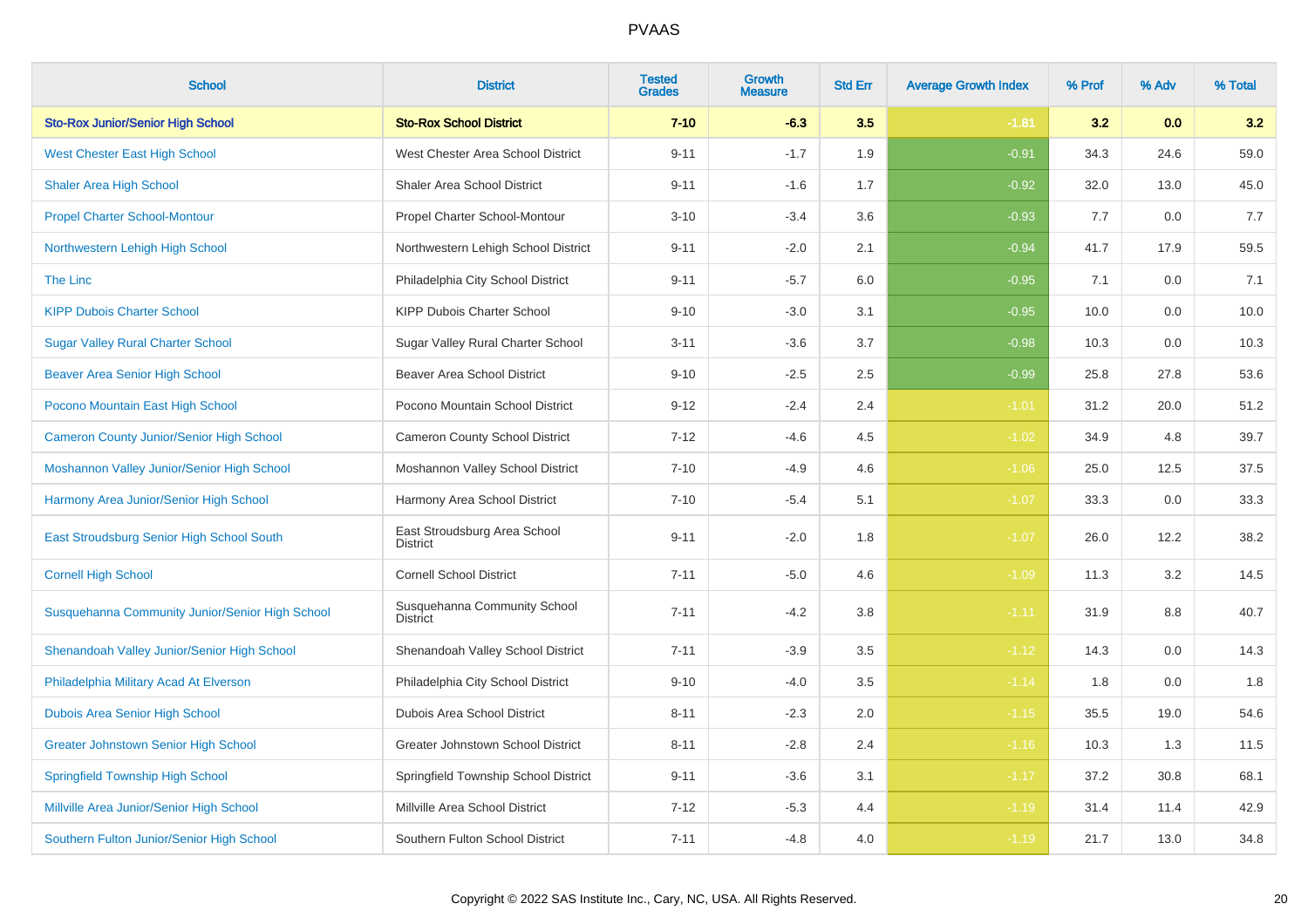| <b>School</b>                                     | <b>District</b>                              | <b>Tested</b><br><b>Grades</b> | Growth<br><b>Measure</b> | <b>Std Err</b> | <b>Average Growth Index</b> | % Prof | % Adv | % Total |
|---------------------------------------------------|----------------------------------------------|--------------------------------|--------------------------|----------------|-----------------------------|--------|-------|---------|
| <b>Sto-Rox Junior/Senior High School</b>          | <b>Sto-Rox School District</b>               | $7 - 10$                       | $-6.3$                   | 3.5            | $-1.81$                     | 3.2    | 0.0   | 3.2     |
| <b>Penncrest High School</b>                      | Rose Tree Media School District              | $9 - 10$                       | $-2.6$                   | 2.1            | $-1.20$                     | 35.2   | 29.6  | 64.8    |
| Northeast Bradford Junior/Senior High School      | Northeast Bradford School District           | $7 - 10$                       | $-4.6$                   | 3.7            | $-1.22$                     | 30.6   | 4.8   | 35.5    |
| Franklin Area Junior/Senior High School           | Franklin Area School District                | $7 - 11$                       | $-3.2$                   | 2.6            | $-1.23$                     | 30.5   | 5.9   | 36.4    |
| Saltsburg Middle/High School                      | Blairsville-Saltsburg School District        | $6 - 11$                       | $-4.9$                   | 3.9            | $-1.25$                     | 19.1   | 8.1   | 27.2    |
| Middletown Area High School                       | Middletown Area School District              | $9 - 11$                       | $-3.0$                   | 2.4            | $-1.26$                     | 34.3   | 15.2  | 49.4    |
| <b>Propel Charter School-Homestead</b>            | Propel Charter School-Homestead              | $3 - 11$                       | $-5.0$                   | 3.9            | $-1.27$                     | 7.3    | 0.0   | $7.3$   |
| <b>Keystone Education Center Charter School</b>   | Keystone Education Center Charter<br>School  | $3 - 12$                       | $-6.5$                   | 5.1            | $-1.28$                     | 0.0    | 0.0   | 0.0     |
| Nazareth Area High School                         | Nazareth Area School District                | $9 - 11$                       | $-2.1$                   | 1.6            | $-1.28$                     | 29.2   | 24.6  | 53.8    |
| <b>Bucks County Technical High School</b>         | <b>Bucks County Technical High</b><br>School | $9 - 10$                       | $-2.9$                   | 2.2            | $-1.29$                     | 27.7   | 10.4  | 38.2    |
| <b>Troy Area Junior/Senior High School</b>        | Troy Area School District                    | $7 - 10$                       | $-4.2$                   | 3.2            | $-1.31$                     | 22.8   | 16.5  | 39.2    |
| Towanda Area Junior/Senior High School            | Towanda Area School District                 | $7 - 11$                       | $-3.5$                   | 2.6            | $-1.33$                     | 24.8   | 9.9   | 34.8    |
| <b>Rochester High School</b>                      | Rochester Area School District               | $9 - 11$                       | $-5.3$                   | 4.0            | $-1.33$                     | 14.9   | 2.1   | 17.0    |
| <b>Weatherly Area Senior High School</b>          | <b>Weatherly Area School District</b>        | $9 - 11$                       | $-5.4$                   | 4.0            | $-1.34$                     | 32.1   | 8.9   | 41.1    |
| <b>Crestwood Secondary Campus</b>                 | <b>Crestwood School District</b>             | $7 - 11$                       | $-3.0$                   | 2.2            | $-1.35$                     | 33.1   | 21.7  | 54.9    |
| Charleroi Area High School                        | Charleroi School District                    | $8 - 11$                       | $-3.7$                   | 2.7            | $-1.35$                     | 22.2   | 15.9  | 38.1    |
| Hatboro-Horsham Senior High School                | Hatboro-Horsham School District              | $9 - 11$                       | $-2.2$                   | 1.6            | $-1.37$                     | 27.9   | 17.9  | 45.8    |
| Downingtown High School West Campus               | Downingtown Area School District             | $9 - 11$                       | $-2.2$                   | 1.6            | $-1.38$                     | 31.7   | 18.8  | 50.5    |
| <b>Slippery Rock Area High School</b>             | Slippery Rock Area School District           | $9 - 11$                       | $-3.4$                   | 2.4            | $-1.39$                     | 30.8   | 21.9  | 52.7    |
| <b>Woodland Hills High School</b>                 | Woodland Hills School District               | $8 - 12$                       | $-3.5$                   | 2.5            | $-1.39$                     | 10.1   | 1.4   | 11.5    |
| Salisbury-Elk Lick Junior/Senior High School      | Salisbury-Elk Lick School District           | $7 - 11$                       | $-8.3$                   | 5.8            | $-1.42$                     | 33.3   | 5.6   | 38.9    |
| <b>Laurel Highlands Senior High School</b>        | Laurel Highlands School District             | $9 - 11$                       | $-3.3$                   | 2.3            | $-1.43$                     | 20.9   | 14.6  | 35.4    |
| Kensington Creative & Performing Arts High School | Philadelphia City School District            | $8 - 11$                       | $-4.2$                   | 2.9            | $-1.43$                     | 2.2    | 0.0   | $2.2\,$ |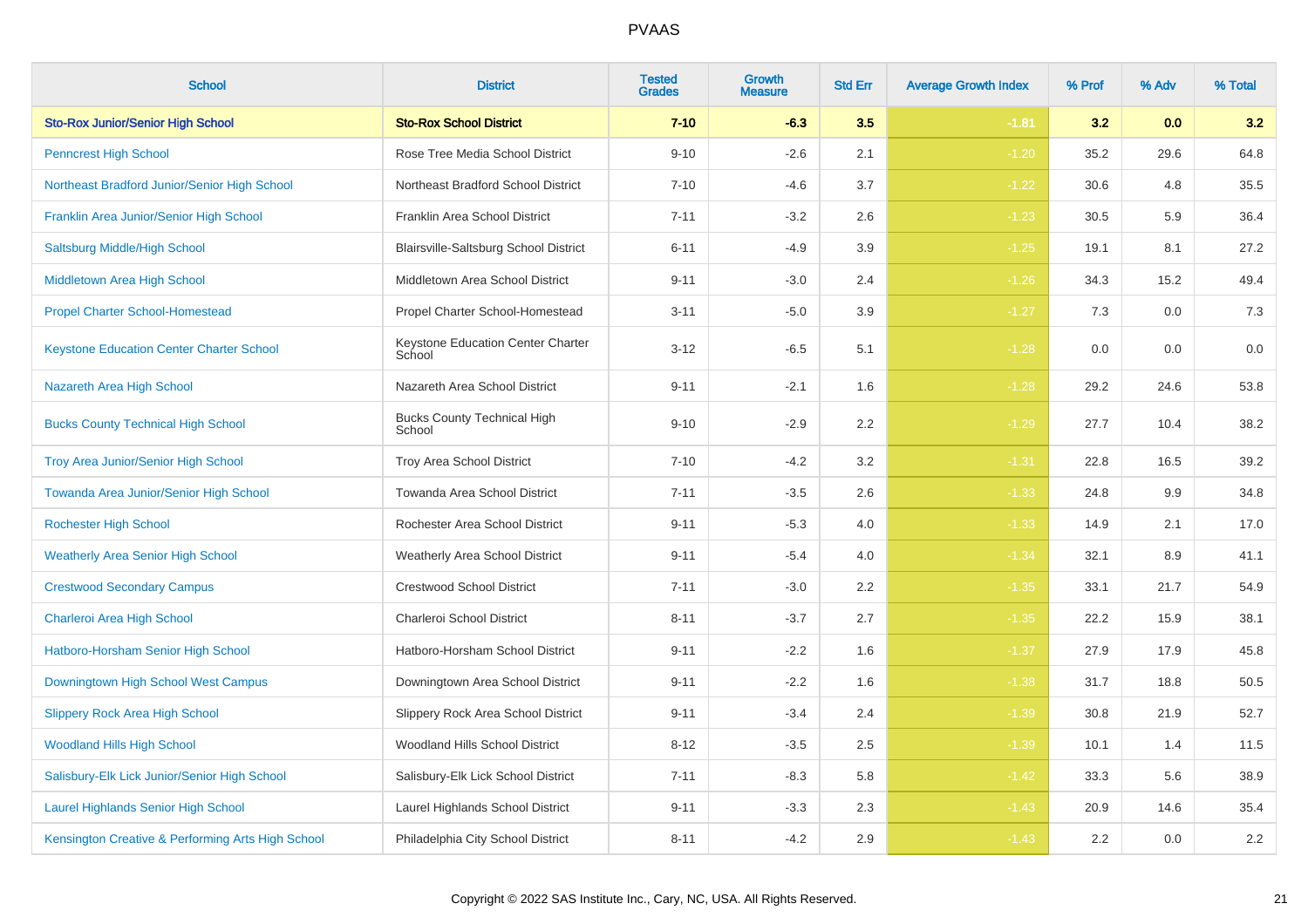| <b>School</b>                                     | <b>District</b>                                      | <b>Tested</b><br><b>Grades</b> | Growth<br><b>Measure</b> | <b>Std Err</b> | <b>Average Growth Index</b> | % Prof | % Adv | % Total |
|---------------------------------------------------|------------------------------------------------------|--------------------------------|--------------------------|----------------|-----------------------------|--------|-------|---------|
| <b>Sto-Rox Junior/Senior High School</b>          | <b>Sto-Rox School District</b>                       | $7 - 10$                       | $-6.3$                   | 3.5            | $-1.81$                     | 3.2    | 0.0   | 3.2     |
| <b>Steelton-Highspire High School</b>             | Steelton-Highspire School District                   | $7 - 11$                       | $-4.7$                   | 3.2            | $-1.45$                     | 13.9   | 0.0   | 13.9    |
| <b>Ridgway Area High School</b>                   | Ridgway Area School District                         | $9 - 11$                       | $-5.9$                   | 4.0            | $-1.46$                     | 42.2   | 15.6  | 57.8    |
| Conemaugh Valley Junior/Senior High School        | Conemaugh Valley School District                     | $7 - 12$                       | $-6.0$                   | 4.1            | $-1.46$                     | 23.7   | 5.1   | 28.8    |
| <b>Oxford Area High School</b>                    | Oxford Area School District                          | $9 - 11$                       | $-2.6$                   | 1.7            | $-1.49$                     | 27.5   | 14.5  | 42.0    |
| Twin Valley High School                           | Twin Valley School District                          | $9 - 12$                       | $-2.9$                   | 1.9            | $-1.50$                     | 38.8   | 19.8  | 58.6    |
| <b>Shanksville-Stonycreek High School</b>         | Shanksville-Stonycreek School<br><b>District</b>     | $9 - 10$                       | $-8.6$                   | 5.6            | $-1.53$                     | 17.6   | 23.5  | 41.2    |
| <b>Universal Audenried Charter School</b>         | Universal Audenried Charter School                   | $9 - 11$                       | $-3.8$                   | 2.5            | $-1.53$                     | 3.0    | 0.5   | $3.5\,$ |
| Masterman Julia R Sec School                      | Philadelphia City School District                    | $5 - 10$                       | $-4.1$                   | 2.6            | $-1.55$                     | 25.2   | 73.1  | 98.3    |
| Freedom High School                               | Bethlehem Area School District                       | $9 - 11$                       | $-2.6$                   | 1.7            | $-1.56$                     | 21.7   | 9.1   | 30.9    |
| <b>Pleasant Valley High School</b>                | Pleasant Valley School District                      | $9 - 11$                       | $-2.8$                   | 1.8            | $-1.57$                     | 28.5   | 10.4  | 39.0    |
| <b>Valley Junior/Senior High School</b>           | New Kensington-Arnold School<br><b>District</b>      | $7 - 11$                       | $-5.2$                   | 3.2            | $-1.61$                     | 10.8   | 1.2   | 12.0    |
| <b>Union Area High School</b>                     | Union Area School District                           | $9 - 11$                       | $-6.1$                   | 3.8            | $-1.61$                     | 30.6   | 12.2  | 42.9    |
| Southern Huntingdon County HS/MS                  | Southern Huntingdon County School<br><b>District</b> | $6 - 11$                       | $-5.5$                   | 3.4            | $-1.62$                     | 32.8   | 4.9   | 37.7    |
| Insight PA Cyber Charter School                   | Insight PA Cyber Charter School                      | $3 - 11$                       | $-9.4$                   | 5.8            | $-1.62$                     | 25.6   | 4.6   | 30.2    |
| West Forest Junior/Senior High School             | <b>Forest Area School District</b>                   | $7 - 11$                       | $-9.4$                   | 5.7            | $-1.65$                     | 16.7   | 6.7   | 23.3    |
| South Philadelphia High School                    | Philadelphia City School District                    | $9 - 10$                       | $-6.3$                   | 3.8            | $-1.66$                     | 1.7    | 0.0   | 1.7     |
| <b>Dauphin County Technical School</b>            | Dauphin County Technical School                      | $9 - 11$                       | $-3.9$                   | 2.3            | $-1.67$                     | 18.3   | 11.1  | 29.3    |
| <b>Environmental Charter School At Frick Park</b> | Environmental Charter School At<br><b>Frick Park</b> | $3-9$                          | $-6.2$                   | 3.7            | $-1.67$                     | 25.9   | 3.4   | 29.3    |
| <b>Washington George High School</b>              | Philadelphia City School District                    | $9 - 11$                       | $-3.8$                   | $2.3\,$        | $-1.68$                     | 8.6    | 2.2   | 10.8    |
| Montgomery Junior/Senior High School              | Montgomery Area School District                      | $7 - 11$                       | $-5.4$                   | $3.2\,$        | $-1.70$                     | 25.0   | 11.5  | 36.5    |
| Penn Cambria High School                          | Penn Cambria School District                         | $9 - 11$                       | $-4.1$                   | 2.4            | $-1.70$                     | 27.3   | 15.8  | 43.2    |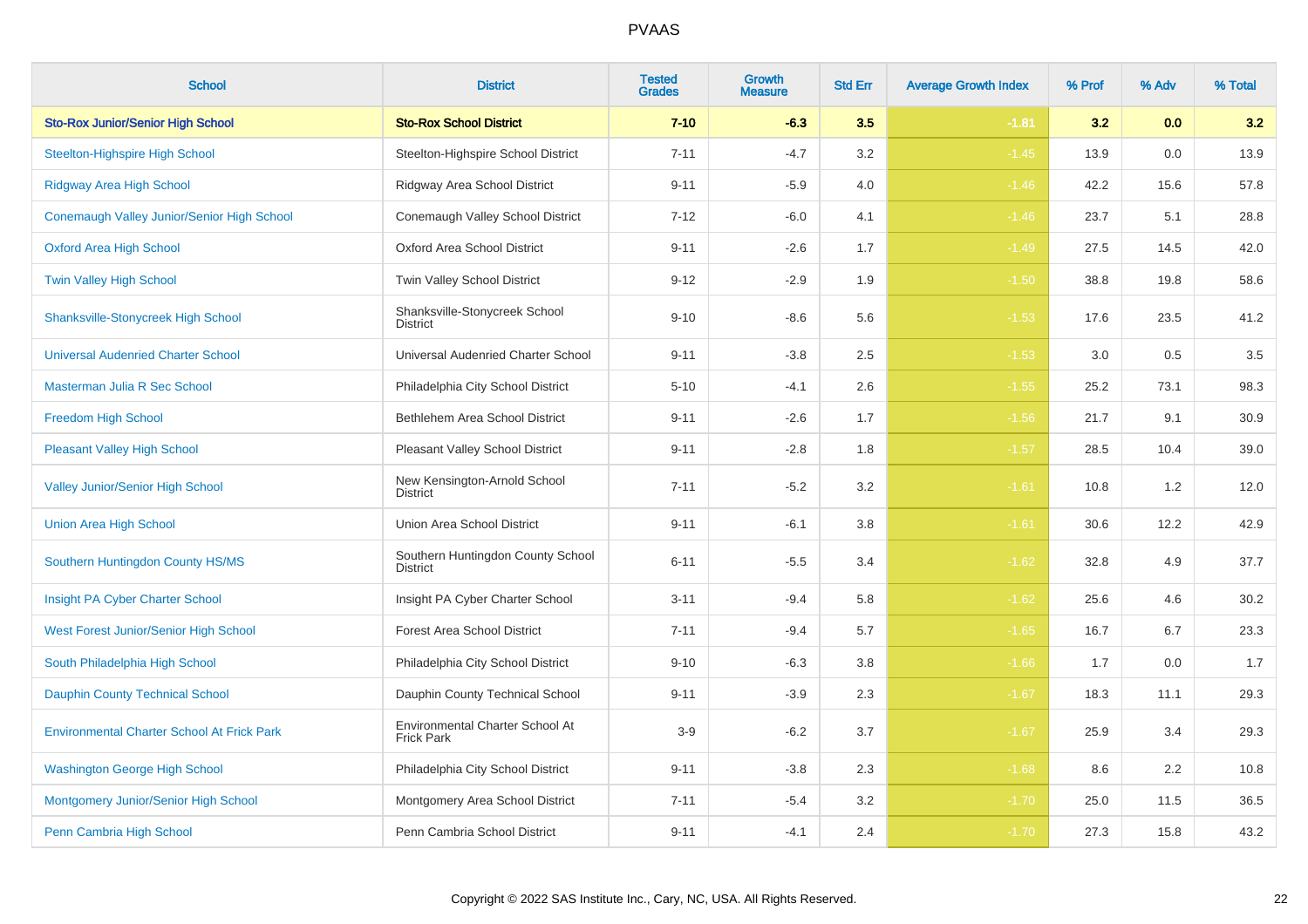| <b>School</b>                                          | <b>District</b>                                                  | <b>Tested</b><br><b>Grades</b> | <b>Growth</b><br><b>Measure</b> | <b>Std Err</b> | <b>Average Growth Index</b> | % Prof | % Adv | % Total |
|--------------------------------------------------------|------------------------------------------------------------------|--------------------------------|---------------------------------|----------------|-----------------------------|--------|-------|---------|
| <b>Sto-Rox Junior/Senior High School</b>               | <b>Sto-Rox School District</b>                                   | $7 - 10$                       | $-6.3$                          | 3.5            | $-1.81$                     | 3.2    | 0.0   | 3.2     |
| Millersburg Area Senior High School                    | Millersburg Area School District                                 | $8 - 11$                       | $-5.9$                          | 3.4            | $-1.71$                     | 24.6   | 10.5  | 35.1    |
| <b>Titusville Senior High School</b>                   | <b>Titusville Area School District</b>                           | $9 - 11$                       | $-4.3$                          | 2.5            | $-1.72$                     | 26.2   | 6.9   | 33.0    |
| East Juniata Junior/Senior High School                 | Juniata County School District                                   | $7 - 12$                       | $-5.8$                          | 3.3            | $-1.73$                     | 21.7   | 13.0  | 34.8    |
| Kiski Area High School                                 | Kiski Area School District                                       | $8 - 11$                       | $-3.5$                          | 2.0            | $-1.74$                     | 23.1   | 18.2  | 41.3    |
| <b>Phoenix Academy</b>                                 | Lancaster School District                                        | $7 - 12$                       | $-6.3$                          | 3.6            | $-1.74$                     | 0.0    | 0.0   | 0.0     |
| The U School: Innovative Lab                           | Philadelphia City School District                                | $9 - 11$                       | $-9.0$                          | 5.2            | $-1.74$                     | 8.3    | 0.0   | 8.3     |
| <b>Boyertown Area Senior High School</b>               | Boyertown Area School District                                   | $9 - 11$                       | $-2.4$                          | 1.4            | $-1.76$                     | 30.8   | 22.6  | 53.4    |
| Southern Lehigh Senior High School                     | Southern Lehigh School District                                  | $9 - 11$                       | $-3.7$                          | 2.1            | $-1.76$                     | 39.3   | 28.0  | 67.2    |
| Schuylkill Haven Senior High School                    | Schuylkill Haven Area School<br><b>District</b>                  | $8 - 11$                       | $-4.8$                          | 2.7            | $-1.78$                     | 22.2   | 11.6  | 33.8    |
| Renaissance Academy Charter School                     | Renaissance Academy Charter<br>School                            | $3 - 11$                       | $-5.6$                          | 3.1            | $-1.79$                     | 28.4   | 18.5  | 46.9    |
| <b>Central Dauphin East Senior High School</b>         | Central Dauphin School District                                  | $9 - 11$                       | $-3.4$                          | 1.9            | $-1.79$                     | 20.6   | 4.2   | 24.8    |
| <b>Sto-Rox Junior/Senior High School</b>               | <b>Sto-Rox School District</b>                                   | $7 - 10$                       | $-6.3$                          | 3.5            | $-1.81$                     | 3.2    | 0.0   | 3.2     |
| <b>Westinghouse Arts Academy Charter School</b>        | Westinghouse Arts Academy<br>Charter School                      | $9 - 10$                       | $-6.0$                          | 3.3            | $-1.81$                     | 20.2   | 8.9   | 29.1    |
| Pittsburgh Milliones 6-12                              | Pittsburgh School District                                       | $6 - 11$                       | $-8.3$                          | 4.5            | $-1.84$                     | 2.3    | 0.0   | 2.3     |
| <b>Bristol High School</b>                             | <b>Bristol Borough School District</b>                           | $9 - 12$                       | $-5.4$                          | 2.9            | $-1.84$                     | 27.8   | 3.3   | 31.1    |
| Jenkintown Middle/High School                          | Jenkintown School District                                       | $6 - 11$                       | $-7.6$                          | 4.1            | $-1.85$                     | 34.1   | 27.3  | 61.4    |
| North East High School                                 | North East School District                                       | $9 - 11$                       | $-5.1$                          | 2.7            | $-1.88$                     | 31.7   | 24.8  | 56.4    |
| <b>Chester Charter Scholars Academy Charter School</b> | <b>Chester Charter Scholars Academy</b><br><b>Charter School</b> | $3 - 12$                       | $-6.2$                          | 3.3            | $-1.88$                     | 2.2    | 0.0   | 2.2     |
| Freedom Area Senior High School                        | Freedom Area School District                                     | $9 - 11$                       | $-5.8$                          | 3.1            | $-1.90$                     | 22.9   | 8.4   | 31.3    |
| <b>Chambersburg Area Career Magnet School</b>          | Chambersburg Area School District                                | $9 - 11$                       | $-3.9$                          | 2.1            | $-1.90$                     | 26.8   | 16.8  | 43.6    |
| <b>Riverside High School</b>                           | Riverside Beaver County School<br><b>District</b>                | $9 - 11$                       | $-5.2$                          | 2.7            | $-1.92$                     | 35.8   | 23.2  | 59.0    |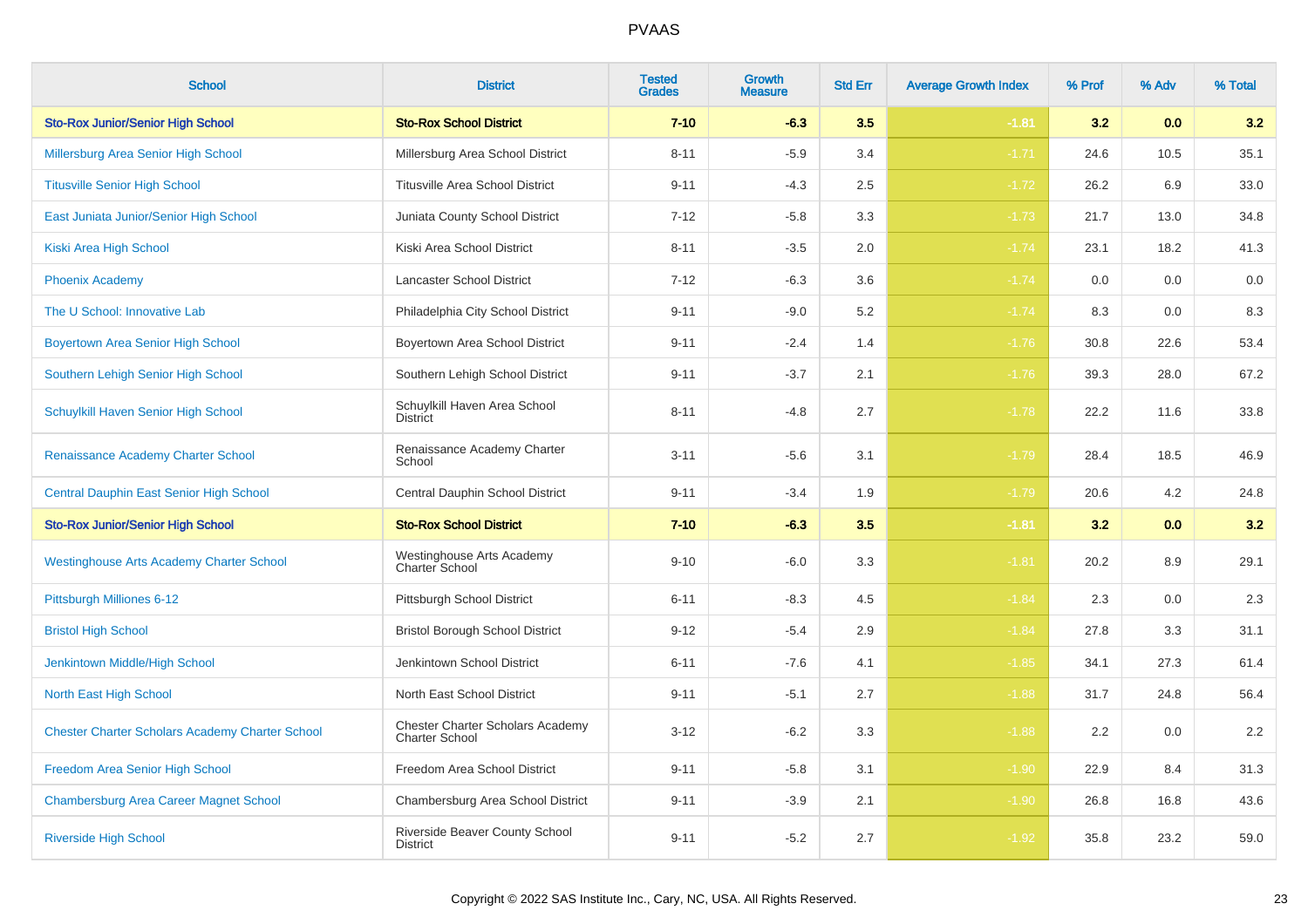| <b>School</b>                                                                   | <b>District</b>                                                             | <b>Tested</b><br><b>Grades</b> | <b>Growth</b><br><b>Measure</b> | <b>Std Err</b> | <b>Average Growth Index</b> | % Prof | % Adv | % Total |
|---------------------------------------------------------------------------------|-----------------------------------------------------------------------------|--------------------------------|---------------------------------|----------------|-----------------------------|--------|-------|---------|
| <b>Sto-Rox Junior/Senior High School</b>                                        | <b>Sto-Rox School District</b>                                              | $7 - 10$                       | $-6.3$                          | 3.5            | $-1.81$                     | 3.2    | 0.0   | 3.2     |
| East Allegheny Junior/Senior High School                                        | East Allegheny School District                                              | $7 - 11$                       | $-5.9$                          | 3.0            | $-1.93$                     | 21.0   | 7.4   | 28.4    |
| <b>Wellsboro Area High School</b>                                               | Wellsboro Area School District                                              | $8 - 11$                       | $-5.9$                          | 3.0            | $-1.95$                     | 24.4   | 13.4  | 37.8    |
| <b>Cambria Heights Senior High School</b>                                       | Cambria Heights School District                                             | $9 - 10$                       | $-5.7$                          | 2.9            | $-1.95$                     | 25.0   | 13.0  | 38.0    |
| North Schuylkill Junior/Senior High School                                      | North Schuylkill School District                                            | $7 - 11$                       | $-4.2$                          | 2.2            | $-1.95$                     | 20.2   | 11.7  | 31.9    |
| <b>Pottsgrove Middle School</b>                                                 | Pottsgrove School District                                                  | $6 - 8$                        | $-10.7$                         | 5.4            | $-1.96$                     | 68.2   | 13.6  | 81.8    |
| <b>Coatesville Area School District Cyber Academy</b>                           | Coatesville Area School District                                            | $3 - 11$                       | $-12.5$                         | 6.3            | $-1.97$                     | 8.0    | 0.0   | 8.0     |
| <b>Pottsgrove Senior High School</b>                                            | Pottsgrove School District                                                  | $9 - 11$                       | $-4.0$                          | 2.0            | $-1.97$                     | 24.3   | 9.9   | 34.2    |
| Elk Lake Junior/Senior High School                                              | Elk Lake School District                                                    | $7 - 11$                       | $-5.6$                          | 2.8            | $-1.97$                     | 26.3   | 11.6  | 37.9    |
| Lehigh Valley Academy Regional Charter School                                   | Lehigh Valley Academy Regional<br>Charter School                            | $3 - 11$                       | $-5.9$                          | 3.0            | $-1.98$                     | 20.0   | 7.7   | 27.7    |
| West Middlesex Area Junior/Senior High School                                   | West Middlesex Area School District                                         | $7 - 10$                       | $-7.0$                          | 3.5            | $-1.99$                     | 32.0   | 9.6   | 41.6    |
| Lincoln Leadership Academy Charter School                                       | Lincoln Leadership Academy<br><b>Charter School</b>                         | $3 - 12$                       | $-7.4$                          | 3.7            | $-1.99$                     | 6.4    | 2.1   | 8.5     |
| <b>West Greene Junior/Senior High School</b>                                    | West Greene School District                                                 | $7 - 11$                       | $-7.8$                          | 3.9            | $-2.00$                     | 31.0   | 11.9  | 42.9    |
| Elmer L Meyers Junior/Senior High School                                        | Wilkes-Barre Area School District                                           | $7 - 11$                       | $-11.1$                         | 5.5            | $-2.03$                     | 10.0   | 0.0   | 10.0    |
| Preparatory Charter School Of Mathematics, Science,<br><b>Tech, And Careers</b> | Preparatory Charter School Of<br>Mathematics, Science, Tech, And<br>Careers | $9 - 10$                       | $-5.1$                          | 2.5            | $-2.03$                     | 6.3    | 1.4   | 7.7     |
| <b>Wyoming Area Sec Center</b>                                                  | Wyoming Area School District                                                | $7 - 10$                       | $-5.1$                          | 2.5            | $-2.04$                     | 32.0   | 9.6   | 41.6    |
| <b>Elizabeth Forward Senior High School</b>                                     | Elizabeth Forward School District                                           | $9 - 11$                       | $-5.1$                          | 2.4            | $-2.07$                     | 32.2   | 12.8  | 45.0    |
| Gamp                                                                            | Philadelphia City School District                                           | $5 - 10$                       | $-12.8$                         | 6.1            | $-2.08$                     | 53.3   | 26.7  | 80.0    |
| Owen J Roberts High School                                                      | Owen J Roberts School District                                              | $9 - 11$                       | $-3.2$                          | 1.5            | $-2.08$                     | 36.8   | 24.4  | 61.2    |
| <b>Mastery Charter School-Gratz Campus</b>                                      | Mastery Charter School - Gratz<br>Campus                                    | $7 - 10$                       | $-9.5$                          | 4.6            | $-2.09$                     | 0.0    | 3.4   | 3.4     |
| Pocono Mountain West High School                                                | Pocono Mountain School District                                             | $9 - 11$                       | $-5.2$                          | 2.5            | $-2.09$                     | 40.1   | 14.0  | 54.1    |
| <b>Yough Senior High School</b>                                                 | Yough School District                                                       | $9 - 10$                       | $-5.7$                          | 2.7            | $-2.09$                     | 28.9   | 8.8   | 37.7    |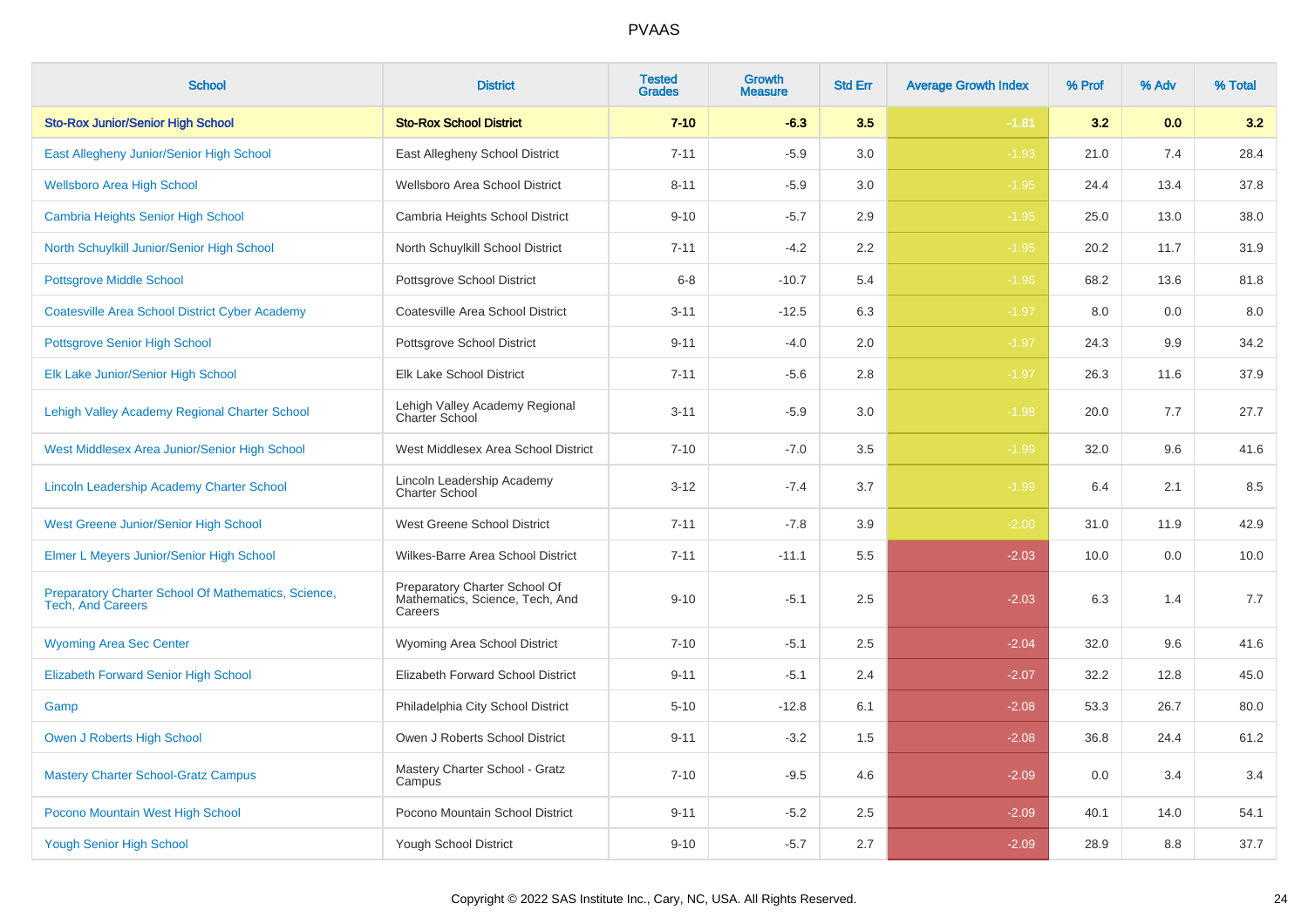| <b>School</b>                                    | <b>District</b>                                  | <b>Tested</b><br><b>Grades</b> | Growth<br><b>Measure</b> | <b>Std Err</b> | <b>Average Growth Index</b> | % Prof | % Adv | % Total |
|--------------------------------------------------|--------------------------------------------------|--------------------------------|--------------------------|----------------|-----------------------------|--------|-------|---------|
| <b>Sto-Rox Junior/Senior High School</b>         | <b>Sto-Rox School District</b>                   | $7 - 10$                       | $-6.3$                   | 3.5            | $-1.81$                     | 3.2    | 0.0   | 3.2     |
| Susquenita High School                           | Susquenita School District                       | $9 - 11$                       | $-5.4$                   | 2.6            | $-2.10$                     | 30.6   | 13.9  | 44.4    |
| <b>Pottsville Area High School</b>               | Pottsville Area School District                  | $9 - 12$                       | $-4.4$                   | 2.1            | $-2.13$                     | 21.8   | 7.9   | 29.6    |
| <b>Blairsville Senior High School</b>            | Blairsville-Saltsburg School District            | $9 - 11$                       | $-8.0$                   | 3.7            | $-2.14$                     | 21.3   | 8.3   | 29.6    |
| <b>Carmichaels Area High School</b>              | Carmichaels Area School District                 | $9 - 10$                       | $-6.6$                   | 3.0            | $-2.15$                     | 17.8   | 9.6   | 27.4    |
| Western Beaver County Junior/Senior High School  | Western Beaver County School<br><b>District</b>  | $6 - 11$                       | $-9.1$                   | 4.2            | $-2.15$                     | 45.1   | 3.9   | 49.0    |
| Mount Pleasant Area High School                  | Mount Pleasant Area School District              | $9 - 11$                       | $-4.9$                   | 2.3            | $-2.17$                     | 33.3   | 8.7   | 42.0    |
| Wyoming Valley West Senior High School           | Wyoming Valley West School<br><b>District</b>    | $9 - 11$                       | $-5.0$                   | 2.3            | $-2.17$                     | 22.2   | 9.2   | 31.4    |
| Riverside Junior/Senior High School              | <b>Riverside School District</b>                 | $7 - 11$                       | $-5.8$                   | 2.7            | $-2.19$                     | 20.8   | 17.0  | 37.7    |
| <b>Stem At Showalter</b>                         | <b>Chester-Upland School District</b>            | $7 - 10$                       | $-7.1$                   | 3.3            | $-2.19$                     | 1.3    | 0.0   | 1.3     |
| Octorara Area Junior/Senior High School          | Octorara Area School District                    | $7 - 11$                       | $-7.2$                   | 3.2            | $-2.24$                     | 26.1   | 17.0  | 43.2    |
| <b>Commodore Perry Junior/Senior High School</b> | Commodore Perry School District                  | $7 - 11$                       | $-10.1$                  | 4.5            | $-2.24$                     | 29.4   | 5.9   | 35.3    |
| Jamestown Area Junior/Senior High School         | Jamestown Area School District                   | $7 - 11$                       | $-9.2$                   | 4.1            | $-2.25$                     | 41.5   | 4.9   | 46.3    |
| <b>Redbank Valley High School</b>                | Redbank Valley School District                   | $6 - 11$                       | $-7.1$                   | 3.1            | $-2.27$                     | 12.4   | 10.6  | 23.1    |
| <b>Achievement House Charter School</b>          | Achievement House Charter School                 | $7 - 11$                       | $-8.2$                   | 3.6            | $-2.28$                     | 16.7   | 2.8   | 19.4    |
| <b>Union City High School</b>                    | Union City Area School District                  | $9 - 12$                       | $-7.7$                   | 3.4            | $-2.29$                     | 30.2   | 11.1  | 41.3    |
| Harrisburg High School - SciTech Cmp             | Harrisburg City School District                  | $9 - 11$                       | $-6.6$                   | 2.9            | $-2.29$                     | 14.0   | 3.5   | 17.4    |
| <b>City Charter High School</b>                  | City CHS                                         | $10 - 11$                      | $-5.6$                   | 2.4            | $-2.34$                     | 15.9   | 1.5   | 17.4    |
| <b>Connellsville Area Senior High School</b>     | <b>Connellsville Area School District</b>        | $9 - 11$                       | $-4.7$                   | 2.0            | $-2.37$                     | 24.2   | 5.0   | 29.1    |
| Governor Mifflin Senior High School              | Governor Mifflin School District                 | $9 - 11$                       | $-3.8$                   | 1.6            | $-2.37$                     | 30.3   | 7.7   | 38.0    |
| Forbes Road Junior/Senior High School            | Forbes Road School District                      | $7 - 11$                       | $-11.3$                  | 4.7            | $-2.38$                     | 23.1   | 10.3  | 33.3    |
| <b>Greater Nanticoke Area Senior High School</b> | Greater Nanticoke Area School<br><b>District</b> | $9 - 12$                       | $-6.3$                   | 2.6            | $-2.42$                     | 15.2   | 8.9   | 24.1    |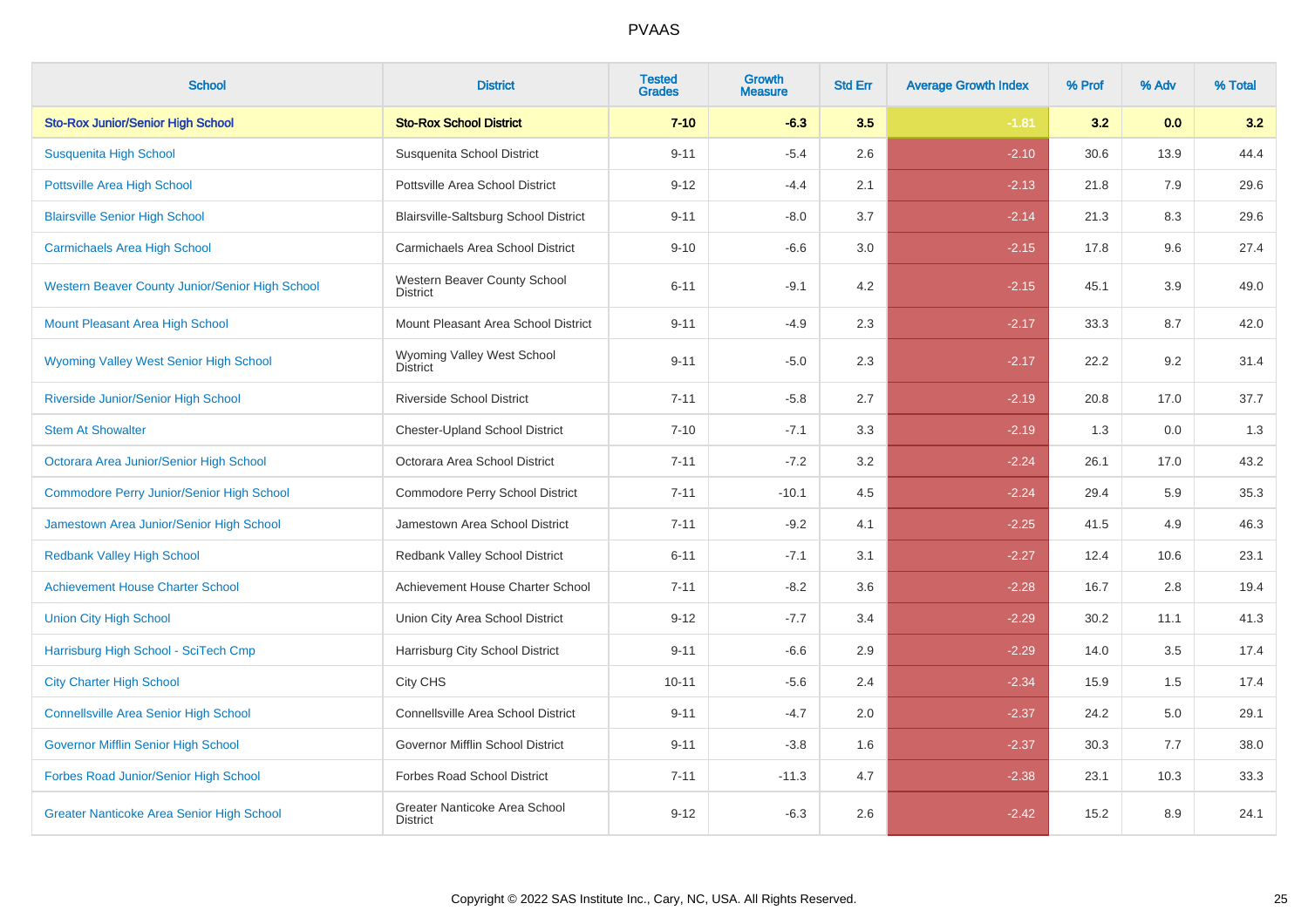| <b>School</b>                                    | <b>District</b>                                  | <b>Tested</b><br><b>Grades</b> | Growth<br><b>Measure</b> | <b>Std Err</b> | <b>Average Growth Index</b> | % Prof | % Adv | % Total |
|--------------------------------------------------|--------------------------------------------------|--------------------------------|--------------------------|----------------|-----------------------------|--------|-------|---------|
| <b>Sto-Rox Junior/Senior High School</b>         | <b>Sto-Rox School District</b>                   | $7 - 10$                       | $-6.3$                   | 3.5            | $-1.81$                     | 3.2    | 0.0   | 3.2     |
| Catasauqua Senior High School                    | Catasauqua Area School District                  | $9 - 12$                       | $-6.9$                   | 2.8            | $-2.45$                     | 27.1   | 11.2  | 38.3    |
| <b>Antietam Middle/High School</b>               | Antietam School District                         | $7 - 10$                       | $-9.1$                   | 3.7            | $-2.45$                     | 20.9   | 1.5   | 22.4    |
| <b>Bethel Park High School</b>                   | <b>Bethel Park School District</b>               | $8 - 11$                       | $-4.1$                   | 1.7            | $-2.46$                     | 40.1   | 27.3  | 67.4    |
| <b>Quakertown Community High School</b>          | Quakertown Community School<br><b>District</b>   | $9 - 12$                       | $-3.8$                   | 1.5            | $-2.48$                     | 33.8   | 20.1  | 53.8    |
| <b>Richland High School</b>                      | <b>Richland School District</b>                  | $7 - 11$                       | $-6.5$                   | 2.6            | $-2.50$                     | 40.1   | 20.9  | 61.0    |
| Perseus House Charter School Of Excellence       | Perseus House Charter School Of<br>Excellence    | $6 - 11$                       | $-6.4$                   | 2.6            | $-2.50$                     | 0.9    | 0.0   | 0.9     |
| <b>Avonworth High School</b>                     | Avonworth School District                        | $9 - 10$                       | $-5.8$                   | 2.3            | $-2.50$                     | 35.9   | 14.1  | 50.0    |
| <b>Columbia-Montour AVTS</b>                     | Columbia-Montour AVTS                            | $9 - 10$                       | $-7.1$                   | 2.8            | $-2.52$                     | 19.5   | 3.2   | 22.7    |
| Eastern York High School                         | Eastern York School District                     | $9 - 11$                       | $-5.8$                   | 2.3            | $-2.54$                     | 27.8   | 18.5  | 46.4    |
| Selinsgrove Area High School                     | Selinsgrove Area School District                 | $8 - 12$                       | $-5.4$                   | 2.1            | $-2.58$                     | 25.4   | 13.9  | 39.2    |
| <b>Sharon High School</b>                        | <b>Sharon City School District</b>               | $8 - 11$                       | $-6.0$                   | 2.3            | $-2.58$                     | 13.1   | 5.0   | 18.1    |
| Karns City High School                           | Karns City Area School District                  | $7 - 11$                       | $-6.9$                   | 2.6            | $-2.59$                     | 26.4   | 20.8  | 47.2    |
| <b>Berwick Area High School</b>                  | <b>Berwick Area School District</b>              | $9 - 11$                       | $-6.4$                   | 2.4            | $-2.63$                     | 22.3   | 11.5  | 33.8    |
| Mifflinburg Area Senior High School              | Mifflinburg Area School District                 | $9 - 11$                       | $-5.5$                   | 2.1            | $-2.64$                     | 32.7   | 13.3  | 46.0    |
| Turkeyfoot Valley Area Junior/Senior High School | Turkeyfoot Valley Area School<br><b>District</b> | $7 - 12$                       | $-15.4$                  | 5.8            | $-2.64$                     | 3.9    | 3.9   | 7.8     |
| <b>Lawrence County CTC</b>                       | Lawrence County CTC                              | $10 - 11$                      | $-9.8$                   | 3.7            | $-2.68$                     | 7.3    | 0.0   | 7.3     |
| Clarion-Limestone Area Junior/Senior High School | Clarion-Limestone Area School<br><b>District</b> | $7 - 12$                       | $-9.8$                   | 3.6            | $-2.68$                     | 28.3   | 20.0  | 48.3    |
| <b>Baldwin Senior High School</b>                | <b>Baldwin-Whitehall School District</b>         | $7 - 11$                       | $-5.0$                   | 1.9            | $-2.68$                     | 32.0   | 14.7  | 46.7    |
| La Academia Partnership Charter School           | La Academia Partnership Charter<br>School        | $6 - 11$                       | $-15.5$                  | 5.7            | $-2.70$                     | 2.3    | 0.0   | 2.3     |
| <b>Carlisle Area High School</b>                 | Carlisle Area School District                    | $9 - 11$                       | $-4.7$                   | 1.7            | $-2.72$                     | 28.0   | 19.3  | 47.3    |
| <b>Corry Area High School</b>                    | Corry Area School District                       | $9 - 11$                       | $-6.2$                   | 2.3            | $-2.74$                     | 24.1   | 7.8   | 31.9    |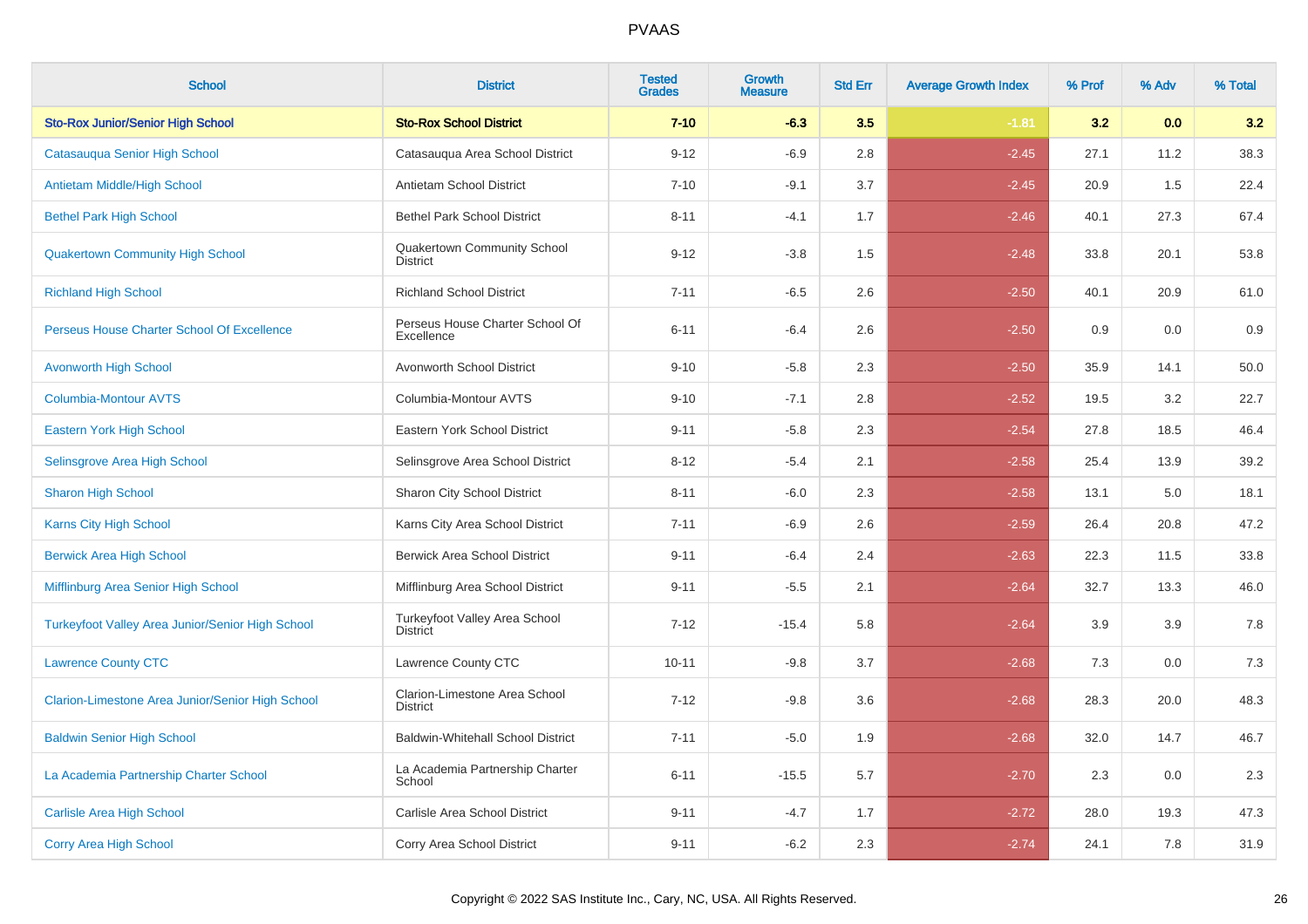| <b>School</b>                                  | <b>District</b>                                  | <b>Tested</b><br><b>Grades</b> | Growth<br><b>Measure</b> | <b>Std Err</b> | <b>Average Growth Index</b> | % Prof | % Adv   | % Total |
|------------------------------------------------|--------------------------------------------------|--------------------------------|--------------------------|----------------|-----------------------------|--------|---------|---------|
| <b>Sto-Rox Junior/Senior High School</b>       | <b>Sto-Rox School District</b>                   | $7 - 10$                       | $-6.3$                   | 3.5            | $-1.81$                     | 3.2    | 0.0     | 3.2     |
| Hill Freedman World Academy                    | Philadelphia City School District                | $6 - 10$                       | $-9.2$                   | 3.4            | $-2.74$                     | 16.5   | $0.0\,$ | 16.5    |
| Southern Columbia High School                  | Southern Columbia Area School<br><b>District</b> | $9 - 11$                       | $-8.2$                   | 3.0            | $-2.75$                     | 30.5   | 12.8    | 43.3    |
| <b>Academy at Westinghouse</b>                 | Pittsburgh School District                       | $5 - 11$                       | $-8.4$                   | 3.0            | $-2.76$                     | 2.8    | 0.0     | 2.8     |
| Pittsburgh Science And Technology Academy 6-12 | Pittsburgh School District                       | $6 - 11$                       | $-8.4$                   | 3.0            | $-2.81$                     | 34.7   | 6.6     | 41.3    |
| <b>Parkland High School</b>                    | <b>Parkland School District</b>                  | $9 - 11$                       | $-3.3$                   | 1.1            | $-2.83$                     | 31.4   | 30.6    | 62.0    |
| Greensburg-Salem High School                   | Greensburg Salem School District                 | $9 - 11$                       | $-6.3$                   | 2.2            | $-2.83$                     | 30.3   | 13.3    | 43.6    |
| <b>Innovative Arts Academy Charter School</b>  | Innovative Arts Academy Charter<br>School        | $6 - 11$                       | $-7.2$                   | 2.5            | $-2.83$                     | 2.0    | 0.0     | 2.0     |
| Gettysburg Area High School                    | Gettysburg Area School District                  | $9 - 11$                       | $-5.6$                   | 2.0            | $-2.85$                     | 28.8   | 19.6    | 48.5    |
| Hollidaysburg Area Junior High School          | Hollidaysburg Area School District               | $7 - 9$                        | $-7.4$                   | 2.6            | $-2.88$                     | 47.7   | 33.3    | 81.1    |
| Mount Carmel Area High School                  | Mount Carmel Area School District                | $6 - 11$                       | $-6.8$                   | 2.4            | $-2.88$                     | 18.3   | 3.9     | 22.2    |
| <b>Wissahickon Senior High School</b>          | Wissahickon School District                      | $9 - 10$                       | $-4.9$                   | 1.7            | $-2.89$                     | 27.5   | 29.0    | 56.6    |
| <b>Montour High School</b>                     | Montour School District                          | $9 - 11$                       | $-6.6$                   | 2.3            | $-2.91$                     | 31.9   | 18.1    | 50.0    |
| <b>Carbon Career &amp; Technical Institute</b> | Carbon Career & Technical Institute              | $9 - 11$                       | $-9.3$                   | 3.2            | $-2.92$                     | 19.6   | 2.2     | 21.7    |
| Keystone Oaks High School                      | Keystone Oaks School District                    | $9 - 11$                       | $-6.7$                   | 2.3            | $-2.94$                     | 30.0   | 11.1    | 41.0    |
| <b>Franklin LC</b>                             | Philadelphia City School District                | $9 - 11$                       | $-7.4$                   | 2.5            | $-3.00$                     | 23.3   | 1.2     | 24.5    |
| <b>Erie High School</b>                        | Erie City School District                        | $9 - 12$                       | $-5.1$                   | 1.7            | $-3.01$                     | 5.5    | 0.5     | 6.0     |
| Somerset Area Jr-Sr High School                | Somerset Area School District                    | $6 - 11$                       | $-7.1$                   | 2.4            | $-3.01$                     | 21.0   | 14.5    | 35.5    |
| Montoursville Area Senior High School          | Montoursville Area School District               | $9 - 12$                       | $-8.0$                   | 2.6            | $-3.02$                     | 38.8   | 18.2    | 57.0    |
| Jefferson-Morgan Middle/High School            | Jefferson-Morgan School District                 | $7 - 10$                       | $-11.7$                  | 3.9            | $-3.02$                     | 28.6   | 6.1     | 34.7    |
| Boys Latin Of Philadelphia Charter School      | Boys Latin Of Philadelphia Charter<br>School     | $6 - 12$                       | $-8.0$                   | 2.7            | $-3.02$                     | 1.4    | 0.0     | 1.4     |
| Imhotep Institute Charter High School          | Imhotep Institute Charter High<br>School         | $9 - 11$                       | $-17.6$                  | 5.8            | $-3.03$                     | 15.4   | 0.0     | 15.4    |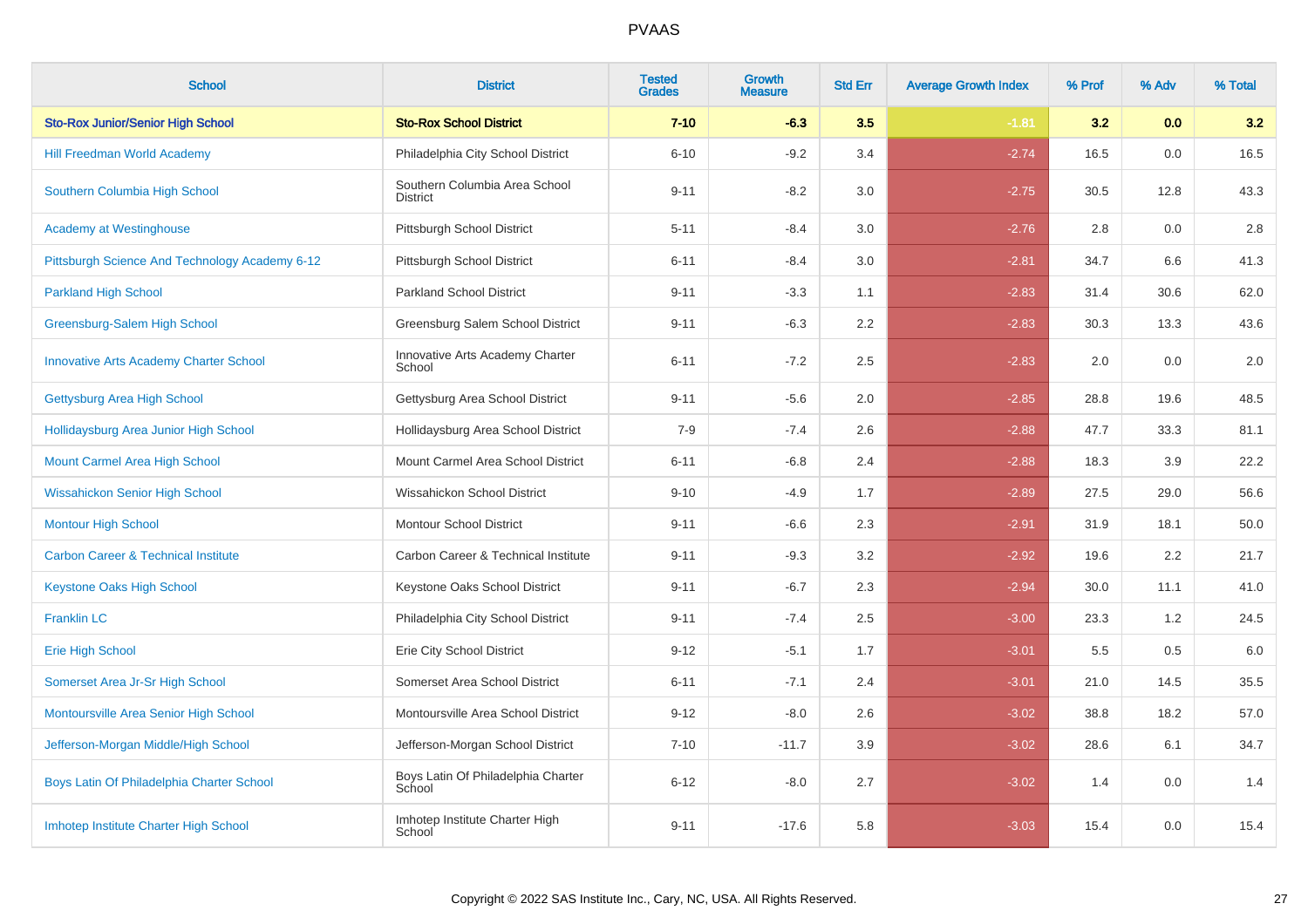| <b>School</b>                              | <b>District</b>                                 | <b>Tested</b><br><b>Grades</b> | <b>Growth</b><br><b>Measure</b> | <b>Std Err</b> | <b>Average Growth Index</b> | % Prof | % Adv | % Total |
|--------------------------------------------|-------------------------------------------------|--------------------------------|---------------------------------|----------------|-----------------------------|--------|-------|---------|
| <b>Sto-Rox Junior/Senior High School</b>   | <b>Sto-Rox School District</b>                  | $7 - 10$                       | $-6.3$                          | 3.5            | $-1.81$                     | 3.2    | 0.0   | 3.2     |
| California Area Senior High School         | California Area School District                 | $9 - 10$                       | $-13.7$                         | 4.5            | $-3.03$                     | 41.7   | 16.7  | 58.3    |
| <b>Roxborough High School</b>              | Philadelphia City School District               | $9 - 10$                       | $-9.4$                          | 3.1            | $-3.04$                     | 2.3    | 0.0   | 2.3     |
| <b>Canon-Mcmillan Senior High School</b>   | Canon-Mcmillan School District                  | $9 - 11$                       | $-4.7$                          | 1.5            | $-3.07$                     | 30.8   | 28.5  | 59.3    |
| Hanover Area Junior/Senior High School     | Hanover Area School District                    | $7 - 11$                       | $-14.5$                         | 4.7            | $-3.07$                     | 12.1   | 3.0   | 15.2    |
| <b>GAR Middle School</b>                   | Wilkes-Barre Area School District               | $7 - 11$                       | $-11.8$                         | 3.8            | $-3.08$                     | 8.8    | 0.0   | 8.8     |
| Pittsburgh Capa 6-12                       | Pittsburgh School District                      | $6 - 11$                       | $-8.7$                          | 2.8            | $-3.13$                     | 33.3   | 20.0  | 53.3    |
| <b>Building 21 Allentown</b>               | Allentown City School District                  | $9 - 11$                       | $-13.0$                         | 4.1            | $-3.14$                     | 0.0    | 0.0   | 0.0     |
| <b>Riverview Junior/Senior High School</b> | <b>Riverview School District</b>                | $7 - 11$                       | $-12.7$                         | 4.0            | $-3.22$                     | 43.1   | 7.8   | 51.0    |
| <b>Liberty High School</b>                 | Bethlehem Area School District                  | $9 - 11$                       | $-4.6$                          | 1.4            | $-3.23$                     | 19.4   | 12.9  | 32.3    |
| Pittsburgh Perry High School               | Pittsburgh School District                      | $8 - 11$                       | $-11.3$                         | 3.5            | $-3.24$                     | 0.0    | 0.0   | 0.0     |
| Lackawanna Trail Junior/Senior High School | Lackawanna Trail School District                | $7 - 10$                       | $-10.6$                         | 3.3            | $-3.25$                     | 13.1   | 18.0  | 31.2    |
| Mechanicsburg Area Senior High School      | Mechanicsburg Area School District              | $9 - 11$                       | $-5.3$                          | 1.6            | $-3.26$                     | 35.1   | 16.0  | 51.2    |
| <b>Burgettstown Middle/High School</b>     | <b>Burgettstown Area School District</b>        | $6 - 11$                       | $-10.7$                         | 3.2            | $-3.31$                     | 16.0   | 2.7   | 18.7    |
| <b>Ligonier Valley High School</b>         | <b>Ligonier Valley School District</b>          | $9 - 11$                       | $-10.4$                         | 3.1            | $-3.32$                     | 34.1   | 5.8   | 39.9    |
| South Park Senior High School              | South Park School District                      | $7 - 11$                       | $-8.5$                          | $2.5\,$        | $-3.35$                     | 28.1   | 17.0  | 45.2    |
| James M Coughlin Junior/Senior High School | Wilkes-Barre Area School District               | $9 - 11$                       | $-11.7$                         | 3.5            | $-3.36$                     | 12.9   | 1.6   | 14.5    |
| Morrisville High School (8381)             | Morrisville Borough School District             | $6 - 11$                       | $-12.5$                         | 3.7            | $-3.36$                     | 4.9    | 1.6   | 6.6     |
| West Chester Bayard Rustin High School     | West Chester Area School District               | $9 - 10$                       | $-6.6$                          | 1.9            | $-3.38$                     | 35.6   | 20.6  | 56.2    |
| <b>West York Area High School</b>          | West York Area School District                  | $8 - 12$                       | $-9.3$                          | 2.7            | $-3.40$                     | 21.9   | 10.9  | 32.8    |
| <b>Parkway Northwest</b>                   | Philadelphia City School District               | $9 - 10$                       | $-13.0$                         | 3.8            | $-3.42$                     | 4.3    | 0.0   | 4.3     |
| <b>Butler Area Senior High School</b>      | <b>Butler Area School District</b>              | $10 - 11$                      | $-7.4$                          | $2.2\,$        | $-3.45$                     | 13.3   | 2.8   | 16.1    |
| East Stroudsburg Senior High School North  | East Stroudsburg Area School<br><b>District</b> | $9 - 11$                       | $-7.4$                          | 2.1            | $-3.45$                     | 18.2   | 12.8  | 31.0    |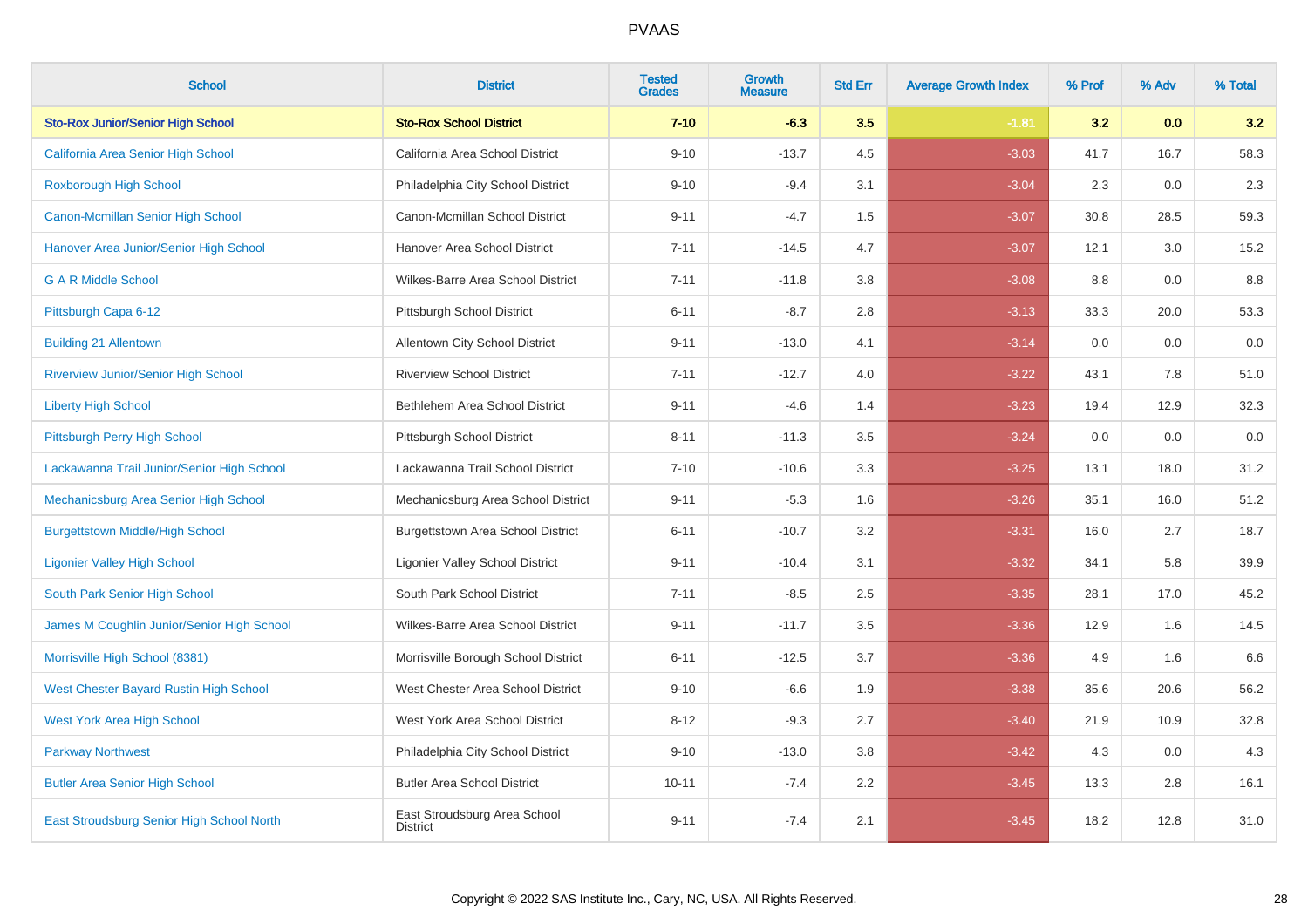| <b>School</b>                             | <b>District</b>                        | <b>Tested</b><br><b>Grades</b> | <b>Growth</b><br><b>Measure</b> | <b>Std Err</b> | <b>Average Growth Index</b> | % Prof | % Adv | % Total |
|-------------------------------------------|----------------------------------------|--------------------------------|---------------------------------|----------------|-----------------------------|--------|-------|---------|
| <b>Sto-Rox Junior/Senior High School</b>  | <b>Sto-Rox School District</b>         | $7 - 10$                       | $-6.3$                          | 3.5            | $-1.81$                     | 3.2    | 0.0   | 3.2     |
| Old Forge Junior/Senior High School       | Old Forge School District              | $7 - 12$                       | $-11.0$                         | 3.1            | $-3.51$                     | 28.6   | 13.2  | 41.8    |
| Pittston Area Senior High School          | <b>Pittston Area School District</b>   | $9 - 11$                       | $-7.7$                          | 2.2            | $-3.54$                     | 26.7   | 14.8  | 41.5    |
| <b>Central Dauphin Senior High School</b> | Central Dauphin School District        | $9 - 11$                       | $-5.3$                          | 1.5            | $-3.55$                     | 35.1   | 11.8  | 46.9    |
| Vaux High School: A Big Picture School    | Philadelphia City School District      | $9 - 12$                       | $-8.4$                          | 2.3            | $-3.58$                     | 0.0    | 0.0   | $0.0\,$ |
| <b>Grove City Area High School</b>        | Grove City Area School District        | $8 - 12$                       | $-8.1$                          | 2.3            | $-3.58$                     | 29.9   | 19.5  | 49.4    |
| Shade Junior/Senior High School           | Shade-Central City School District     | $7 - 11$                       | $-14.3$                         | 4.0            | $-3.59$                     | 9.6    | 0.0   | 9.6     |
| <b>Mohawk Senior High School</b>          | Mohawk Area School District            | $9 - 11$                       | $-10.2$                         | 2.8            | $-3.65$                     | 35.1   | 10.6  | 45.7    |
| Chambersburg Area Senior High School      | Chambersburg Area School District      | $9 - 11$                       | $-5.5$                          | 1.5            | $-3.68$                     | 23.0   | 14.5  | 37.5    |
| Jefferson County-Dubois AVTS              | Jefferson County-Dubois AVTS           | $9 - 11$                       | $-11.7$                         | 3.1            | $-3.72$                     | 17.6   | 2.8   | 20.4    |
| Windber Area High School                  | Windber Area School District           | $9 - 11$                       | $-11.4$                         | 3.1            | $-3.72$                     | 41.9   | 6.8   | 48.6    |
| <b>Tussey Mountain High School</b>        | <b>Tussey Mountain School District</b> | $9 - 12$                       | $-12.6$                         | 3.3            | $-3.80$                     | 11.1   | 3.2   | 14.3    |
| Deer Lakes High School                    | Deer Lakes School District             | $9 - 11$                       | $-9.5$                          | 2.5            | $-3.85$                     | 27.7   | 9.9   | 37.6    |
| Pittsburgh Carrick High School            | Pittsburgh School District             | $9 - 10$                       | $-11.4$                         | 3.0            | $-3.85$                     | 7.4    | 2.1   | 9.5     |
| <b>Plum Senior High School</b>            | Plum Borough School District           | $9 - 11$                       | $-9.1$                          | 2.4            | $-3.86$                     | 32.9   | 27.4  | 60.4    |
| <b>Milton High School</b>                 | Milton Area School District            | $8 - 11$                       | $-9.6$                          | 2.5            | $-3.86$                     | 22.8   | 11.0  | 33.8    |
| <b>Mcguffey High School</b>               | <b>Mcguffey School District</b>        | $9 - 11$                       | $-11.5$                         | 3.0            | $-3.88$                     | 12.8   | 5.9   | 18.6    |
| <b>Constitution High School</b>           | Philadelphia City School District      | $8 - 11$                       | $-10.9$                         | 2.8            | $-3.89$                     | 3.8    | 1.0   | 4.8     |
| Science Leadership Academy                | Philadelphia City School District      | $8 - 11$                       | $-13.6$                         | 3.5            | $-3.90$                     | 30.8   | 12.3  | 43.1    |
| <b>Lincoln Junior/Senior High School</b>  | Ellwood City Area School District      | $7 - 11$                       | $-12.2$                         | 3.1            | $-3.90$                     | 26.7   | 8.7   | 35.4    |
| <b>Tacony Academy Charter School</b>      | Tacony Academy Charter School          | $3 - 11$                       | $-12.9$                         | 3.3            | $-3.90$                     | 8.6    | 1.4   | 10.0    |
| Moniteau Junior/Senior High School        | Moniteau School District               | $7 - 11$                       | $-11.4$                         | 2.9            | $-3.92$                     | 22.6   | 5.0   | 27.6    |
| <b>Mid Valley Secondary Center</b>        | Mid Valley School District             | $7 - 10$                       | $-10.7$                         | 2.7            | $-3.96$                     | 28.3   | 8.1   | 36.4    |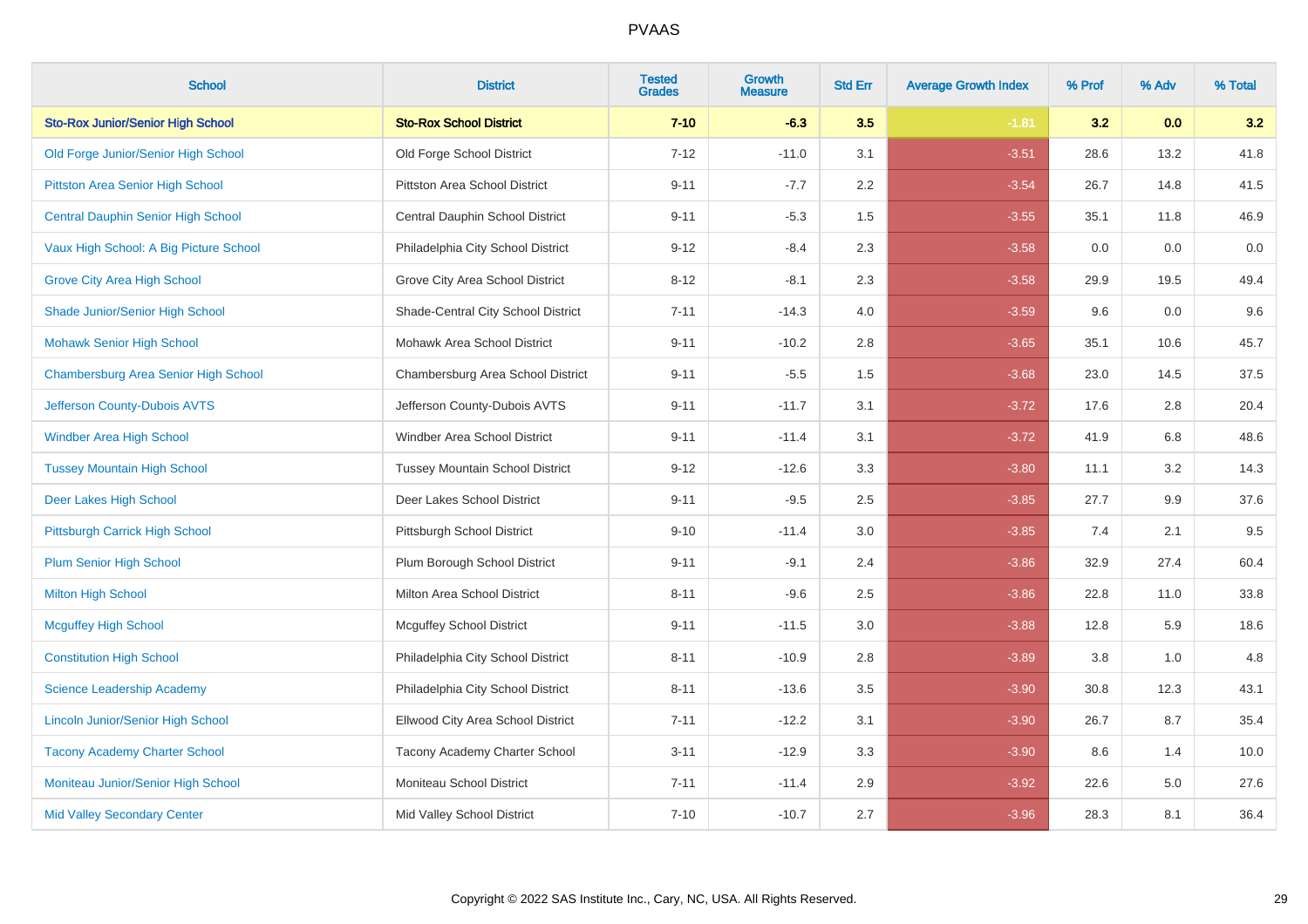| <b>School</b>                                    | <b>District</b>                                  | <b>Tested</b><br><b>Grades</b> | Growth<br><b>Measure</b> | <b>Std Err</b> | <b>Average Growth Index</b> | % Prof | % Adv | % Total |
|--------------------------------------------------|--------------------------------------------------|--------------------------------|--------------------------|----------------|-----------------------------|--------|-------|---------|
| <b>Sto-Rox Junior/Senior High School</b>         | <b>Sto-Rox School District</b>                   | $7 - 10$                       | $-6.3$                   | 3.5            | $-1.81$                     | 3.2    | 0.0   | 3.2     |
| <b>Chartiers Valley High School</b>              | <b>Chartiers Valley School District</b>          | $9 - 11$                       | $-8.5$                   | 2.1            | $-3.99$                     | 20.7   | 17.4  | 38.0    |
| Southmoreland Senior High School                 | Southmoreland School District                    | $9 - 11$                       | $-12.3$                  | 3.1            | $-3.99$                     | 33.3   | 15.5  | 48.8    |
| Panther Valley Junior/Senior High School         | Panther Valley School District                   | $7 - 12$                       | $-12.9$                  | 3.2            | $-3.99$                     | 31.5   | 4.1   | 35.6    |
| <b>Interboro Senior High School</b>              | Interboro School District                        | $7 - 12$                       | $-7.9$                   | 2.0            | $-4.03$                     | 27.6   | 6.4   | 34.1    |
| Williamsburg Community Junior/Senior High School | Williamsburg Community School<br><b>District</b> | $7 - 11$                       | $-16.7$                  | 4.1            | $-4.08$                     | 22.4   | 0.0   | 22.4    |
| <b>Mcconnellsburg High School</b>                | Central Fulton School District                   | $9 - 11$                       | $-13.0$                  | 3.2            | $-4.10$                     | 18.1   | 9.7   | 27.8    |
| <b>Big Spring High School</b>                    | <b>Big Spring School District</b>                | $9 - 11$                       | $-9.3$                   | 2.3            | $-4.12$                     | 23.6   | 12.9  | 36.5    |
| <b>West Scranton High School</b>                 | <b>Scranton School District</b>                  | $9 - 12$                       | $-12.7$                  | 3.0            | $-4.21$                     | 16.9   | 3.6   | 20.5    |
| Saul W B Agricultural School                     | Philadelphia City School District                | $9 - 10$                       | $-10.4$                  | 2.5            | $-4.22$                     | 10.3   | 0.8   | 11.1    |
| <b>General Mclane High School</b>                | General Mclane School District                   | $8 - 11$                       | $-10.4$                  | 2.4            | $-4.28$                     | 34.0   | 15.6  | 49.6    |
| Jim Thorpe Area High School                      | Jim Thorpe Area School District                  | $9 - 11$                       | $-10.4$                  | 2.4            | $-4.30$                     | 19.5   | 6.0   | 25.5    |
| <b>Greenville Junior/Senior High School</b>      | Greenville Area School District                  | $7 - 11$                       | $-12.8$                  | 3.0            | $-4.32$                     | 32.1   | 4.6   | 36.7    |
| Dunmore Junior/Senior High School                | Dunmore School District                          | $7 - 11$                       | $-11.7$                  | 2.7            | $-4.34$                     | 15.0   | 5.3   | 20.4    |
| <b>Hanover Senior High School</b>                | Hanover Public School District                   | $9 - 11$                       | $-11.9$                  | 2.7            | $-4.34$                     | 22.7   | 6.2   | 28.9    |
| Derry Area Senior High School                    | Derry Area School District                       | $9 - 11$                       | $-11.4$                  | 2.6            | $-4.37$                     | 34.8   | 6.1   | 40.9    |
| Pittsburgh Obama 6-12                            | Pittsburgh School District                       | $6 - 11$                       | $-11.3$                  | 2.6            | $-4.38$                     | 9.2    | 6.9   | 16.1    |
| Northwestern Senior High School                  | Northwestern School District                     | $9 - 11$                       | $-14.3$                  | 3.2            | $-4.43$                     | 32.5   | 13.7  | 46.2    |
| Youngsville Middle/High School                   | Warren County School District                    | $6 - 11$                       | $-15.6$                  | 3.4            | $-4.56$                     | 29.4   | 4.0   | 33.3    |
| West Mifflin Area High School                    | West Mifflin Area School District                | $8 - 12$                       | $-11.4$                  | 2.5            | $-4.58$                     | 15.9   | 4.0   | 19.9    |
| Neshannock Junior/Senior High School             | Neshannock Township School<br><b>District</b>    | $7 - 10$                       | $-12.3$                  | 2.6            | $-4.63$                     | 29.0   | 13.0  | 42.0    |
| <b>Trinity Senior High School</b>                | <b>Trinity Area School District</b>              | $9 - 11$                       | $-8.2$                   | 1.8            | $-4.63$                     | 20.9   | 9.8   | 30.8    |
| Fannett-Metal Senior High School                 | Fannett-Metal School District                    | $9 - 11$                       | $-22.4$                  | 4.8            | $-4.65$                     | 16.4   | 6.6   | 23.0    |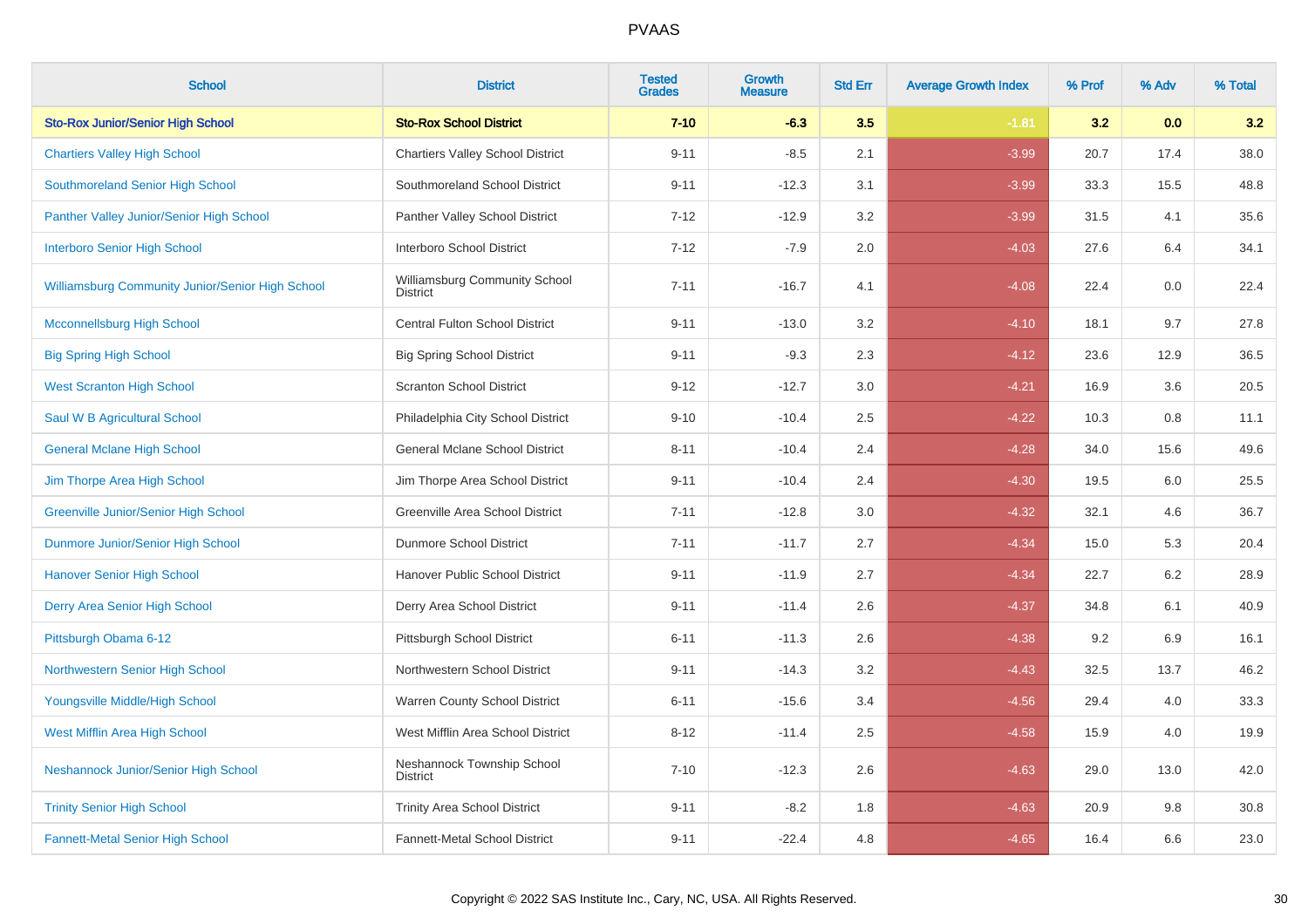| <b>School</b>                                      | <b>District</b>                                             | <b>Tested</b><br><b>Grades</b> | Growth<br><b>Measure</b> | <b>Std Err</b> | <b>Average Growth Index</b> | % Prof | % Adv | % Total |
|----------------------------------------------------|-------------------------------------------------------------|--------------------------------|--------------------------|----------------|-----------------------------|--------|-------|---------|
| <b>Sto-Rox Junior/Senior High School</b>           | <b>Sto-Rox School District</b>                              | $7 - 10$                       | $-6.3$                   | 3.5            | $-1.81$                     | 3.2    | 0.0   | 3.2     |
| <b>Chartiers-Houston Junior/Senior High School</b> | <b>Chartiers-Houston School District</b>                    | $7 - 10$                       | $-16.2$                  | 3.5            | $-4.68$                     | 26.3   | 6.6   | 32.9    |
| <b>Girard High School</b>                          | <b>Girard School District</b>                               | $9 - 11$                       | $-12.0$                  | 2.6            | $-4.69$                     | 29.7   | 18.9  | 48.6    |
| Lehigh Valley Charter High School For The Arts     | Lehigh Valley Charter High School<br>For The Arts           | $9 - 10$                       | $-11.8$                  | 2.5            | $-4.76$                     | 28.9   | 5.7   | 34.6    |
| <b>School Of The Future</b>                        | Philadelphia City School District                           | $9 - 10$                       | $-11.5$                  | 2.4            | $-4.80$                     | 2.4    | 0.0   | 2.4     |
| <b>Executive Education Academy Charter School</b>  | <b>Executive Education Academy</b><br><b>Charter School</b> | $3 - 10$                       | $-14.6$                  | $3.0\,$        | $-4.81$                     | 8.5    | 1.2   | $9.8\,$ |
| Meyersdale Area High School                        | Meyersdale Area School District                             | $9 - 11$                       | $-15.8$                  | 3.2            | $-4.85$                     | 20.3   | 5.8   | 26.1    |
| Hughesville Junior/Senior High School              | East Lycoming School District                               | $7 - 11$                       | $-10.4$                  | 2.1            | $-4.88$                     | 22.5   | 8.2   | 30.8    |
| <b>Truman Senior High School</b>                   | <b>Bristol Township School District</b>                     | $9 - 11$                       | $-6.8$                   | 1.4            | $-4.88$                     | 13.8   | 4.6   | 18.4    |
| <b>Parkway Center City Middle College</b>          | Philadelphia City School District                           | $9 - 10$                       | $-13.5$                  | 2.7            | $-4.98$                     | 25.2   | 2.6   | 27.8    |
| <b>Girls High School</b>                           | Philadelphia City School District                           | $8 - 11$                       | $-10.1$                  | 2.0            | $-5.15$                     | 17.1   | 2.4   | 19.6    |
| <b>Washington High School</b>                      | <b>Washington School District</b>                           | $9 - 11$                       | $-15.4$                  | 2.9            | $-5.28$                     | 12.9   | 1.7   | 14.7    |
| <b>Frazier High School</b>                         | <b>Frazier School District</b>                              | $9 - 11$                       | $-18.5$                  | 3.4            | $-5.40$                     | 18.3   | 1.4   | 19.7    |
| Aliquippa Junior/Senior High School                | Aliquippa School District                                   | $7 - 11$                       | $-19.5$                  | 3.6            | $-5.41$                     | 1.7    | 0.0   | 1.7     |
| <b>Central Cambria High School</b>                 | Central Cambria School District                             | $9 - 11$                       | $-12.2$                  | 2.3            | $-5.41$                     | 19.4   | 7.4   | 26.9    |
| Philadelphia Academy Charter School                | Philadelphia Academy Charter<br>School                      | $3 - 11$                       | $-14.7$                  | 2.7            | $-5.42$                     | 21.6   | 3.9   | 25.5    |
| <b>Lincoln Park Performing Arts Charter School</b> | Lincoln Park Performing Arts Charter<br>School              | $7 - 11$                       | $-14.9$                  | 2.7            | $-5.45$                     | 39.3   | 8.9   | 48.2    |
| <b>Coatesville Intermediate High School</b>        | Coatesville Area School District                            | $8-9$                          | $-10.1$                  | 1.8            | $-5.72$                     | 16.9   | 4.5   | 21.3    |
| Pittsburgh Allderdice High School                  | Pittsburgh School District                                  | $9 - 10$                       | $-12.2$                  | 2.1            | $-5.73$                     | 26.4   | 10.6  | 37.0    |
| <b>New Castle Senior High School</b>               | New Castle Area School District                             | $7 - 12$                       | $-13.1$                  | 2.3            | $-5.78$                     | 17.6   | 2.0   | 19.5    |
| <b>Shikellamy High School</b>                      | <b>Shikellamy School District</b>                           | $9 - 10$                       | $-15.2$                  | 2.6            | $-5.89$                     | 23.6   | 4.6   | 28.2    |
| Swenson Arts & Technology High School              | Philadelphia City School District                           | $9 - 10$                       | $-13.5$                  | 2.3            | $-5.99$                     | 9.8    | 1.4   | 11.2    |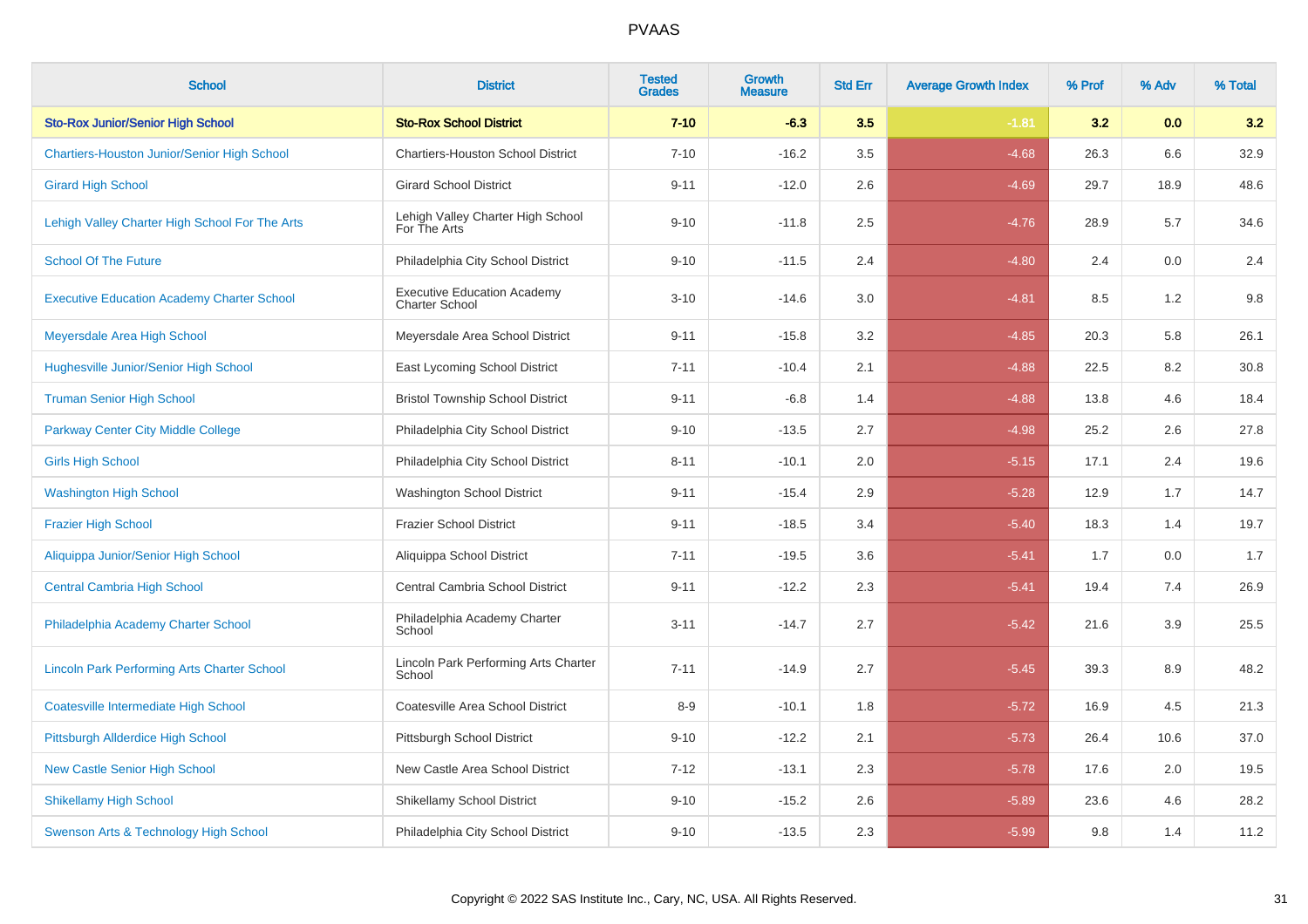| <b>School</b>                               | <b>District</b>                       | <b>Tested</b><br><b>Grades</b> | Growth<br><b>Measure</b> | <b>Std Err</b> | <b>Average Growth Index</b> | % Prof | % Adv | % Total |
|---------------------------------------------|---------------------------------------|--------------------------------|--------------------------|----------------|-----------------------------|--------|-------|---------|
| <b>Sto-Rox Junior/Senior High School</b>    | <b>Sto-Rox School District</b>        | $7 - 10$                       | $-6.3$                   | 3.5            | $-1.81$                     | 3.2    | 0.0   | 3.2     |
| <b>Kennett High School</b>                  | Kennett Consolidated School District  | $9 - 11$                       | $-10.0$                  | 1.7            | $-6.05$                     | 28.7   | 14.0  | 42.7    |
| Beaver Falls Area Senior High School        | Big Beaver Falls Area School District | $9 - 11$                       | $-17.4$                  | 2.8            | $-6.12$                     | 9.4    | 2.8   | 12.2    |
| <b>Hempfield Area Senior High School</b>    | Hempfield Area School District        | $9 - 12$                       | $-9.8$                   | 1.6            | $-6.14$                     | 28.1   | 19.2  | 47.3    |
| <b>Mccaskey Campus</b>                      | Lancaster School District             | $8 - 11$                       | $-9.6$                   | 1.5            | $-6.56$                     | 10.8   | 4.7   | 15.5    |
| <b>York County School Of Technology</b>     | York Co School Of Technology          | $9 - 12$                       | $-10.9$                  | 1.6            | $-6.79$                     | 22.6   | 4.0   | 26.6    |
| <b>Greater Latrobe Senior High School</b>   | Greater Latrobe School District       | $9 - 11$                       | $-13.8$                  | 2.0            | $-7.00$                     | 41.0   | 12.6  | 53.6    |
| <b>Carver High School</b>                   | Philadelphia City School District     | $7 - 11$                       | $-16.8$                  | 2.3            | $-7.26$                     | 38.6   | 6.7   | 45.2    |
| Arts Academy At Benjamin Rush               | Philadelphia City School District     | $9 - 10$                       | $-18.6$                  | 2.5            | $-7.35$                     | 23.6   | 6.1   | 29.7    |
| Ambridge Area High School                   | Ambridge Area School District         | $9 - 12$                       | $-18.9$                  | 2.5            | $-7.48$                     | 23.2   | 5.6   | 28.9    |
| Pittsburgh Brashear High School             | Pittsburgh School District            | $9 - 11$                       | $-20.1$                  | 2.7            | $-7.56$                     | 6.0    | 0.7   | 6.6     |
| <b>Williamsport Area Senior High School</b> | Williamsport Area School District     | $9 - 11$                       | $-11.1$                  | 1.4            | $-7.95$                     | 18.2   | 10.5  | 28.7    |
| <b>William Allen High School</b>            | Allentown City School District        | $8 - 12$                       | $-15.5$                  | 1.9            | $-8.04$                     | 7.8    | 0.8   | 8.6     |
| <b>West Side CTC</b>                        | West Side CTC                         | $9 - 10$                       | $-32.0$                  | 3.9            | $-8.16$                     | 5.9    | 0.0   | 5.9     |
| Louis E Dieruff High School                 | <b>Allentown City School District</b> | $8 - 12$                       | $-16.3$                  | 1.9            | $-8.44$                     | 5.2    | 0.0   | $5.2\,$ |
| <b>Creative And Performing Arts</b>         | Philadelphia City School District     | $8 - 11$                       | $-17.7$                  | 2.1            | $-8.51$                     | 31.8   | 5.2   | 37.0    |
| <b>Cheltenham High School</b>               | Cheltenham School District            | $9 - 11$                       | $-17.2$                  | $2.0\,$        | $-8.55$                     | 24.4   | 8.3   | 32.6    |
| North Hills Senior High School              | North Hills School District           | $9 - 11$                       | $-15.4$                  | 1.8            | $-8.67$                     | 26.4   | 19.8  | 46.2    |
| <b>Academy At Palumbo</b>                   | Philadelphia City School District     | $8 - 11$                       | $-17.2$                  | 2.0            | $-8.69$                     | 32.6   | 6.9   | 39.6    |
| <b>Bodine William W High School</b>         | Philadelphia City School District     | $8 - 11$                       | $-21.5$                  | 2.4            | $-8.86$                     | 11.2   | 0.0   | 11.2    |
| <b>Muhlenberg Middle School</b>             | Muhlenberg School District            | $7-9$                          | $-17.2$                  | 1.9            | $-9.06$                     | 12.4   | 4.6   | 17.0    |
| <b>Butler Area lhs</b>                      | <b>Butler Area School District</b>    | $7-9$                          | $-17.9$                  | 1.9            | $-9.48$                     | 35.4   | 16.7  | 52.1    |
| <b>William Penn Senior High School</b>      | <b>York City School District</b>      | $9 - 12$                       | $-17.0$                  | 1.8            | $-9.69$                     | 3.2    | 0.7   | $3.9\,$ |